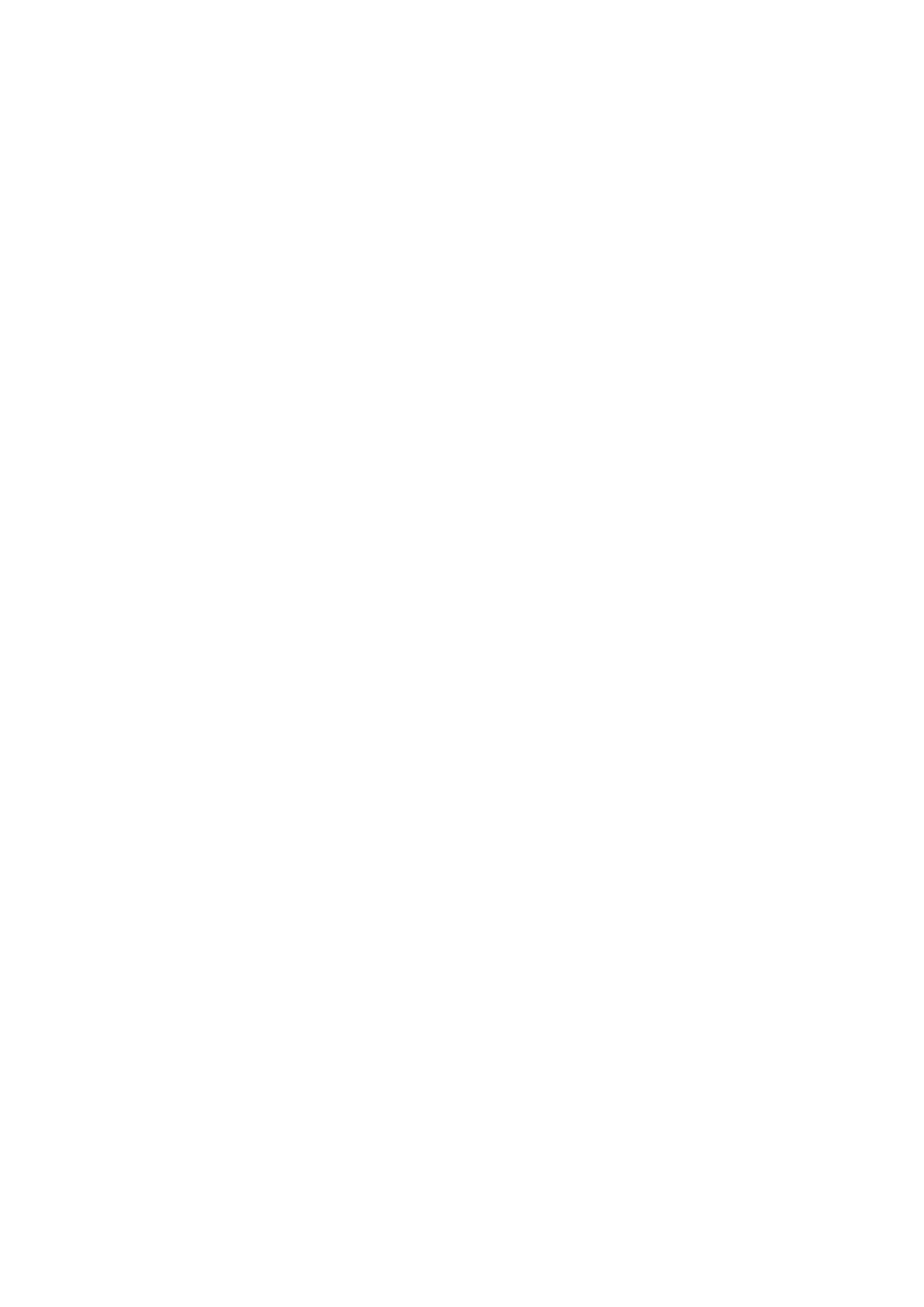

**HTA Austria** Austrian Institute for **Health Technology Assessment** GmbH

Allogenic bone screw Shark Screw® in patients with hallux valgus or scaphoid fractures/pseudarthroses

Systematic Review

Vienna, March 2021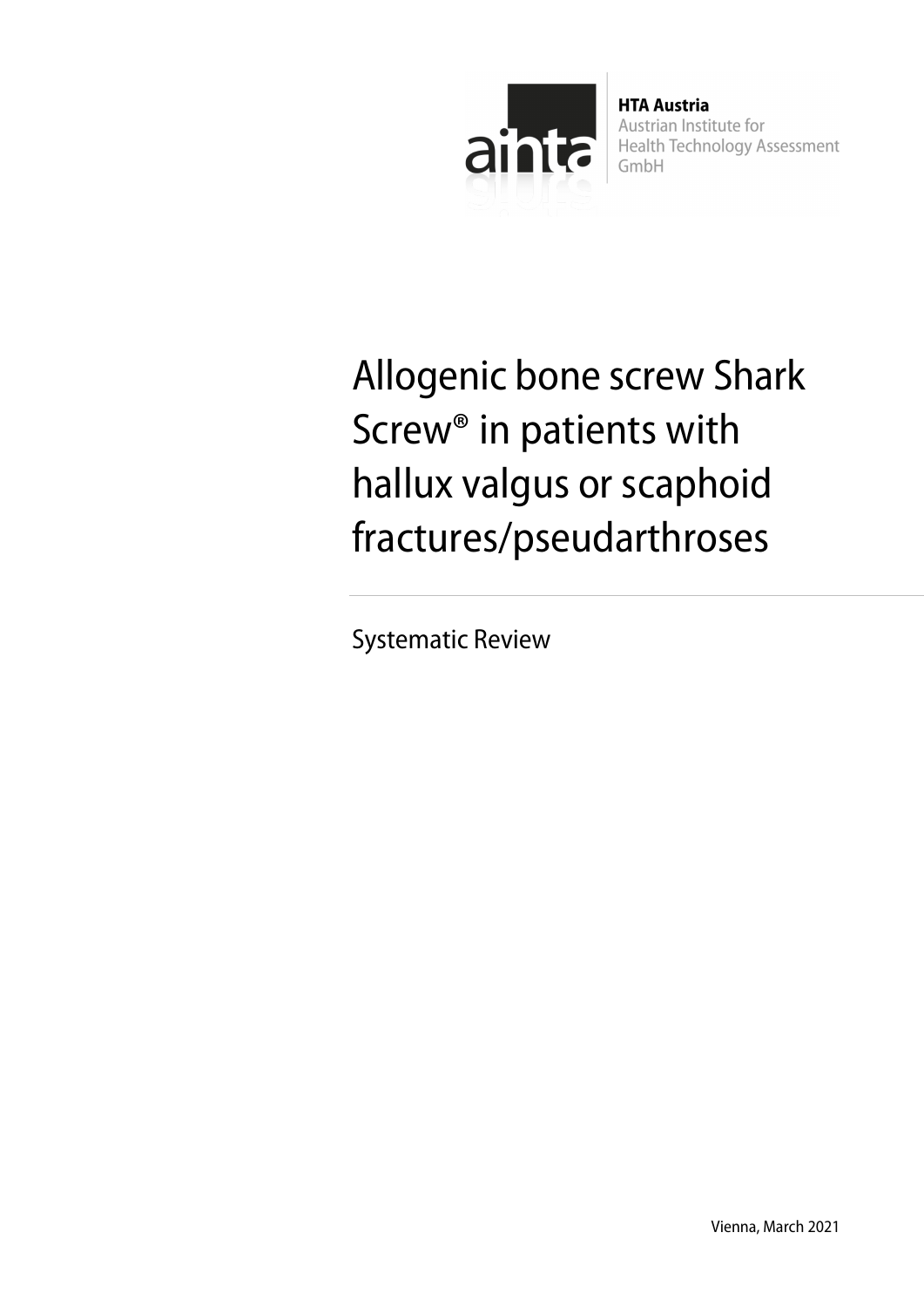#### **Project team**

|          | Project leader: Melanie Walter, PhD Eu-MSc BSc |
|----------|------------------------------------------------|
| Authors: | Sarah Wolf, MSc                                |
|          | Christoph Strohmaier, Bakk. rer. soc. oec.     |

#### **Project support**

Systematic literature search: Tarquin Mittermayr, BA(Hons), MA

External Review: Univ. Prof. Mag. Dr. Franz-Josef Seibert, Department of Orthopaedics and Traumatology of the University Hospital Graz Internal Review: Claudia Wild, Priv.-Doz. Dr. phil.

**Correspondence:** Sarah Wolf[, sarah.wolf@aihta.at](mailto:sarah.wolf@aihta.at)

#### **This report should be referenced as follows:**

Wolf, S; Strohmaier, C. Allogenic bone screw Shark Screw® in patients with hallux valgus or scaphoid fractures/pseudarthroses: Systematic Review. AIHTA Decision Support Documents No. 128; 2021. Vienna: Austrian Institute for Health Technology Assessment GmbH.

#### **Conflict of interest**

All authors and the reviewers involved in the production of this report have declared they have no conflicts of interest in relation to the technology assessed according to the Uniform Requirements of Manuscripts Statement of Medical Journal Editors [\(www.icmje.org\)](http://www.icmje.org/).

#### **Disclaimer**

The external reviewers did not co-author the scientific report and do not necessarily all agree with its content. Only the AIHTA is responsible for errors or omissions that could persist. The final version and the policy recommendations are under the full responsibility of the AIHTA.

The HTA Core Model®, developed within EUnetHTA [\(www.eunethta.eu\)](http://www.eunethta.eu/), has been utilised when producing the contents and/or structure of this work. The following version of the Model was used: [HTA Core Model®, Version 4.2]. Use of the HTA Core Model does not guarantee the accuracy, completeness, quality or usefulness of any information or service produced or provided by using the Model.

**Commissioned by the Austrian Ministry of Health**, this report systematically assessed the intervention described herein as decision support for the inclusion in the catalogue of benefits.

#### **IMPRINT**

### **Publisher:** HTA Austria – Austrian Institute for Health Technology Assessment GmbH Garnisongasse 7/Top 20 | 1090 Vienna – Austria <https://www.aihta.at/>

**Responsible for content:** Priv.-Doz. Dr. phil. Claudia Wild, managing director

**AIHTA Decision Support Documents** do not appear on a regular basis and serve to publicize the research results of the Austrian Institute for Health Technology Assessment.

**AIHTA Decision Support Documents** are only available to the public via the Internet at [http://eprints.aihta.at/view/types/hta\\_report.html.](http://eprints.aihta.at/view/types/hta_report.html)

AIHTA Decision Support Documents No.: 128 ISSN online 1998-0469

© 2021 AIHTA – All rights reserved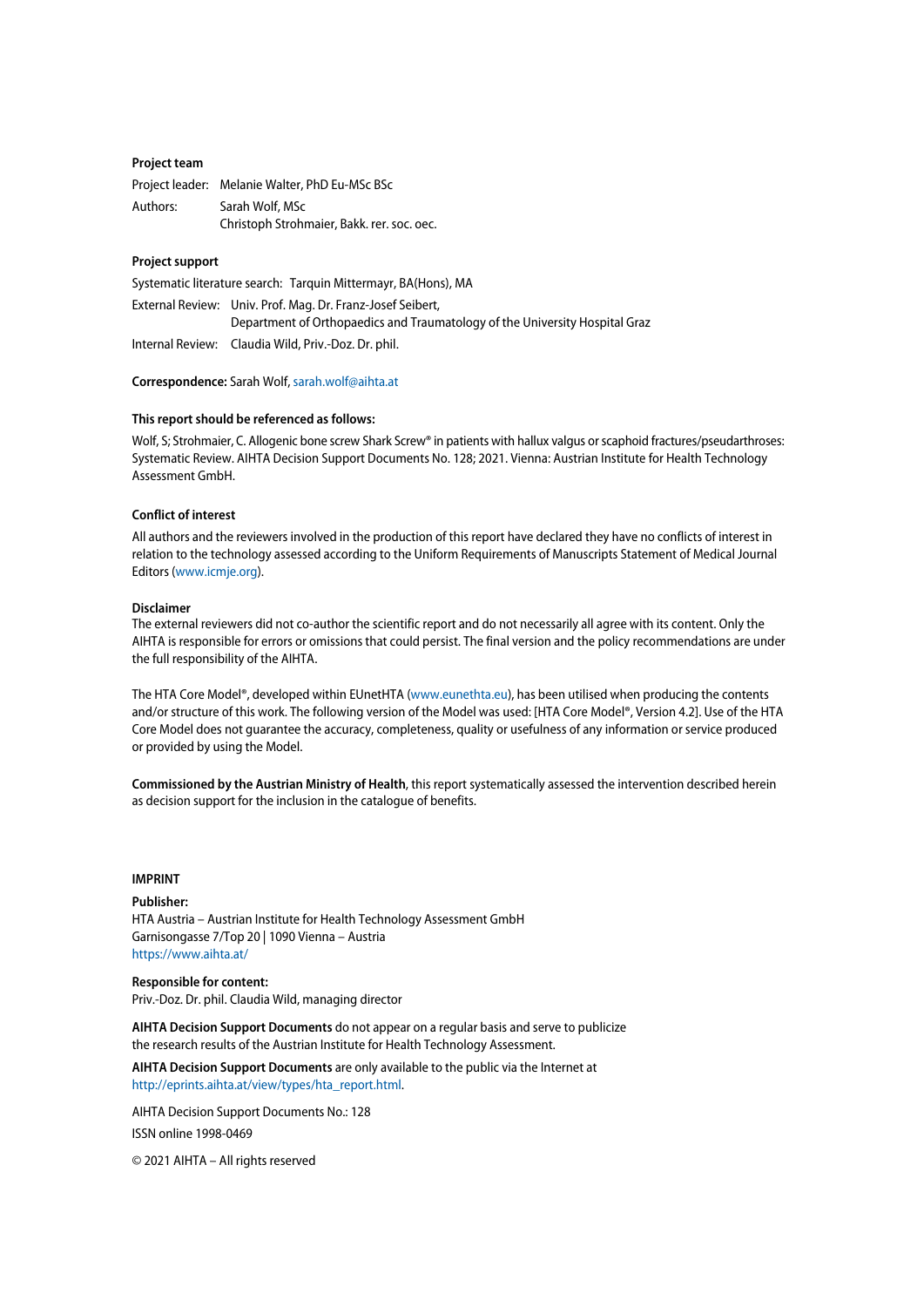# Content

| $\mathbf{1}$ |                                                                                       |  |
|--------------|---------------------------------------------------------------------------------------|--|
|              | 1.1                                                                                   |  |
|              | 1.1.1                                                                                 |  |
|              | 1.1.2                                                                                 |  |
|              | 1.2                                                                                   |  |
|              | 1.2.1                                                                                 |  |
|              | 1.2.2                                                                                 |  |
|              | 1.3                                                                                   |  |
|              | 1.3.1                                                                                 |  |
|              | 1.3.2                                                                                 |  |
|              |                                                                                       |  |
| 2            |                                                                                       |  |
|              | 2.1                                                                                   |  |
|              | 2.2                                                                                   |  |
| 3            |                                                                                       |  |
|              | 3.1                                                                                   |  |
|              | 3.2                                                                                   |  |
|              | 3.2.1                                                                                 |  |
|              | 3.2.2                                                                                 |  |
|              | 3.2.3                                                                                 |  |
|              | 3.2.4                                                                                 |  |
|              |                                                                                       |  |
|              | 4.1                                                                                   |  |
|              | 4.1.1                                                                                 |  |
|              | 4.1.2                                                                                 |  |
|              | 4.2                                                                                   |  |
|              | 4.2.1                                                                                 |  |
|              | 4.2.2                                                                                 |  |
|              | 4.3                                                                                   |  |
|              | 4.3.1                                                                                 |  |
|              | 4.3.2                                                                                 |  |
| 5            |                                                                                       |  |
| 6            |                                                                                       |  |
| 7            |                                                                                       |  |
|              |                                                                                       |  |
|              | Evidence tables of individual studies including clinical effectiveness and safety  45 |  |
|              |                                                                                       |  |
|              |                                                                                       |  |
|              |                                                                                       |  |
|              |                                                                                       |  |
|              |                                                                                       |  |
|              |                                                                                       |  |
|              |                                                                                       |  |
|              |                                                                                       |  |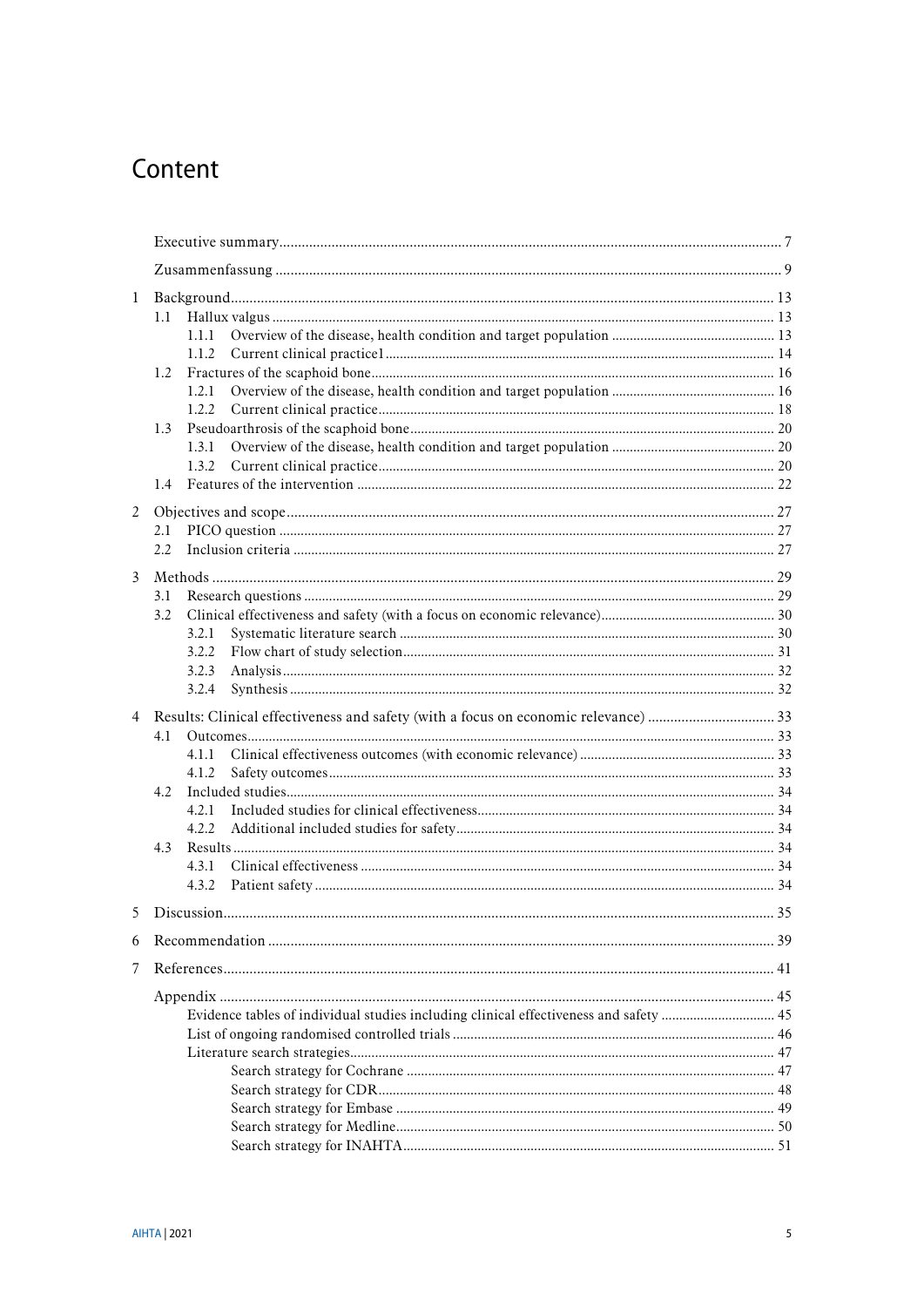### List of figures

| Figure 1-1: Radiographic parameter of the hallux valgus Abbreviations: DMAA – Distal joint |  |
|--------------------------------------------------------------------------------------------|--|
|                                                                                            |  |
|                                                                                            |  |
|                                                                                            |  |

### List of tables

| Table 1-1: Classification of the hallux valgus severity according to radiological aspects  14   |  |
|-------------------------------------------------------------------------------------------------|--|
| Table 1-2: Krimmer scaphoid fracture classification and associated treatment recommendations 18 |  |
|                                                                                                 |  |
|                                                                                                 |  |
|                                                                                                 |  |
|                                                                                                 |  |
|                                                                                                 |  |
|                                                                                                 |  |
|                                                                                                 |  |
|                                                                                                 |  |
|                                                                                                 |  |
|                                                                                                 |  |

## List of abbreviations

|                |                                                                      |                    | IHE Institute of Health Economics                                     |
|----------------|----------------------------------------------------------------------|--------------------|-----------------------------------------------------------------------|
|                | AVN Avascular necrosis                                               | IM Intermetatarsal |                                                                       |
| bzgl Bezüglich |                                                                      |                    | INAHTA International Network of                                       |
|                | CE Conformitè Europëenne                                             |                    | Agencies for Health Technology<br>Assessment                          |
|                | CRD  Centre for Reviews and<br>Dissemination                         |                    | MRI  Magnetic resonance imaging                                       |
|                | CT Computed tomography                                               |                    | MTP  Metatarsophalangeal                                              |
|                | DMAA Distal joint surface angle                                      |                    | NRCT Non-randomised controlled trial                                  |
|                | EMA  European Medicines Agency                                       |                    | OCD Osteochondritis dissecans                                         |
|                | EPL  Extensor pollicis longus                                        | OP  Operation      |                                                                       |
|                | FDA Food and Drug Administration                                     |                    | RCT Randomised controlled trial                                       |
|                | ggf Gegebenenfalls                                                   |                    |                                                                       |
|                | GIZG GmbH German Institute for Cell and<br><b>Tissue Replacement</b> |                    | ROBINS-I Risk Of Bias In Non-randomised<br>Studies – of Interventions |
|                | GRADE Grading of Recommendations                                     | SL  Scapho-lunate  |                                                                       |
|                | Assessment, Development and<br>Evaluation                            |                    | SNAC  Scaphoid nonunion advanced<br>collapse                          |
|                | HV  Hallux valgus                                                    | vs Versus          |                                                                       |
|                | ICD  International Classification<br>of Diseases                     |                    |                                                                       |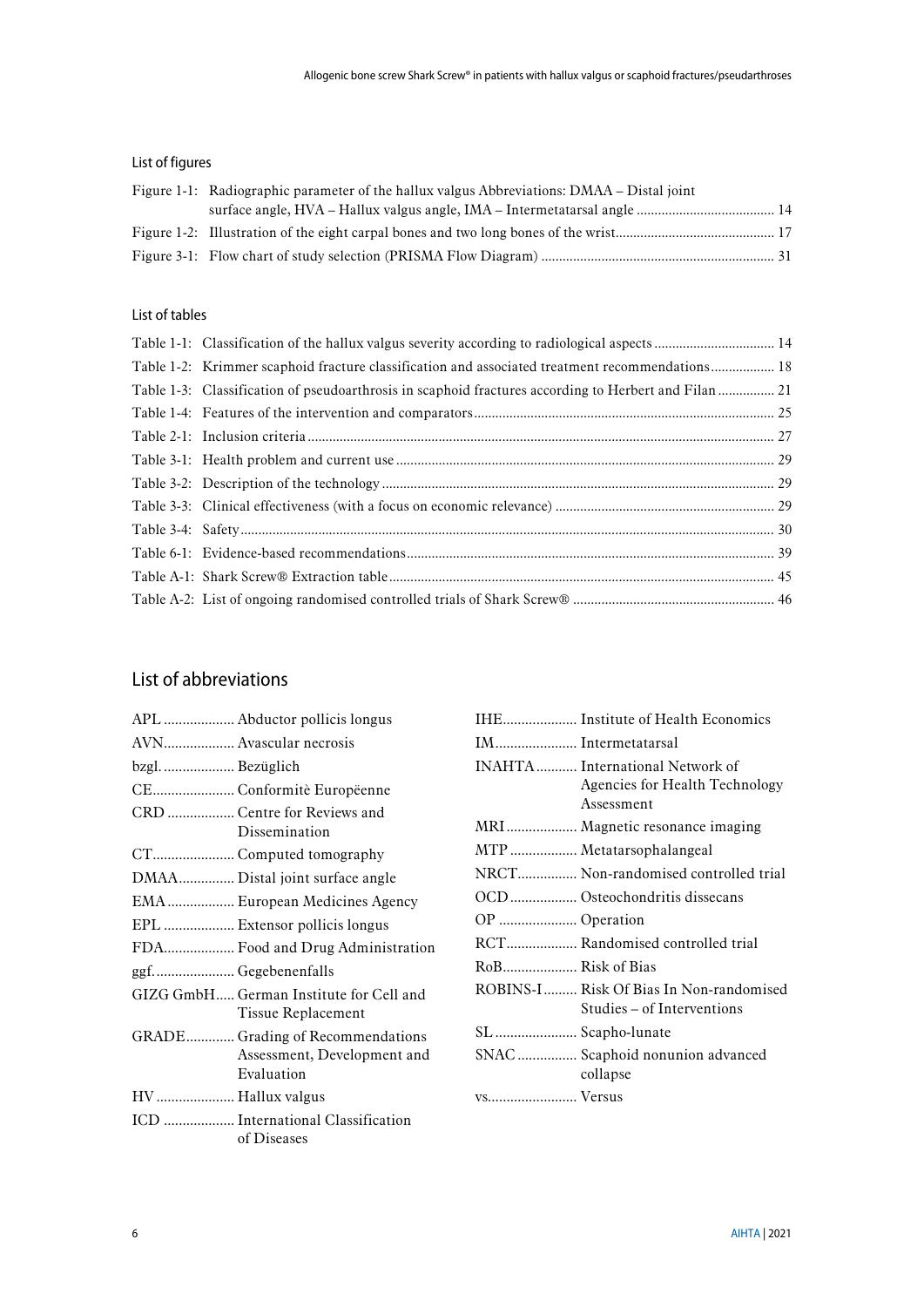# <span id="page-6-0"></span>Executive summary

### Introduction

### Health problem

Hallux valgus (HV) is one of the most common foot deformities globally, afflicting 23 per cent of the 18- to 65-year olds and 36 per cent of adults over 65 years of age. Women are affected around twice as often as men are. Untreated HV deformities can lead to a number of painful complications in or around the first metatarsophalangeal (MTP) joint, but also to further foot deformities affecting the other toes (e.g., hammer or claw toes).

Concerning the hand, a scaphoid fracture is the most common carpal fracture globally, accounting for 50 to 80 per cent of all carpal fractures. Especially young, active men are affected approximately six times more often than women are. Untreated or wrongly treated fractures can cause nonunion or malunion of the fracture (e.g., pseudarthrosis). The main risk factors for developing pseudarthrosis include the shape of the scaphoid, its central role in wrist motion, as well as the position and the degree of severity of the fracture.

Both HV deformities and scaphoid fractures/pseudarthroses often involve surgery. In 2014 in Austria, approximately 5,819 hospitalisations were assigned to HV, approximately 413 to scaphoid fractures and approximately 400 to pseudarthroses in scaphoid fractures. After surgery, the patients are unable to continue their daily life routines, including work, for several weeks. In addition, every surgery bears the risk of complications, such as interfering osteosynthesis material that needs to be removed during a second operation. Such re-surgeries require further recovery time. Therefore, the aforementioned diagnoses not only cause a burden to the individual patient, but also have societal implications (e.g., societal costs including productivity losses).

### Description of technology

Currently, metal (e.g., titanium or stainless steel) or bioabsorbable implants (e.g., polymers or magnesium) are frequently used for osteosyntheses. Whereas metal implants are stiff and have high mechanical strength, but sometimes cause pain sensation, soft tissue irritations, allergic reactions or functional inhibition, the bioabsorbable materials are expected to be more compatible but less stable. Hence, another possible alternative is presented by the allogeneic bone screw, Shark Screw®, from Surgebright GmbH Austria, with its expected osteoconductive properties possibly leading to full conversion into autologous bone. It is deemed to combine stabilisation, bone bridge as well as bone replacement in one screw and thus may reduce bone healing time. Moreover, infections or other complications including re-surgeries are expected to be scarce due to its human biological material.

For the manufacturing and distribution of human tissue transplants such as Shark Screw®, no standardised approval process exists; however, a license is needed.

In Austria, the Shark Screw® transplant is already included in the hospital benefit catalogue (code PA040) and thus reimbursed. In 2020, approximately 750 Shark Screw® transplants were distributed to Austrian hospitals. Out of those, around 150 (20%) were distributed for HV surgeries and approximately 60 (8%) for scaphoid surgeries.

**hallux valgus (HV) most common foot deformity (23-36%)**

**scaphoid fracture the most common carpal fracture (50-80%)**

**often surgery & associated recovery time necessary**  → **societal costs**

**alternative: allogeneic bone screw (Shark Screw®) – expected osteoconductive properties** → **possible reduced healing time & complication rates?**

**license for the use of human biological material needed**

**Shark Screw® included in Austrian hospital benefit catalogue**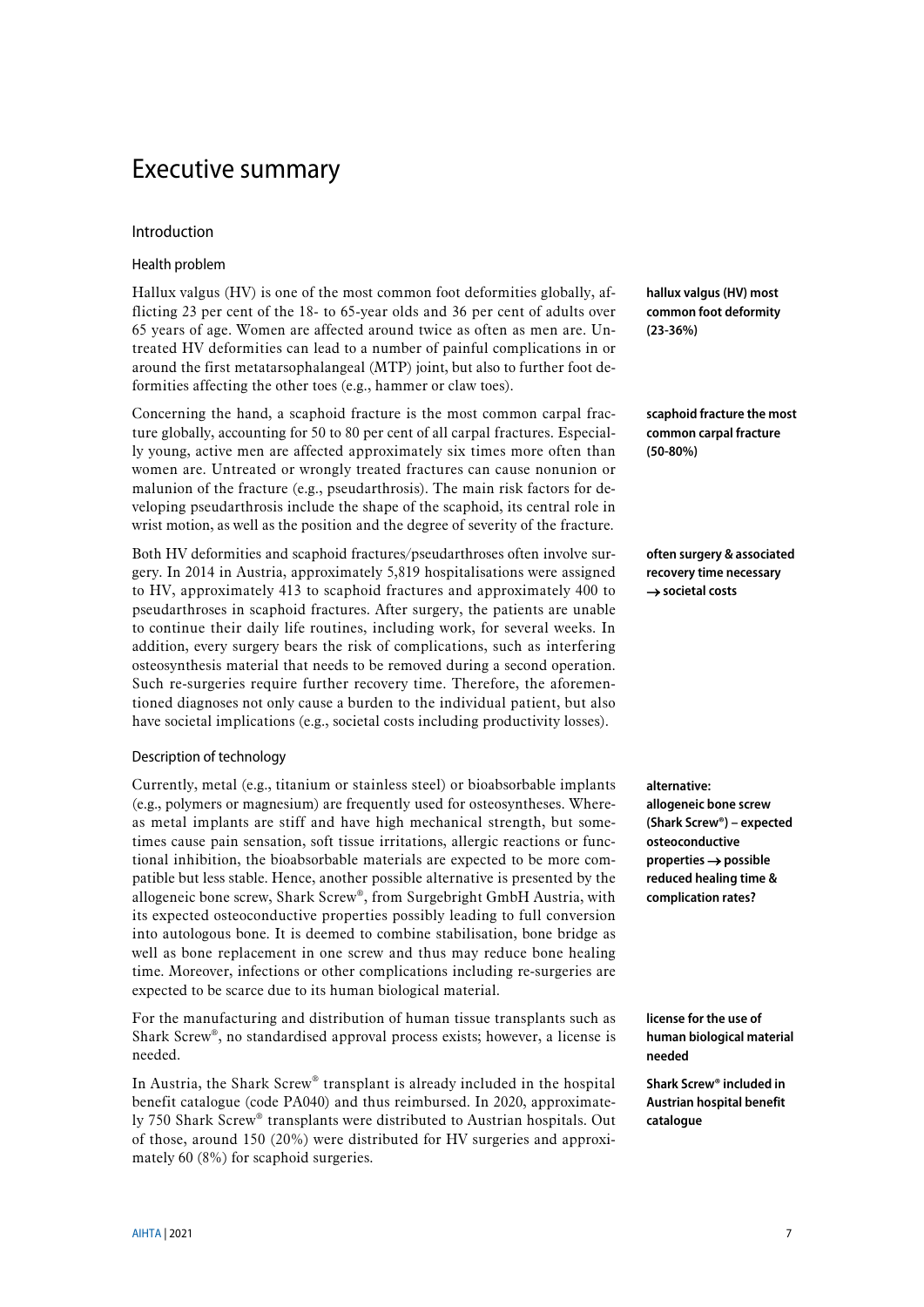This systematic review aimed to investigate the use of the allogeneic bone screw, Shark Screw®, in patients with HV or scaphoid fractures/pseudarthroses compared to other bone screws. The question was whether Shark Screw® is more effective and equally safe concerning economically relevant endpoints from a health care system perspective. The relevant endpoints were the number and duration of hospitalisations, the duration of the actual surgical procedure, the revision rate, the period of convalescence, implant breakage during surgery, as well as major postoperative complications. The EUnetHTA Core Model® for Rapid Assessment of Relative Effectiveness Version 4.2 was

### Methods

**aim: assessment of clinical effectiveness and safety of Shark Screw® concerning economically relevant endpoints**

> **systematic literature search in 5 databases & publications submitted from manufacturer** → **169 references in total**

in five databases and identified 155 citations. In addition, the manufacturer submitted 14 new references, while no further publication could be identified through a separate hand-search. Therefore, the overall number of hits after deduplication was 169. A further search in three clinical trial registries was conducted on January 11, 2021, which yielded 36 potentially relevant ongoing studies.

The systematic literature search was conducted on 18 and 21 December 2020

the main source for selecting relevant assessment elements.

**RoB assessment with different tools & qualitative synthesis according to GRADE scheme planned**

For the assessment of the risk of bias (RoB), the use of different tools depending on the study design was planned, e.g., the Cochrane Risk of Bias Tool for randomised controlled trials (RCTs), the ROBINS-I Tool for non-randomised controlled trials (NRCTs) and the Institute of Health Economics (IHE) checklist for single-arm studies. In addition, a qualitative synthesis of identified evidence was planned according to the Grading of Recommendations Assessment, Development and Evaluation (GRADE) scheme.

### Results

**no published evidence identified based on the predefined inclusion criteria**

Based on the predefined inclusion criteria, out of the 169 identified references, no RCTs, NRCTs, prospective single-arm studies or health economic evaluations could be identified for the qualitative synthesis of the clinical effectiveness and safety of Shark Screw® in patients with HV or fractures/ pseudarthroses of the scaphoid bone. Therefore, the related research questions could not be answered.

### Discussion and conclusion

At the time of conducting this review, no published evidence on Shark Screw® could be identified in the systematic literature search or additional handsearch. Only one cost-effectiveness analysis comparing Shark Screw® transplant to other metal devices was identified; however, this could not be included due to the lacking full text.

Furthermore, two ongoing prospective single-arm studies assessing the clinical effectiveness of Shark Screw® for a one-year follow-up period (n =  $32/$ ) 50) were identified; however, these ongoing studies do not fill the gap of controlled and long-term evidence. Therefore, further, preferably controlled evidence on the clinical effectiveness and safety of Shark Screw®, including a sufficiently large number of patients and a follow-up exceeding one year, is recommended. In particular, evidence on the healing as well as re-surgery rates is needed, as these outcomes are crucial from a patient's but also from a societal and economic perspective.

**only 1 cost-effectiveness analysis identified, but no full text available**

**2 ongoing single-arm studies do not fill the current evidence gap** → **future controlled studies with special focus on healing & re-surgery rates recommended**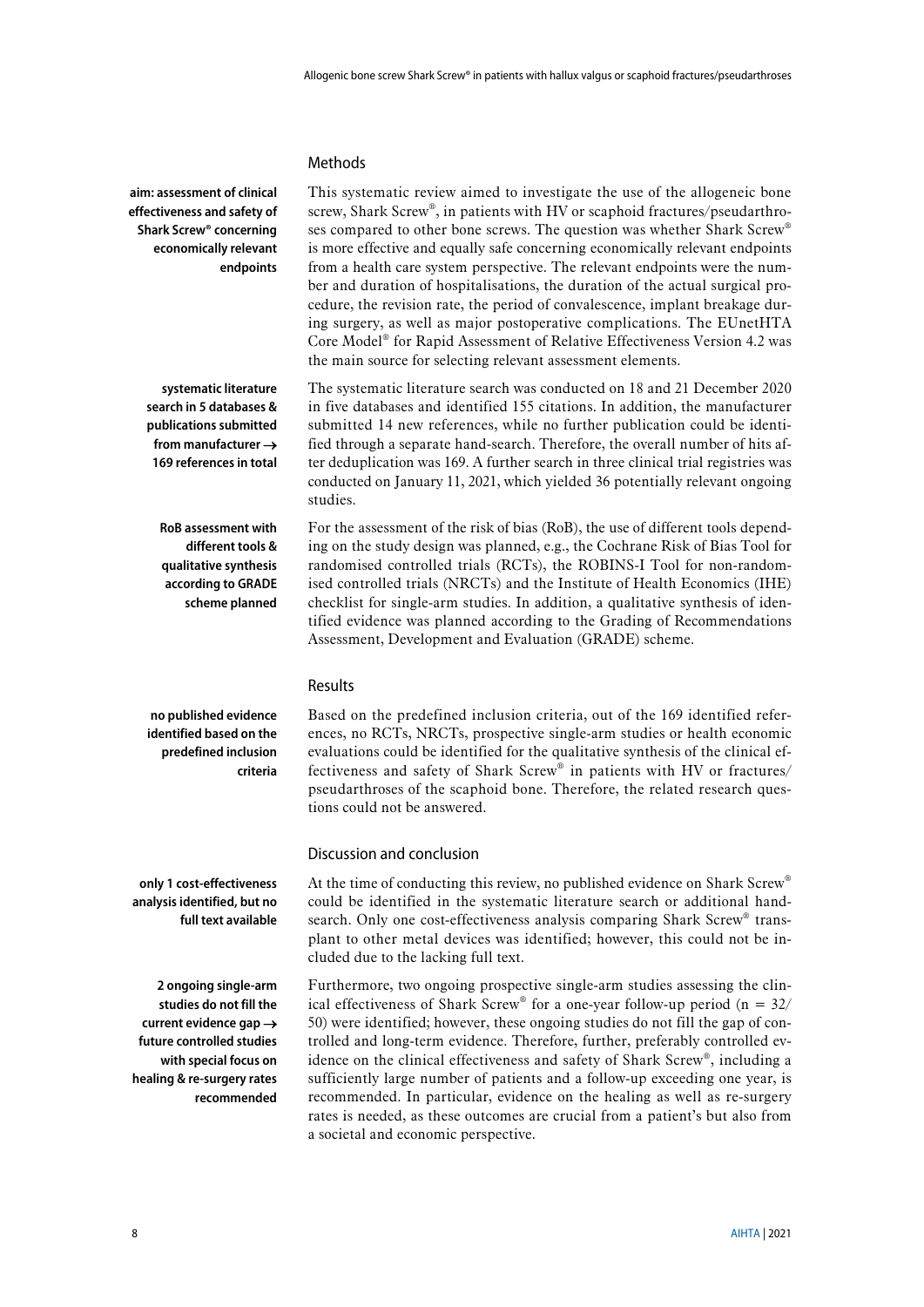# <span id="page-8-0"></span>Zusammenfassung

### Einleitung

#### Indikation und therapeutisches Ziel

Die Hallux Valgus (HV)-Deformität ist mit zirka 23 Prozent bei den 18- bis 65-Jährigen und mit zirka 36 Prozent bei den über 65-Jährigen eine der häufigsten Fußdeformitäten weltweit. Generell sind Frauen zirka zwei Mal häufiger davon betroffen als Männer. Durch eine abnormale Fußmechanik, eine abnormale Anatomie des ersten Metatarsophalangealgelenks, genetische Einflüsse, aber auch durch unangemessenes Schuhwerk kann das Risiko einer Deformität steigen. Eine unbehandelte HV-Deformität kann zu einer Reihe von schmerzhaften Komplikationen im oder um das erste Metatarsophalangealgelenk, aber auch zu weiteren Vorfußdeformitäten der übrigen Zehen führen, z. B. Hammer- oder Krallenzehen.

Die Hand betreffend stellt die Kahnbeinfraktur mit 50 bis 80 Prozent aller Handwurzelfrakturen die häufigste Fraktur der Handwurzel weltweit dar. Insbesondere junge, aktive Männer sind bis zu sechsmal häufiger davon betroffen als Frauen. Ein Sturz auf die ausgestreckte Hand stellt die Hauptursache für eine Kahnbeinfraktur dar. Bleiben diese Frakturen unbehandelt oder werden sie falsch behandelt, kann es zu einer schlechten bzw. fehlenden Heilung kommen (z. B. Pseudarthrose). Demnach stellen eine zu späte Diagnose oder eine unzureichende Behandlung einer Kahnbeinfraktur wesentliche Risikofaktoren für die Entwicklung einer Pseudarthrose dar. Als zusätzliche Risikofaktoren gelten unter anderem die Form und Lage des Kahnbeins, sowie der Schweregrad der Fraktur. Beispielsweise sind instabile Frakturen des proximalen Pols anfälliger für die Entwicklung einer Pseudarthrose.

Sowohl HV-Deformitäten als auch Kahnbeinfrakturen/Pseudarthrosen gehen häufig mit einem operativen Eingriff einher. In Österreich (2014) wurden zirka 5.819 Hospitalisierungen dem HV, zirka 413 den Kahnbeinfrakturen und zirka 400 den Pseudarthrosen zugeordnet. Nach einem operativen Eingriff sind die Patient\*innen meist für mehrere Wochen in ihrem täglichen Leben beeinträchtigt und teilweise auch vorübergehend arbeitsunfähig. Darüber hinaus birgt jede Operation das Risiko von Komplikationen, wie z. B. störendes Osteosynthesematerial, welches folglich in einer zweiten Operation entfernt werden muss und somit den Heilungsprozess verlängert. Aus diesem Grund stellen HV-Deformitäten bzw. Kahnbeinfrakturen/Pseudarthrosen nicht nur eine Belastung für die Patient\*innen dar, sondern haben auch relevante Implikationen aus gesellschaftlicher Sicht (z. B. gesellschaftliche Kosten wie Produktivitätsverlust).

#### Beschreibung der Technologie

Derzeit werden für Osteosynthesen häufig Implantate aus Metall (z. B. Titan oder Edelstahl) oder auch bioresorbierbare Implantate (z. B. aus Polymere oder Magnesium) verwendet. Während Metallimplantate zwar steif sind und somit eine hohe mechanische Festigkeit aufweisen, können sie jedoch Schmerzen, Weichteilirritationen, allergische Reaktionen oder Funktionseinschränkungen hervorrufen. Im Gegensatz dazu gelten die bioabsorbierbaren Materialien zwar als verträglicher jedoch weniger stabil. Eine weitere mögliche Alternative stellt daher die allogene Knochenschraube Shark Screw® von

**Hallux Valgus (HV) häufigste Fußdeformität (23–36 %)**

**Kahnbeinfraktur die häufigste Karpalfraktur (50–80 %)**

**häufig chirurgische Eingriffe & damit verbundene Erholungszeit erforderlich** → **gesellschaftliche Kosten**

**Alternative: allogene Knochenschraube (Shark Screw®): weniger Komplikationen & kürzere Heilungszeit?**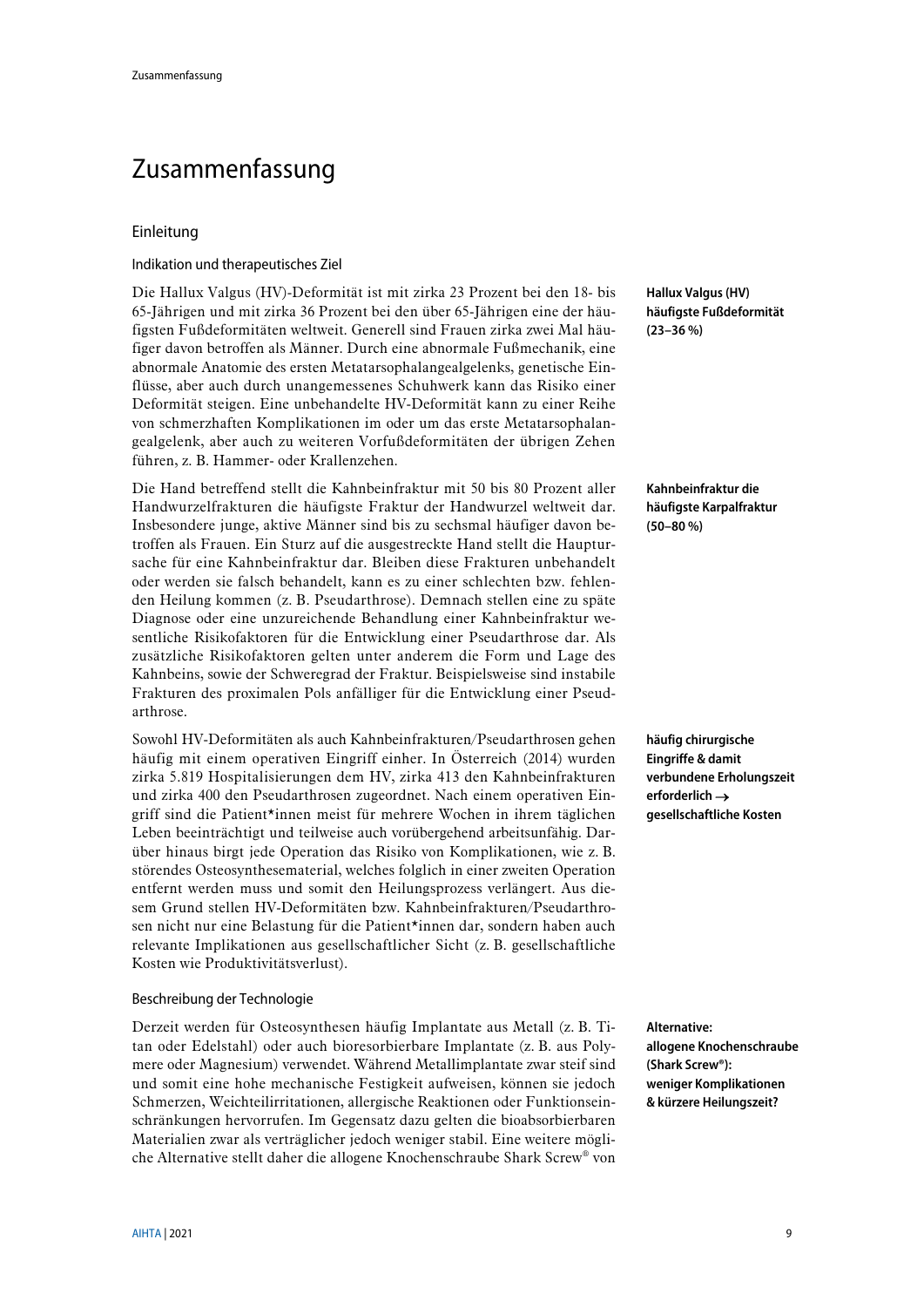der Surgebright GmbH aus Österreich dar. Den Angaben des Herstellers zufolge wandelt sich die allogene Knochenschraube aufgrund ihrer erwarteten osteokonduktiven Eigenschaften vollständig in autologen Knochen um. Demnach soll die Schraube Stabilisierung, Knochenbrücke und Knochenersatz in einer Vorrichtung vereinen und dadurch den Heilungsprozess verkürzen. Darüber hinaus gelten aufgrund des humanbiologischen Materials der Shark Screw® Infektionen oder andere Komplikationen und damit einhergehende Re-operationen als selten.

Für die Herstellung und den Vertrieb von humanen Gewebetransplantaten, wie der Shark Screw® Knochenschraube, gibt es aktuell kein standardisiertes Zulassungsverfahren. Stattdessen benötigt der Hersteller dafür eine entsprechende Lizenz.

In Österreich ist das Shark Screw®-Transplantat bereits im Krankenhausleistungskatalog gelistet (Code PA040) und wird somit refundiert. Im Jahr 2020 wurden zirka 750 Shark Screw®-Transplantate an österreichische Krankenhäuser verkauft, davon in etwa 150 Schrauben (20 %) für HV-Operationen und zirka 60 Schrauben (8 %) für Kahnbeinoperationen.

#### Methoden

**Ziel: Bewertung der klinischen Wirksamkeit und Sicherheit von Shark Screw® unter Berücksichtigung ökonomisch relevanter Endpunkte**

**Lizenz für Verwendung von human-biologischem Material erforderlich**

> **Shark Screw® im österreichischen Krankenhausleistungskatalog gelistet**

> > Knochenschraube Shark Screw® bei Patient\*innen mit einer HV-Deformität oder einer Kahnbeinfraktur/Pseudarthrose im Vergleich zu anderen Knochenschrauben zu untersuchen. Im Detail wurde die Frage analysiert, ob das Shark Screw®-Transplantat effektiver und gleich sicher ist. Das Augenmerk lag dabei auf Gesundheitssystem-relevanten Endpunkten, wie die Anzahl und Dauer der Krankenhausaufenthalte, die Dauer des chirurgischen Eingriffs, die Revisionsrate, die Rekonvaleszenzzeit, sowie die Rupturrate während der Operation und die Rate an größeren postoperativen Komplikationen. Das EUnetHTA Core Model® for Rapid Assessment of Relative Effectiveness Version 4.2 stellte dabei die Hauptquelle für die Auswahl relevanter Bewertungselemente dar.

> > Ziel dieser systematischen Übersichtsarbeit war es, den Einsatz der allogenen

Die systematische Literaturrecherche wurde am 18. und 21.12.2020 in fünf Datenbanken durchgeführt und identifizierte 155 Zitate. Zusätzlich wurden vom Hersteller 14 neue Referenzen übermittelt, während durch eine separate Handsuche keine weiteren Publikationen identifiziert werden konnten. Demnach wurden nach Deduplizierung insgesamt 169 Quellen für die Durchsicht identifiziert. Darüber hinaus wurde am 11. Jänner 2021 eine Suche in drei klinischen Studienregistern durchgeführt, die in 36 potenziell relevanten laufenden Studien resultierte.

Für die Bewertung des Verzerrungsrisikos war die Verwendung unterschiedlicher Tools in Abhängigkeit des Studiendesigns geplant: z. B. das "Cochrane Risk of Bias Tool" für randomisierte kontrollierte Studien, das ROBINS-I Tool für nicht-randomisierte kontrollierte Studien und die "Institute of Health Economics" Checkliste für Fallserien. Darüber hinaus war eine Synthese der vorhandenen Evidenz nach dem "Grading of Recommendations Assessment, Development and Evaluation" Schema geplant.

**systematische Literaturrecherche in 5 Datenbanken & vom Hersteller eingereichte Publikationen** →

**insgesamt 169 Referenzen**

**RoB-Bewertung mit unterschiedlichen Tools sowie qualitative Synthese nach GRADE-Schema geplant**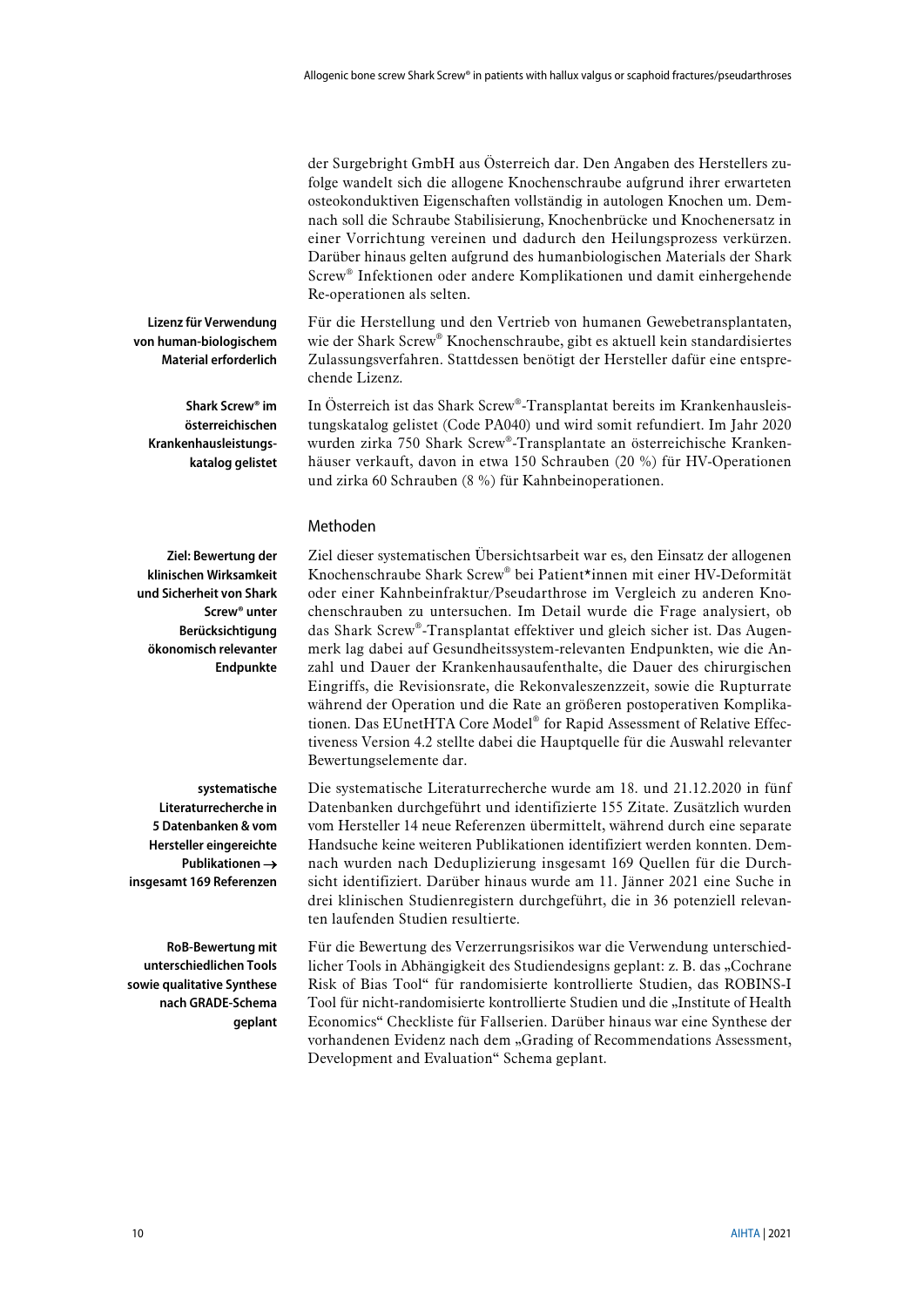### Ergebnisse

Basierend auf den vordefinierten Einschlusskriterien konnten aus den 169 identifizierten Quellen keine publizierten Studien oder gesundheitsökonomische Evaluationen für die qualitative Synthese der Wirksamkeit und Sicherheit von Shark Screw® bei Patient\*innen mit einer HV-Deformität oder einer Fraktur/Pseudarthrose des Kahnbeins identifiziert werden. Aus diesem Grund konnten die jeweiligen Forschungsfragen nicht beantwortet werden.

### Diskussion und Fazit

Zum Zeitpunkt der Durchführung dieser Übersichtsarbeit konnte bei der systematischen Literaturrecherche oder der erweiterten Handsuche keine publizierte Evidenz zum Shark Screw®-Transplatat identifiziert werden. Es wurde nur eine Kosten-Effektivitäts-Analyse identifiziert, die Shark Screw®- Transplantate mit anderen Metallschrauben vergleicht. Aufgrund der mangelnden Verfügbarkeit des Volltextes konnte diese Analyse jedoch nicht für die vorliegende Arbeit herangezogen werden.

Darüber hinaus wurden zwei laufende einarmige Studien identifiziert, die die Wirksamkeit von Shark Screw®-Transplantaten für eine einjährige Nachbeobachtungszeit (n = 32/50) untersuchen. Diese laufenden Studien füllen jedoch die aktuelle Evidenzlücke nicht. Aus diesem Grund werden für die Zukunft weitere, vorzugsweise kontrollierte Studien zur Wirksamkeit und Sicherheit von Shark Screw® mit einer ausreichend großen Anzahl von Patient\*innen und einer Nachbeobachtungszeit von über einem Jahr empfohlen. Darüber hinaus ist insbesondere Evidenz zu den Heilungs- und Re-operationsraten erforderlich. Diese Outcomes sind nicht nur aus Sicht der Patient\*innen relevant, sondern haben auch gesellschaftliche und ökonomische Implikationen.

### Empfehlung

Basierend auf dem aktuellen Mangel an publizierter Evidenz zur Wirksamkeit und Sicherheit der bewerteten Technologie, Shark Screw®, wird die Aufnahme der allogenen Knochenschraube in den österreichischen Krankenhausleistungskatalog derzeit nicht empfohlen. Darüber hinaus wird eine Reevaluierung der Technologie frühestens im Jahr 2025 empfohlen, da zum Zeitpunkt der Berichtverfassung keine laufenden kontrollierten Studien identifiziert werden konnten.

**keine publizierte Evidenz basierend auf den vordefinierten Einschlusskriterien identifiziert**

**nur 1 Kosten-Effektivitäts-Analyse identifiziert, jedoch kein Volltext verfügbar**

**2 laufende einarmige Studien füllen aktuelle Evidenzlücke nicht** → **zukünftig kontrollierte Studien mit Fokus auf Heilungs- bzw. Re-Operationsraten empfohlen**

**aufgrund mangelnder Evidenz Aufnahme in Leistungskatalog aktuell nicht empfohlen, Re-evaluierung frühestens 2025**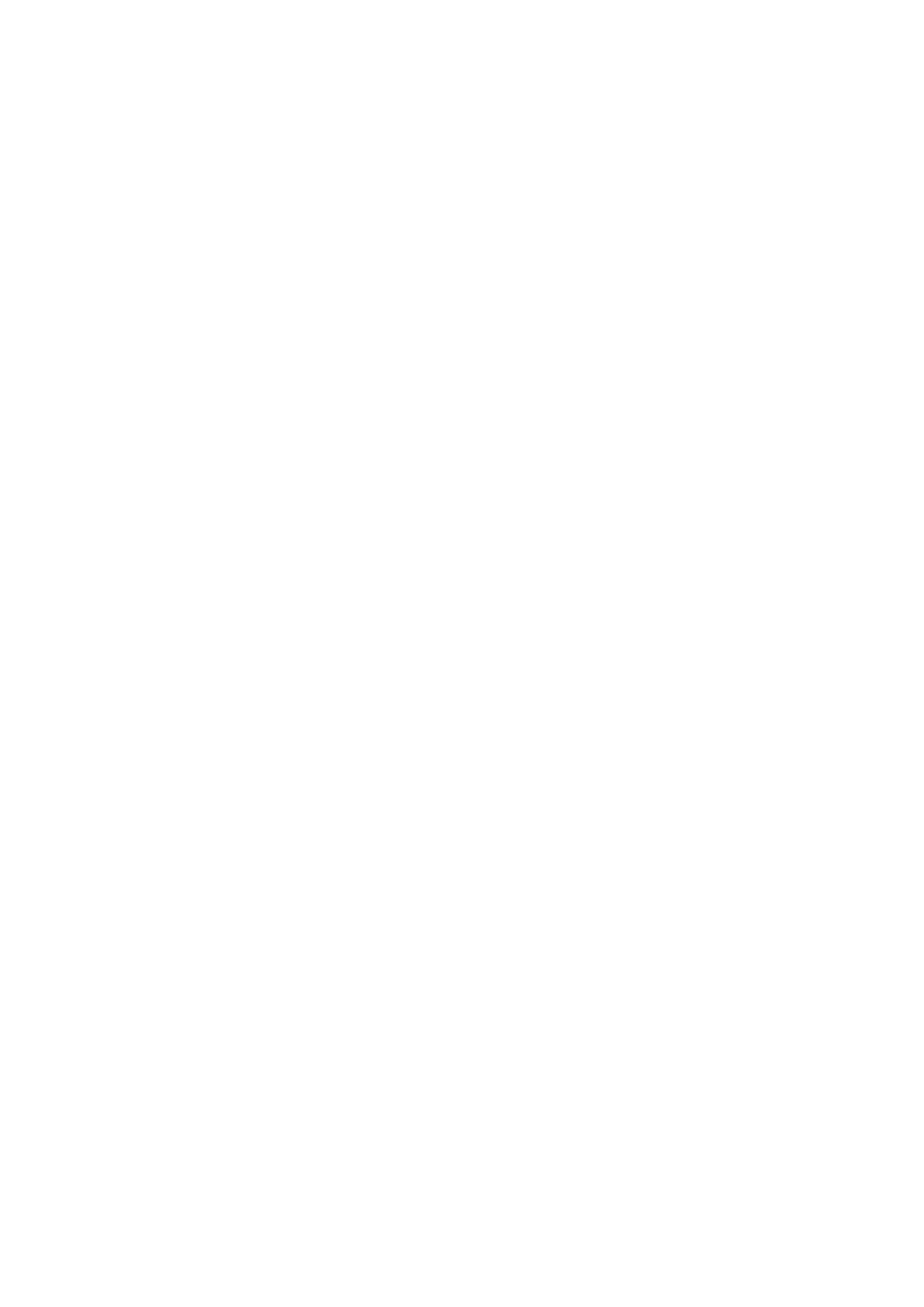# <span id="page-12-0"></span>1 Background

## <span id="page-12-1"></span>1.1 Hallux valgus

## <span id="page-12-4"></span><span id="page-12-2"></span>1.1.1 Overview of the disease, health condition and target population $1$

Hallux valgus (HV) is characterised by a lateral deviation of the hallux (big toe) at the metatarsophalangeal (MTP) joint, often in combination with concurrent rotation of the toe [\[4,](#page-40-1) [5\]](#page-40-2). This rotation often results in a prominent metatarsal head adduced toward the body midline, which can go along with inflammation and overlying bursae on the medial aspect of the MTP joint, also called "bunion" [\[6\]](#page-40-3). According to the International Classification of Diseases (ICD-10), the diagnosis of an acquired HV, including inflammation, receives the ICD-10 code M20.1 [\[7\]](#page-40-4).<sup>2</sup>

The pooled prevalence of HV deformity in the literature has been estimated to be 23 per cent among those 18 to 65 years of age, 36 per cent among adults over 65 years of age, and 30 per cent among adult females [\[5,](#page-40-2) [8,](#page-40-5) [9\]](#page-40-6). Furthermore, the prevalence of HV is greater among shod compared with barefoot populations; however, it is still found twice as often in women than men in non-shod populations [\[5\]](#page-40-2). 3

<span id="page-12-3"></span>In Austria, approximately 5,819 hospitalisations were assigned to the diagnosis "HV" (ICD-10 M20.1) in 2014 (more recent data not available) (information provided by the manufacturer  $[3]$ ).<sup>[3](#page-12-3)</sup>

The reasons for developing HV are most likely of multifactorial origin, including factors such as abnormal foot mechanics affecting the first ray, abnormal first MTP anatomy, joint hypermobility and genetic influences. Moreover, HV is associated with conditions like inflammatory joint diseases [\[4,](#page-40-1) [5\]](#page-40-2). In addition, poor footwear has also frequently been cited as one cause; however, opinions diverge, as some also question whether footwear probably exacerbates underlying bony or mechanical abnormalities rather than acting as a primary factor [\[5\]](#page-40-2). 4

HV can lead to a number of painful complications in or around the first MTP joint that may result in or occur because of altered weight-bearing forces. This can cause marked discomfort, including inflammation of a medial bursa, degeneration of the crista on the plantar surface of the metatarsal head, entrapment of the medial dorsal cutaneous nerve, central metatarsalgia and degeneration of the cartilage or synovitis. Besides, the valgus position of the big toe regularly results in the small toes no longer having enough space, leading to further foot deformities, such as hammer or claw toes  $[5, 10]$  $[5, 10]$ .<sup>5</sup>

 $2$  A0001 – For which health conditions, and for what purposes is the technology used?; A0002 – What is the disease or health condition in the scope of this assessment?

**Hallux Valgus (HV): seitliche Abweichung des Hallux am Metatarsophalangealgelenk ICD-10: M20.1**

**häufigste Vorfußdeformität (23-36 %) insbesondere bei Frauen**

**Österreich 2014: ca. 5.819 Krankenhausaufenthalte aufgrund von HV**

**Ursachen und Risikofaktoren: abnorme Fußmechanik (z. B. aufgrund von schlechtem Schuhwerk), Genetik, etc.**

**Symptome, z. B.: Schmerzen, Entzündungen, andere Fußfehlstellungen**

 $1$  This section addresses the EUnetHTA Core Model<sup>®</sup> domain CUR.

 $3$  A0007 – What is the target population in this assessment?; A0023 – How many people belong to the target population?

<sup>4</sup> A0003 – What are the known risk factors for HV?

 $5$  A0004 – What is the natural course of HV?;

A0005 – What is the burden of disease for patients with HV?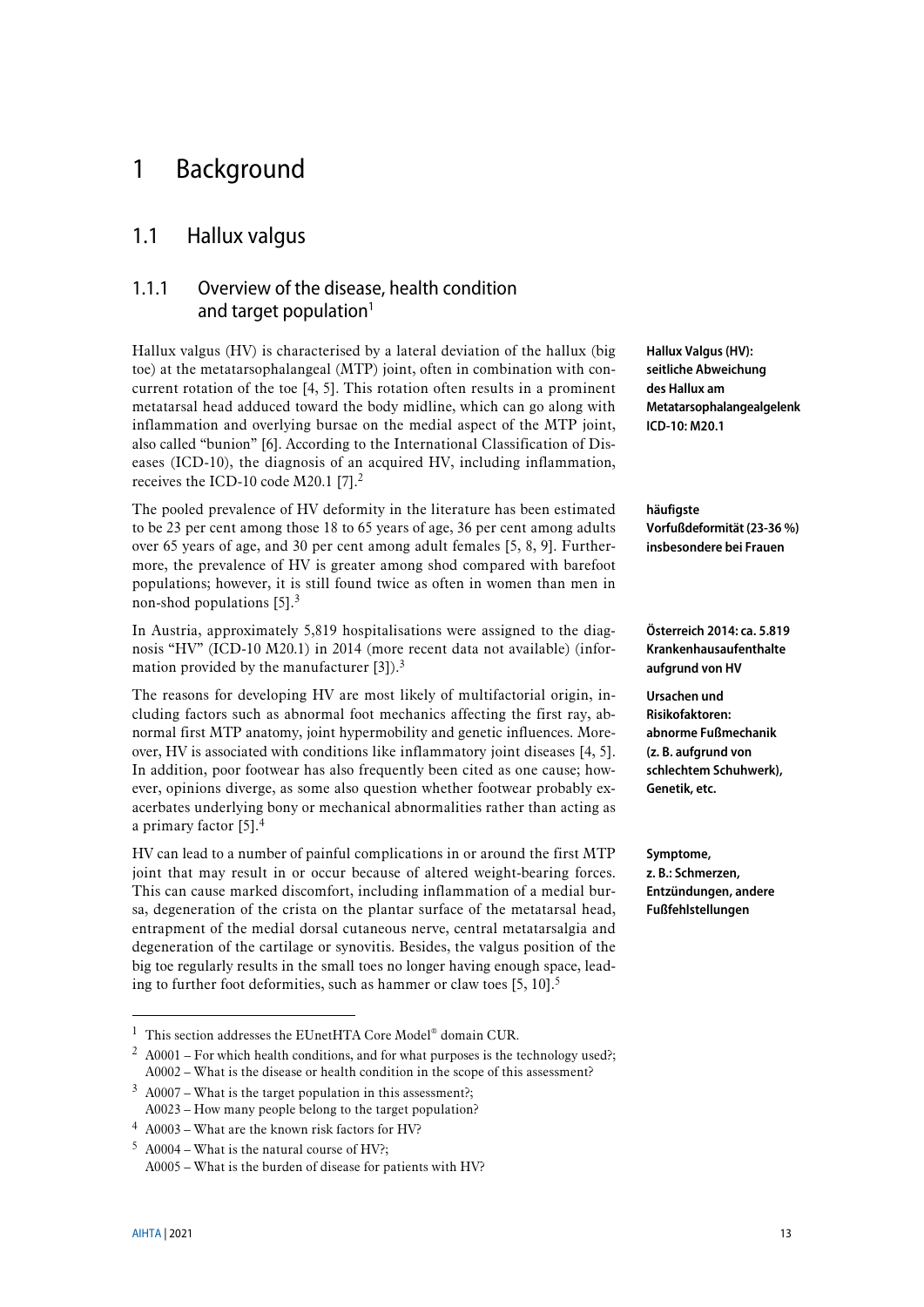### <span id="page-13-0"></span>1.1.2 Current clinical practice<sup>1</sup>

**Diagnose umfasst klinische Untersuchung & Röntgen zur Winkelbestimmung** The diagnosis of HV primarily includes a clinical examination of the foot by the naked eye (e.g., examination of trophic skin lesions, bursa, foot position, range of motion in the first MTP joint, and the position of the smaller toes). In addition, radiographs may be used to examine the exact HV angle and the intermetatarsal (IM I/II) angle (see [Figure 1-1\)](#page-13-1), as well as to determine the presence of damage to the articular surfaces of the first MTP joint [\[5,](#page-40-2) [10-12\]](#page-40-8).<sup>6</sup>



<span id="page-13-1"></span>*Figure 1-1: Radiographic parameter of the hallux valgus Abbreviations: DMAA – Distal joint surface angle, HVA – Hallux valgus angle, IMA – Intermetatarsal angle; Adapted figure from: [\[2\]](#page-40-9)*

**Klassifizierung in milde bis schwerwiegende Deformitäten** According to guidelines, a classification into mild to severe HV cases is recommended when it comes to the choice of the treatments. An overview is presented in [Table 1-1:](#page-13-2)

<span id="page-13-2"></span>

| Table 1-1: Classification of the hallux valgus severity according to radiological aspects |
|-------------------------------------------------------------------------------------------|
|-------------------------------------------------------------------------------------------|

<u>.</u>

|                              | Mild deformity                                                        | <b>Moderate deformity</b>                                                                                   | Severe deformity                                          |
|------------------------------|-----------------------------------------------------------------------|-------------------------------------------------------------------------------------------------------------|-----------------------------------------------------------|
| <b>Severity</b>              |                                                                       | Ш                                                                                                           | Ш                                                         |
| HV angle                     | $21-30^\circ$                                                         | $31-40^\circ$                                                                                               | $>40^{\circ}$                                             |
| IM I/II angle                | $11 - 15^{\circ}$                                                     | $16-20^\circ$                                                                                               | $>20^\circ$                                               |
| <b>Symptoms</b>              | Occasional pain in daily life, redness<br>and thickened skin possible | Frequent pain in daily life, redness,<br>pressure marks on the ball of the<br>foot, pain when wearing shoes | Pain also at rest, as well as<br>when walking and running |
| Conservative<br>treatment    | Physiotherapy, foot gymnastics,<br>splints, insoles                   | Optimised footwear,<br>foot gymnastics                                                                      | Foot gymnastics                                           |
| <b>Surgical</b><br>treatment | Chevron osteotomy                                                     | Scarf osteotomy                                                                                             | Scarf osteotomy or<br>Lapidus arthrodesis                 |

*Abbreviations: HV – Hallux Valgus, IM I/II – First and second intermetatarsal angle; own presentation based on [\[3,](#page-40-7) [11-13\]](#page-40-10)*

<sup>6</sup> A0024 – How is HV currently diagnosed according to published guidelines and in practice?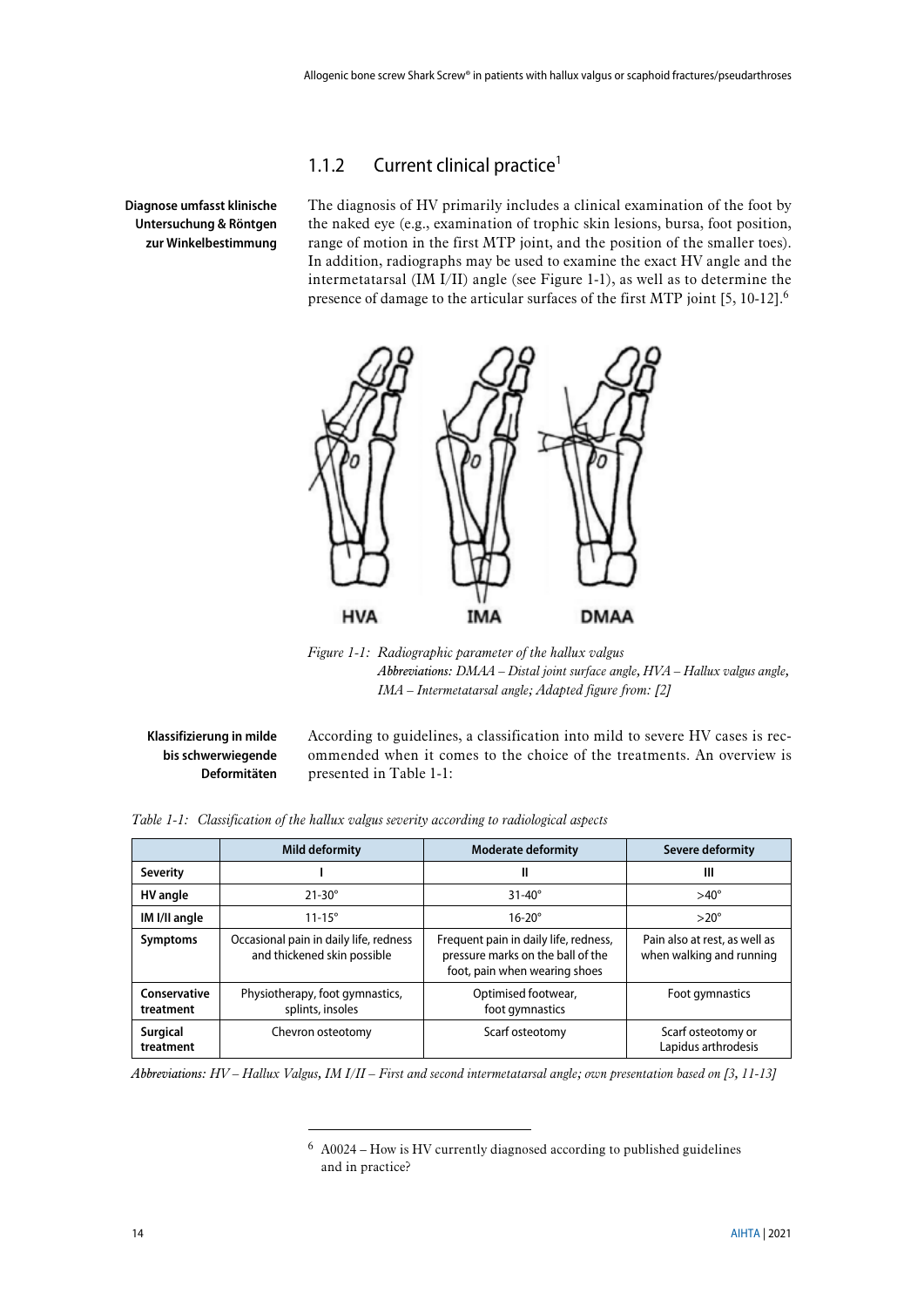There are numerous different conservative and surgical treatment options for HV deformities. According to several guidelines, conservative therapies are recommended before a surgical referral is made [\[5,](#page-40-2) [12\]](#page-40-11). However, for patients with severe pain or dysfunction and for those whose symptoms do not improve under a conservative treatment regimen, there are approximately 150 different surgical procedures to correct the HV deformity [\[5,](#page-40-2) [10\]](#page-40-8). In general, a distinction can be made between joint-preserving and joint-resecting surgical techniques, where the latter is primarily used for more severe cases [\[11\]](#page-40-10). The most frequently performed open surgical techniques are briefly presented as follows: 7

- <span id="page-14-0"></span>The Chevron osteotomy is one of the joint-preserving, load-stabilising distal osteotomy techniques. It is used for mild deformities (severity I) mostly affecting younger patients. The deformity should still be flexibly correctable and without radiological signs of arthrosis in the first MTP joint. The procedure includes the fixation of the displaced bone fragments with a screw of 2.5-3.5 mm [\[10,](#page-40-8) [11\]](#page-40-10).
- $\blacksquare$  The Scarf osteotomy is also a joint-preserving and early load-stabilising procedure. The osteotomy plane runs in a Z-shape along the shaft, which corrects larger deformities (severity II) compared to the Chevron osteotomy. Two screws with a diameter of 2.5-3.5 mm are inserted at the end of the operation to fix the displaced bone fragments [\[10,](#page-40-8) [11\]](#page-40-10).
- **Lapidus arthrodesis** is indicated in cases of severe deformity with a clear deformity of the splayfoot and incongruence of the first MTP joint due to subluxation of the proximal phalanx, as well as clinical instability at the first MTP joint (severity III). It presents a joint stiffening procedure that is also used for arthrosis in the first MTP joint. Mostly women in middle to older age undergo this procedure. With this technique, the bone is exposed in its entire depth and length. Two crossed screws with a diameter of 3.5 mm or a plate (as an angular stable implant) can be used for osteosynthesis [\[10,](#page-40-8) [11\]](#page-40-10).

With respect to the preferred material of the used bone screws, no recommendation could be identified in several guidelines [\[4-6,](#page-40-1) [12\]](#page-40-11).

The aforementioned surgical procedures that primarily correct HV and IM angles often include additional interventions, such as the correction of the distal joint surface angle (DMAA) (see [Figure 1-1\)](#page-13-1), a resection of the pseudoexostosis or accompanying procedures on the neighbouring toes (e.g., in the case of claw or hammer toe deformities) [\[11\]](#page-40-10)[.](#page-14-0)<sup>7</sup>

The average cutting/suture time depends on the performed technique and whether an accompanying procedure was performed or not. In general, the duration of joint-preserving techniques, such as the Chevron osteotomy, is shorter (approximately 65 minutes) compared to joint-stiffening procedures, such as the Lapidus arthrodesis (approximately 80 minutes)  $[11]$ .<sup>[7](#page-14-0)</sup>

Apart from the open surgical techniques, minimally invasive or percutaneous surgery for correcting HV deformities is used with increasing frequency; however, the evidence remains scarce  $[5]$ .<sup>[7](#page-14-0)</sup>

**zahlreiche konservative vs. operative Therapieoptionen**

**gelenkserhaltende Operation vs. Gelenksresektion:**

**Chevron-Osteotomie: gelenkserhaltend für milde Deformitäten**

**Scarf-Osteotomie: gelenkserhaltend für moderate Deformitäten**

**Lapidus-Arthrodese: Gelenksresektion für schwerwiegende Deformitäten**

**keine Empfehlungen zum bevorzugten Schraubenmaterial**

**zusätzliche Eingriffe möglich**

**Operationsdauer abhängig vom Verfahren**

**minimal-invasive bzw. perkutane Verfahren weitere Option**

 $7$  A0025 – How is HV currently managed according to published guidelines and in practice?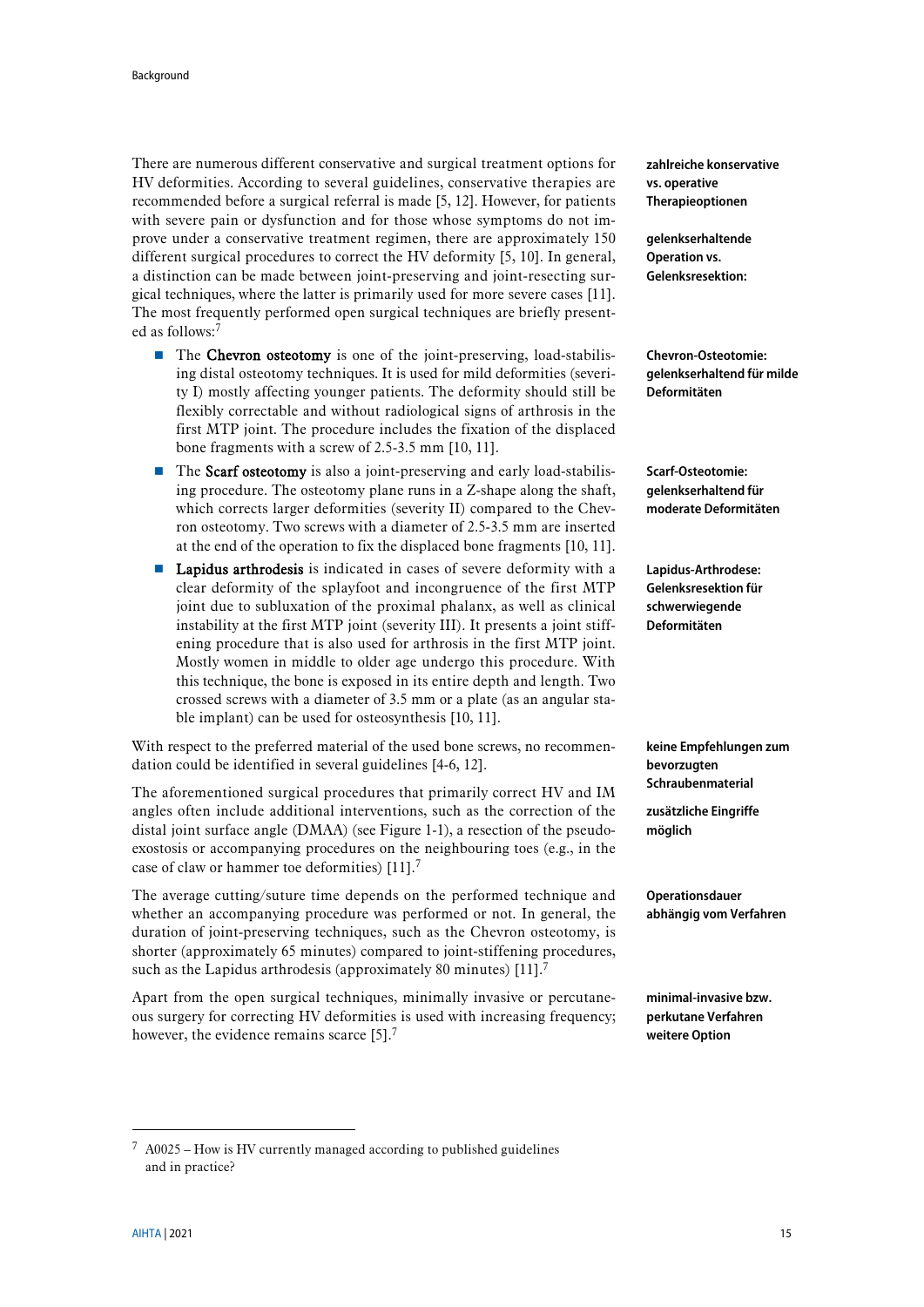**Kontraindikationen, z. B.: arterielle Verschlusskrankheit, ggf. beginnende Polyneuropathie (Diabetes)**

**Heilungszeit zwischen 6-8 Wochen** → **gesellschaftliche Kosten**

A major contraindication to HV corrective surgery is arterial occlusive disease. Since the foot is the farthermost from the heart, reduced blood flow is the first thing to manifest itself in the hallux. Accordingly, surgery can only be performed if there is sufficient perfusion of the foot. Furthermore, in the case of diabetes with incipient polyneuropathy or the case of existing chronic polyarthritis or other rheumatic diseases, the choice of surgical procedure must be made accordingly [10].<sup>[7](#page-14-0)</sup>

If an osteotomy is performed, healing corresponds to complete bony union, which occurs at around six to eight weeks postoperatively. As the time needed to return to work also generally coincides with the bone healing time, the average time to return to work is approximately six weeks, whereas the return to hard physical work or sports may take around eight weeks [\[5\]](#page-40-2). Therefore, HV and the according therapies go along with societal costs, e.g., due to temporary productivity losses. 8

**Risiken: Rezidiv, anhaltender Schmerz, Infektionen**

→ **Re-Operationen möglich**  → **zusätzliche gesellschaftliche Kosten**

<span id="page-15-2"></span>Besides, like any operation, the surgical correction of an HV deformity involves certain risks. The most commonly reported unintended outcomes from surgical corrections include recurrence of HV deformity, persistent pain, secondary metatarsalgia, nerve injury, infection, delayed union or nonunion that often cause secondary procedures, e.g., for osteosynthesis material removal [\[9\]](#page-40-6). In clinical series, material removal was frequently noted with general rates of up to 25 per cent (independent of the used material) [\[9\]](#page-40-6). Hence, resurgeries cause further burden to the individual patient and have further societal implications (e.g., prolonged recovery time causing extended inability to work). For this reason, the material is also left in place if it does not cause any discomfort [\[10\]](#page-40-8). [8](#page-15-2)

## <span id="page-15-0"></span>1.2 Fractures of the scaphoid bone

## <span id="page-15-4"></span><span id="page-15-1"></span>1.2.1 Overview of the disease, health condition and target population<sup>9</sup>

**Kahnbeinfraktur: Bruch des Kahnbeins, ICD-10: S62.0**

**häufigste Fraktur der Handwurzelknochen (50-80 %),**

**.** 

The scaphoid bone is required for stability and coordination. A fracture of the scaphoid bone involves a break in one of the eight small carpal bones located at the wrist (see [Figure 1-2\)](#page-16-0) [\[1,](#page-40-12) [14\]](#page-40-13). According to the ICD-10, the diag-nosis of a fracture of the scaphoid bone receives the ICD-10 code S62.0 [\[15\]](#page-40-14).<sup>10</sup>

<span id="page-15-3"></span>Globally, fracture of the scaphoid bone is the most common carpal fracture, accounting for 50 to 80 per cent of all carpal fractures and two to seven per cent of all fractures. In particular, men suffer scaphoid fractures six times as frequently as women, with a peak in the age group 20 to 30 years  $[16]$ .<sup>11</sup>

<sup>8</sup> A0006 – What are the consequences of HV for the society?

<sup>9</sup> This section addresses the EUnetHTA Core Model® domain CUR.

 $10$  A0001 – For which health conditions, and for what purposes is the technology used?; A0002 – What is the disease or health condition in the scope of this assessment?

 $11$  A0007 – What is the target population in this assessment?; A0023 – How many people belong to the target population?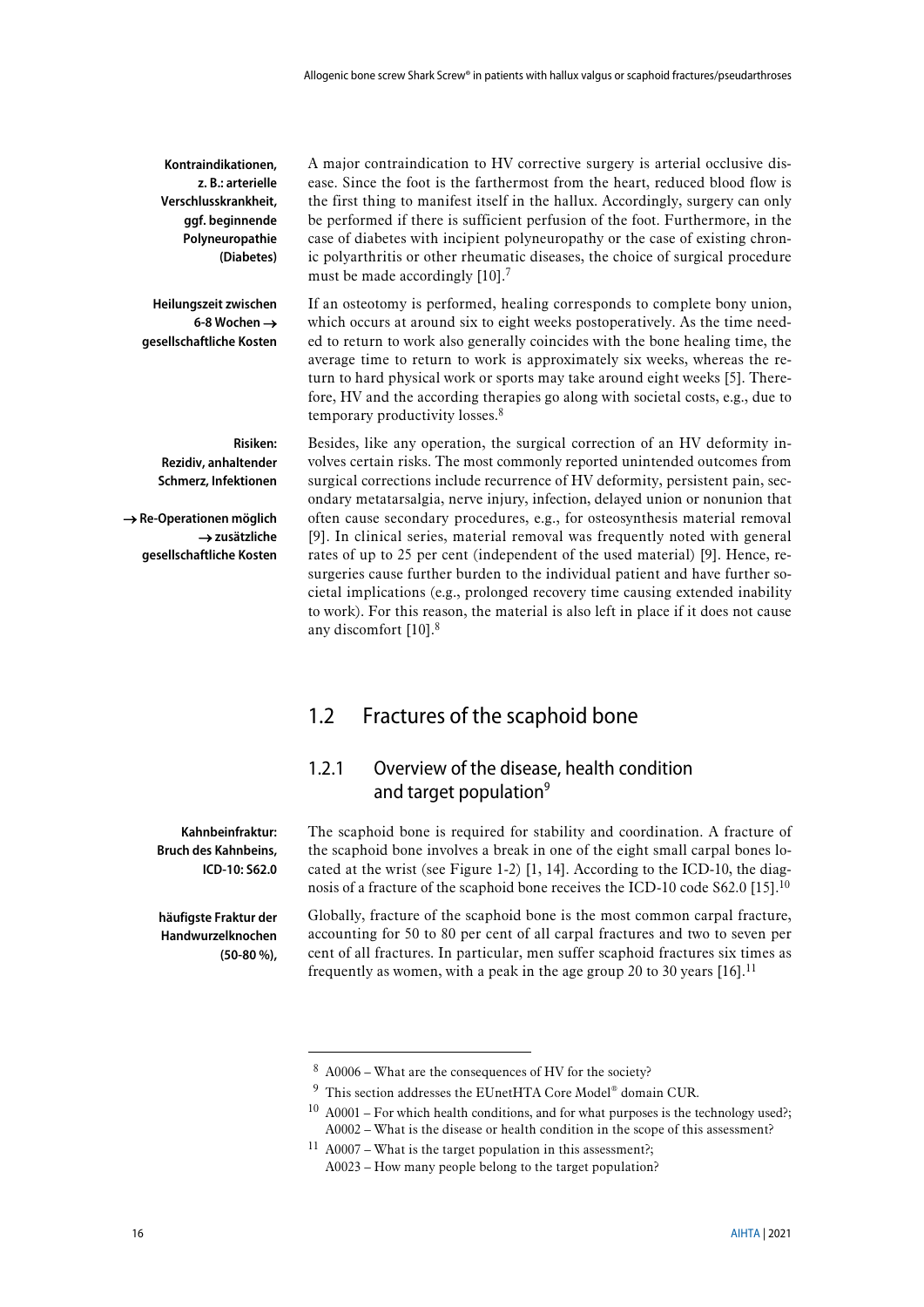

*Figure 1-2: Illustration of the eight carpal bones and two long bones of the wrist. Reference: [\[1\]](#page-40-12)*

<span id="page-16-0"></span>In Austria, approximately 412 hospitalisations were assigned to the diagnosis "fracture of the scaphoid bone" (ICD-10 S62.0) in 2014 (more recent data not available) (information provided by the manufacturer  $[3]$ ).<sup>11</sup>

The main cause of a scaphoid fracture is the fall onto an outstretched hand [\[1,](#page-40-12) [14\]](#page-40-13). In particular, active young adults have an increased risk. However, also individuals suffering from osteoporosis, having low muscle mass, poor muscle strength or lacking agility are at risk of having these fractures [\[1\]](#page-40-12).<sup>12</sup>

Patients with scaphoid fractures suffer from pain localised to the radial aspect of the wrist, often in the area just proximal to the metacarpal bone of the thumb, while swelling may or may not be noticeable, but if present, usually on the dorsoradial aspect of the wrist. Moreover, the range of motion of the wrist may be slightly reduced unless there is a concomitant fracture-dislocation [\[14,](#page-40-13) [16\]](#page-40-15). 13

<span id="page-16-1"></span>If untreated or wrongly treated, the burden to the patients but also to the society increases, as nonunion or malunion ultimately lengthen symptom duration and inability to work (see Chapter [1.3](#page-19-0) about scaphoid pseudarthrosis)  $[17]$ <sup>[13](#page-16-1)</sup>

<sup>12</sup> A0003 – What are the known risk factors for scaphoid fractures?

**Österreich 2014: ca. 412 Krankenhausaufenthalte wegen Kahnbeinfrakturen**

**Hauptursache: Fall auf ausgestreckte Hand**

**Symptome, z. B.: Schmerzen, Schwellung, reduzierte Bewegungsfreiheit**

**bei fehlender oder falscher Behandlung auch gesellschaftliche Konsequenzen**

<u>.</u>

<sup>&</sup>lt;sup>13</sup> A0005 – What is the burden of disease for patients with scaphoid fractures?; A0004 – What is the natural course of scaphoid fractures?;

A0006 – What are the consequences of scaphoid fractures for the society?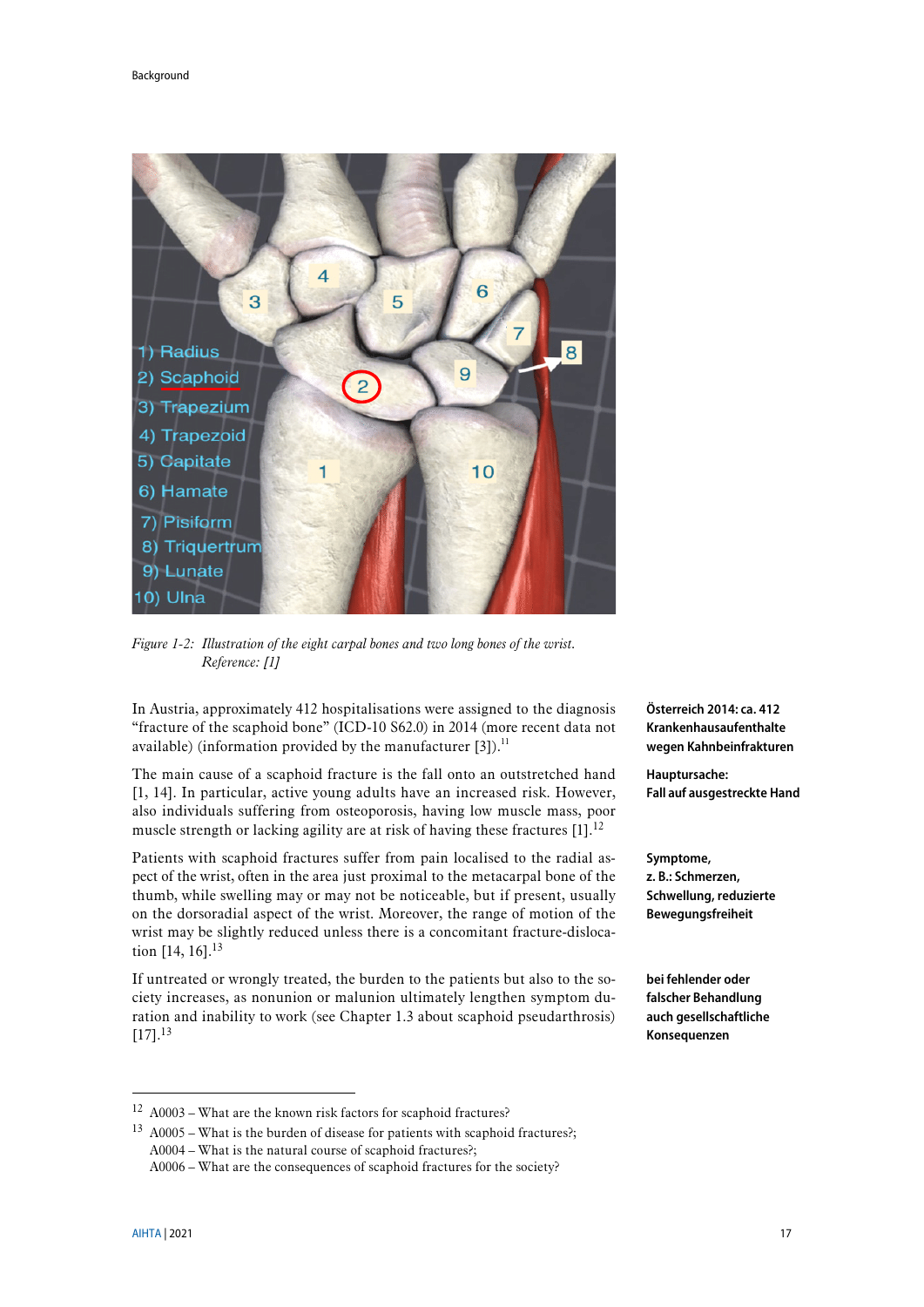## <span id="page-17-2"></span><span id="page-17-0"></span>1.2.2 Current clinical practice<sup>9</sup>

| Diagnose umfasst                                                                                                               | The diagnosis of a scaphoid fracture includes a clinical examination involv-                                                                                                                                                                                                                                                                                                                                                                                                                                                                                                                                                                                                                                                  |
|--------------------------------------------------------------------------------------------------------------------------------|-------------------------------------------------------------------------------------------------------------------------------------------------------------------------------------------------------------------------------------------------------------------------------------------------------------------------------------------------------------------------------------------------------------------------------------------------------------------------------------------------------------------------------------------------------------------------------------------------------------------------------------------------------------------------------------------------------------------------------|
| klinische Untersuchung,                                                                                                        | ing palpation of the anatomical snuffbox $14$ with the wrist ulnar deviated so                                                                                                                                                                                                                                                                                                                                                                                                                                                                                                                                                                                                                                                |
| 3 standardisierte                                                                                                              | that the whole central portion of the scaphoid can be palpated between dif-                                                                                                                                                                                                                                                                                                                                                                                                                                                                                                                                                                                                                                                   |
| Röntgenaufnahmen                                                                                                               | ferent thumb muscles, like the extensor pollicis longus (EPL) and the abduc-                                                                                                                                                                                                                                                                                                                                                                                                                                                                                                                                                                                                                                                  |
| & CT bzw. MRI                                                                                                                  | tor pollicis longus (APL) [17]. In addition, the diagnosis of scaphoid fractures                                                                                                                                                                                                                                                                                                                                                                                                                                                                                                                                                                                                                                              |
|                                                                                                                                | includes three standard x-ray projections (dorsopalmar, lateral, and Stecher<br>projections). However, up to 30 per cent of fresh, non-displaced scaphoid<br>fractures appear unremarkable on conventional radiography [16, 18]. There-<br>fore, computed tomography (CT) and/or magnetic resonance imaging (MRI)<br>are additionally recommended to correctly identify the degree of displace-<br>ment [14, 16, 18]. <sup>15</sup>                                                                                                                                                                                                                                                                                           |
| Klassifizierung nach<br><b>Frakturlokalisation oder</b><br>nach Krimmer et al. in<br>stabile vs. instabile<br><b>Frakturen</b> | The most common classification of scaphoid fractures categorises them by<br>location into the distal third (distal pole, around 10% of the patients), the<br>central third (waist, around 65%) and proximal third (proximal pole, around<br>15%) [14]. Furthermore, Krimmer et al. classified scaphoid fractures based<br>on the combination of the Herbert and Fischer classification and CT findings.<br>Accordingly, scaphoid fractures are subdivided into stable and unstable frac-<br>tures. There are different treatment options available, which aim to avoid<br>long immobilisation or bone healing disorders, such as pseudoarthrosis, and<br>to subsequently gain normal wrist function (see Table 1-2) [18, 19]. |

<span id="page-17-1"></span>

|  |  |  |  |  |  |  | Table 1-2: Krimmer scaphoid fracture classification and associated treatment recommendations |
|--|--|--|--|--|--|--|----------------------------------------------------------------------------------------------|
|--|--|--|--|--|--|--|----------------------------------------------------------------------------------------------|

| Classification | <b>Description</b>                                                                       | <b>Recommended treatment</b>                                                                                                                |
|----------------|------------------------------------------------------------------------------------------|---------------------------------------------------------------------------------------------------------------------------------------------|
| Type A         | Fresh stable fractures                                                                   |                                                                                                                                             |
| A1             | Non-dislocated scaphoid tubercle fracture                                                | Conservative therapy with a plaster cast for 4 weeks                                                                                        |
| A2             | Non-dislocated crack fractures with a<br>transverse course in the middle or distal third | Conservative therapy with a plaster cast for 6-8 weeks OR<br>minimally invasive surgery for patients with the wish for<br>timely resilience |
| Type B         | Fresh unstable fractures                                                                 |                                                                                                                                             |
| <b>B1</b>      | Oblique fractures                                                                        | Surgical therapies,<br>e.g. screw osteosynthesis                                                                                            |
| <b>B2</b>      | Dislocated or gaping fractures                                                           | Minimally invasive surgery for non-displaced fractures                                                                                      |
| <b>B3</b>      | Fractures of the proximal third                                                          | Open reposition and internal fixation for displaced                                                                                         |
| <b>B4</b>      | Trans-scaphoid fracture (de Quervain)<br>with lunate dislocation                         | fractures                                                                                                                                   |

*Own presentation based on [\[16,](#page-40-15) [18\]](#page-40-17)*

**.** 

<sup>14</sup> An anatomical snuffbox is a triangular deepening on the radial, dorsal aspect of the hand at the level of the carpal bones, specifically, the scaphoid and trapezium bones forming the floor.

<sup>15</sup> A0024 – How is a scaphoid fracture currently diagnosed according to published guidelines and in practice?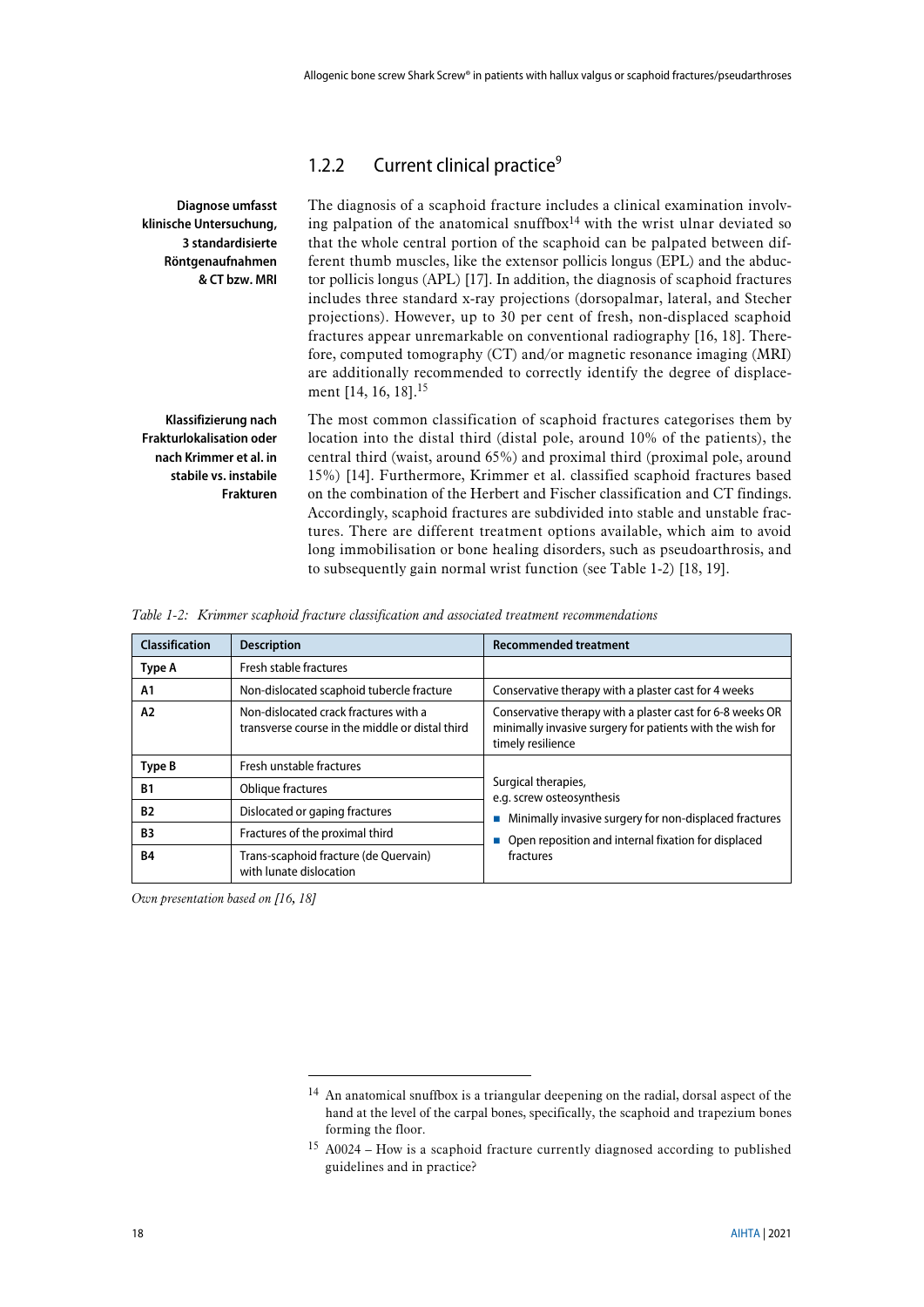The treatment options for scaphoid fractures are divided into conservative, minimally invasive and surgical options. Non-operative (conservative) management, casting, is recommended for non-displaced, stable fractures. The duration of immobilisation ranges between four to eight weeks depending on the position of the fracture [\[14,](#page-40-13) [18\]](#page-40-17). In case a definitive diagnosis cannot be determined at presentation and a scaphoid fracture is suspected on clinical grounds (even if radiographs are negative), immobilisation should still be guaranteed until a definitive imaging examination can be performed [\[14,](#page-40-13) [18\]](#page-40-17). 16

For patients who wish timely resilience, minimally invasive surgeries such as minimally invasive screw osteosynthesis also present a treatment option  $[16]$ <sup>[16](#page-18-0)</sup>

In contrast, surgical treatment is generally recommended for unstable fractures, including fractures with a displacement of  $\geq 1$  mm or  $\geq 2$  mm, oblique or comminuted fractures, perilunate fracture-dislocation or all fractures in the proximal third because of the higher risk for pseudarthrosis [\[14,](#page-40-13) [16,](#page-40-15) [18\]](#page-40-17). In the following, three different open surgical procedures are described  $[1, 16]$  $[1, 16]$ :<sup>[16](#page-18-0)</sup>

- While an **open reposition**, the surgeon manipulates the bone back into the proper position. Therefore, the patient receives an anaesthetic.
- **Internal fixation** involves surgeons using implants to correct and stabilise the scaphoid in the correct position until it is completely healed. Most frequently, non-biodegradable metallic implants are used, specifically titanium or steel alloys [\[20\]](#page-41-1). Risks with this technique include stiffness, infections, nerve injury and the potential for nonunion, resulting in the possibility of a re-operation.
- In some situations, a **bone graft** (autogenous, allogenic, biological, synthetical) might be used with or without internal fixation, especially in the case of comminuted fractures to promote proper bone healing.

In general, the chances of recovery from a scaphoid fracture depend on the location of the fracture, its size, as well as prompt treatment. If surgery was performed, reintegration in daily life, including work, can be expected seven to ten weeks after the procedure, while full exposure of the wrist takes at least eleven weeks. Therefore, scaphoid fractures also go along with societal costs [\[19,](#page-41-0) [20\]](#page-41-1). 17

Moreover, surgical treatment options particularly involve certain risks, such as delayed fracture healing, scaphoid necrosis, instability in the carpal joint, secondary arthrosis or pseudarthrosis (see Chapter [1.3\)](#page-19-0) [\[16\]](#page-40-15). In some cases, implants may also be interfering for the patient, leading to the removal of the inserted osteosynthesis material after osseous buildup of the fracture. However, material removal is avoided wherever possible to prevent further burden to the patient and societal implications [\[16,](#page-40-15) [17\]](#page-40-16).

**konservative, minimalinvasive und operative Therapieoptionen:**

<span id="page-18-0"></span>**nicht-dislozierte, stabile Frakturen: konservative Behandlung (Gips)**

**dislozierte, instabile Frakturen: offene operative Verfahren:**

**offene Reposition**

**interne Fixierung: Verwendung von Implantaten (meist Titan- oder Stahlschrauben)**

**Verwendung eines Knochentransplantats ggf. mit interner Fixierung**

**Dauer des Heilungsprozesses Einfluss auf gesellschaftliche Kosten**

**Risiken: verzögerte Heilung, Pseudarthrose, Re-Operationen**  → **zusätzliche gesellschaftliche Kosten**

<sup>16</sup> A0025 – How are scaphoid fractures currently managed according to published guidelines and in practice?

 $17$  A0006 – What are the consequences of scaphoid fractures for the society?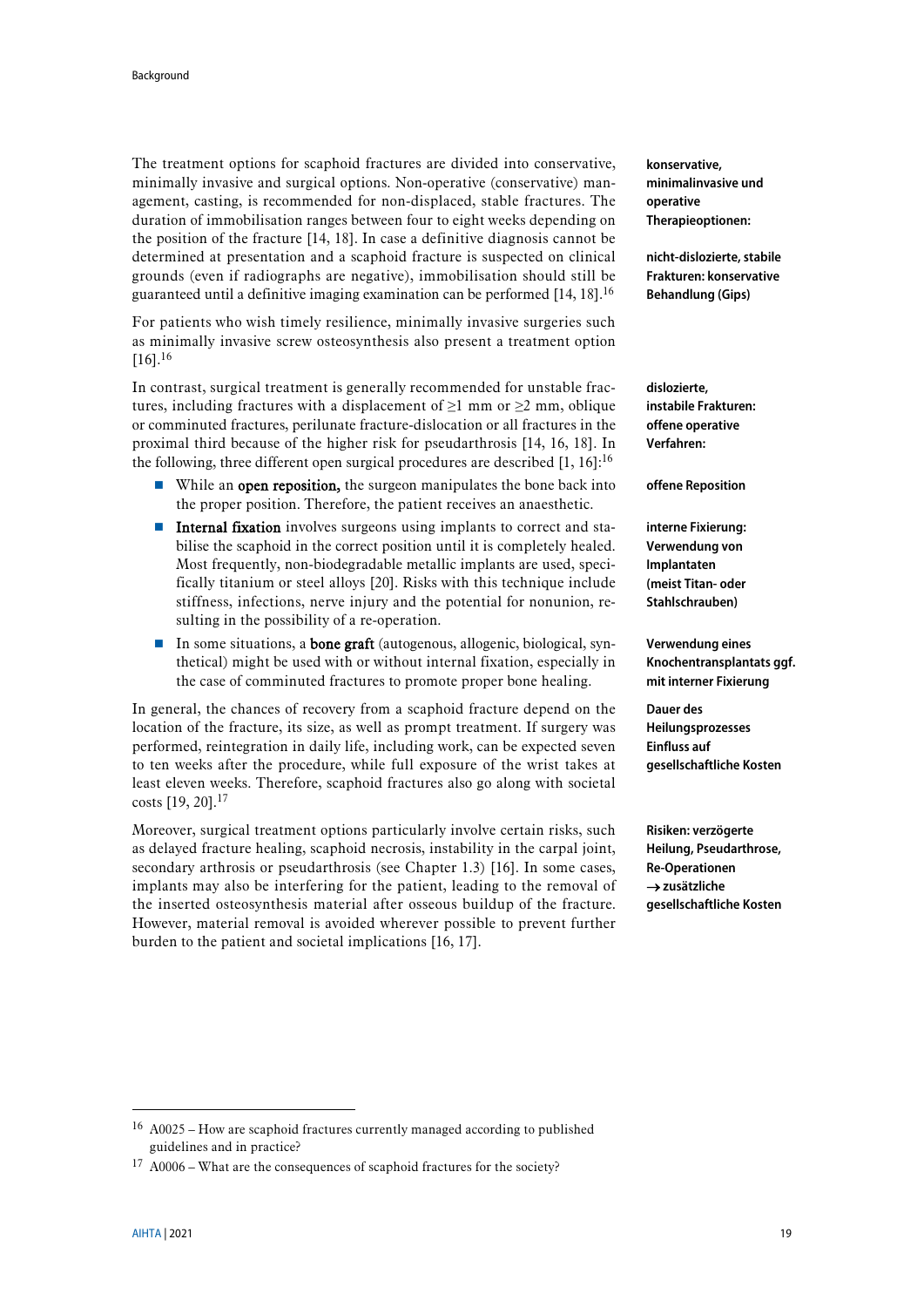## <span id="page-19-0"></span>1.3 Pseudoarthrosis of the scaphoid bone

### <span id="page-19-4"></span><span id="page-19-1"></span>1.3.1 Overview of the disease, health condition and target population $18$

A typical and serious complication of a scaphoid fracture is pseudarthrosis. It is distinguished from acute fractures through the history of the injury (e.g., no evidence of bony healing six months after the fracture) and radiological findings (e.g., resorption in fracture crack, sclerotic fracture ends, cysts and increasing displacement) [\[17,](#page-40-16) [21\]](#page-41-2). According to the ICD-10, the diagnosis of pseudarthrosis in the scaphoid fracture receives the code M84.14 [\[22\]](#page-41-3).<sup>19</sup>

Generally, the probability of suffering pseudarthrosis in recognised and conservatively treated scaphoid fractures is deemed very low, at approximately ten per cent of the patients. As with scaphoid fractures, mostly young men develop pseudarthrosis in the fracture [\[21\]](#page-41-2).<sup>20</sup>

<span id="page-19-3"></span>In Austria, approximately 400 estimated hospital stays per year can be assigned to the diagnosis "pseudoarthrosis of the scaphoid bone" in 2014 (more recent data not available) (information provided by the manufacturer [\[3\]](#page-40-7)).<sup>[20](#page-19-3)</sup>

Overall, the shape of the scaphoid and its central role in wrist motion, which makes secure immobilisation very difficult, favour the development of pseudoarthrosis. Therefore, the main risk factors include insufficiently treated fractures or those that have been diagnosed too late. In particular, dislocated and unstable fractures of the proximal pole are associated with an increased risk, because of the poorer blood supply to the bone, which causes delayed bone healing  $[21, 23]$  $[21, 23]$ .<sup>21</sup>

Patients with a delayed union or nonunion of the fractured scaphoid indicate persistent pain, recurrent swelling, loss of strength in the area of restricted wrist motion and significant tenderness in the anatomical snuffbox $14$  and palmar over the scaphoid tubercle [\[21\]](#page-41-2). Moreover, untreated scaphoid pseudarthroses trigger degenerative changes in the wrist. Therefore, no treatment or incorrect treatment of pseudarthrosis can lead to irreparable damage and permanent functional limitations in the wrist and hand area [\[21\]](#page-41-2).<sup>22</sup>

### <span id="page-19-2"></span>1.3.2 Current clinical practice<sup>18</sup>

In the clinical examination, especially pressure pain in the anatomical snuff $box<sup>14</sup>$  and a positive Watson test<sup>23</sup> are indicative. In addition to the clinical examination, x-rays and CTs are essential for planning treatments and allow

**in ca. 10 % bei konservativ behandelten Frakturen, Österreich 2014: ca. 400 Krankenhausaufenthalte aufgrund von Pseudarthrosen**

**mögliche Komplikation einer Kahnbeinfraktur =**

> **Pseudarthrose ICD-10: M84.14**

**Risikofaktoren: unzureichende Behandlung bzw. zu späte Diagnose**

**unbehandelte Pseudarthrose**  → **degenerative Veränderungen des Handgelenks möglich**

**Diagnose umfasst eine klinische Untersuchung, Röntgen, CT & MRI**

<sup>18</sup> This section addresses the EUnetHTA Core Model® domain CUR.

 $19$  A0001 – For which health conditions, and for what purposes is the technology used?; A0002 – What is the disease or health condition in the scope of this assessment?

 $20$  A0007 – What is the target population in this assessment?; A0023 – How many people belong to the target population?

<sup>21</sup> A0003 – What are the known risk factors for scaphoid fractures?

 $22$  A0005 – What is the burden of disease for patients with scaphoid fractures?; A0004 – What is the natural course of scaphoid fractures?

 $23$  The Watson test is used to check the instability of the scapho-lunate (SL) ligament. The thumb is pressed on the distal-palmar tubercle of the scaphoid and at the same time the wrist is passively guided from radial to ulna. Reference: [\[16\]](#page-40-15).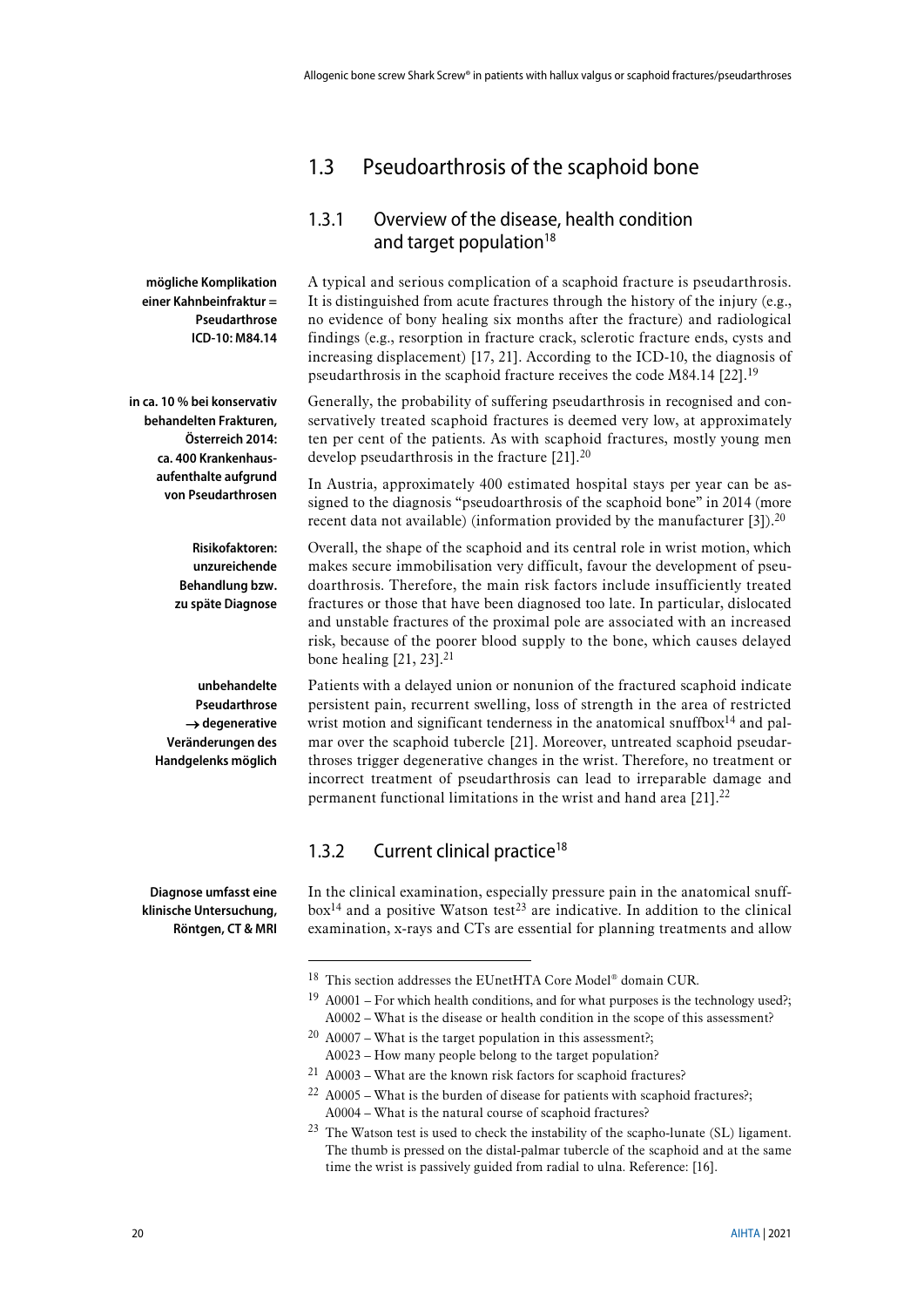calculations of a potentially necessary bone chip size and shape. In addition, on the one hand, MRI is important for assessing the extent to which a proximal pole fragment is supplied with blood. On the other hand, MRI is indi-cated in rare cases of hidden pseudarthrosis [\[21,](#page-41-2) [23\]](#page-41-4).<sup>24</sup>

In clinical practice, the modified classification according to Herbert and Filan, which divides pseudarthrosis into four groups, is used (see [Table 1-3\)](#page-20-0). Firstly, type D1 pseudarthrosis describes stable and tight pseudarthrosis. The length and shape of the scaphoid are preserved and fibrous bridging of the defect has occurred. Secondly, a pseudarthrosis of type D2 forms an unstable, mobile pseudarthrosis without arthrosis, while type D3 presents a pseudarthrosis with arthrosis. Finally, type D4 pseudarthrosis is characterised by avascular necrosis (AVN) of the proximal scaphoid pole and a carpal collapse of the type "scaphoid nonunion advanced collapse" (SNAC) [\[21,](#page-41-2) [24\]](#page-41-5).<sup>[24](#page-20-1)</sup>

<span id="page-20-1"></span>**Klassifizierung nach Herbert und Filan: 4 Stadien von stabil zu AVN and SNAC**

### <span id="page-20-0"></span>*Table 1-3: Classification of pseudoarthrosis in scaphoid fractures according to Herbert and Filan*

| ype | Characteristic                          |
|-----|-----------------------------------------|
| D1  | Tight/fibrous pseudarthrosis            |
|     | Mobile pseudarthrosis                   |
| D3  | Mobile pseudarthrosis, arthrosis        |
| D4  | Mobile pseudarthrosis with AVN und SNAC |

*Abbreviations: AVN – Avascular necrosis, SNAC – Scaphoid nonunion advanced collapse Referenz: [\[24\]](#page-41-5)*

Pseudarthroses in scaphoid fractures are generally treated surgically with the aim of bone healing, reconstruction of the anatomical shape and restoration of the axial alignment of the scaphoid, thereby reducing symptoms such as chronic pain or limited mobility. In contrast, conservative treatment should only be attempted in exceptional cases (e.g., concomitant diseases, high risk of surgery, lack of operability) [\[17,](#page-40-16) [21\]](#page-41-2).<sup>25</sup>

In the following, different surgical treatment options are presented  $[21, 25, 26]$  $[21, 25, 26]$  $[21, 25, 26]$ :<sup>[25](#page-20-2)</sup>

- <span id="page-20-2"></span> $\blacksquare$  Pure screw osteosynthesis without bone grafting is a safe treatment procedure for late-detected or delayed healing and stable pseudarthroses. The prerequisite for isolated screw osteosynthesis is a scaphoid preserved in shape and length. Headless, cannulated double-threaded screws are currently the preferred implants for fixation in scaphoid pseudarthroses.
- Screw osteosynthesis with bone grafting is recommended for unstable scaphoid pseudarthroses including a bony defect, as the use of allogenic bone, for example, is deemed to increase fusion rates. The prerequisites for this procedure include the absence of signs of arthrosis and SNAC or AVN.
- As an alternative to screw osteosyntheses, the Kirschner wire osteosynthesis with a bone graft can be performed, which is mainly indicated in small and unstable fragments.

**Operation = Therapie der Wahl, konservative Verfahren nur in Ausnahmefällen**

**verschiedene operative Verfahren: reine Schrauben-Osteosynthese**

**Schrauben-Osteosynthese mit Knochentransplantat**

**Kirschnerdraht-Osteosynthese mit Knochentransplantat**

<u>.</u>

<sup>24</sup> A0024 – How is a scaphoid fracture currently diagnosed according to published guidelines and in practice?

 $25$  A0025 – How are scaphoid fractures currently managed according to published guidelines and in practice?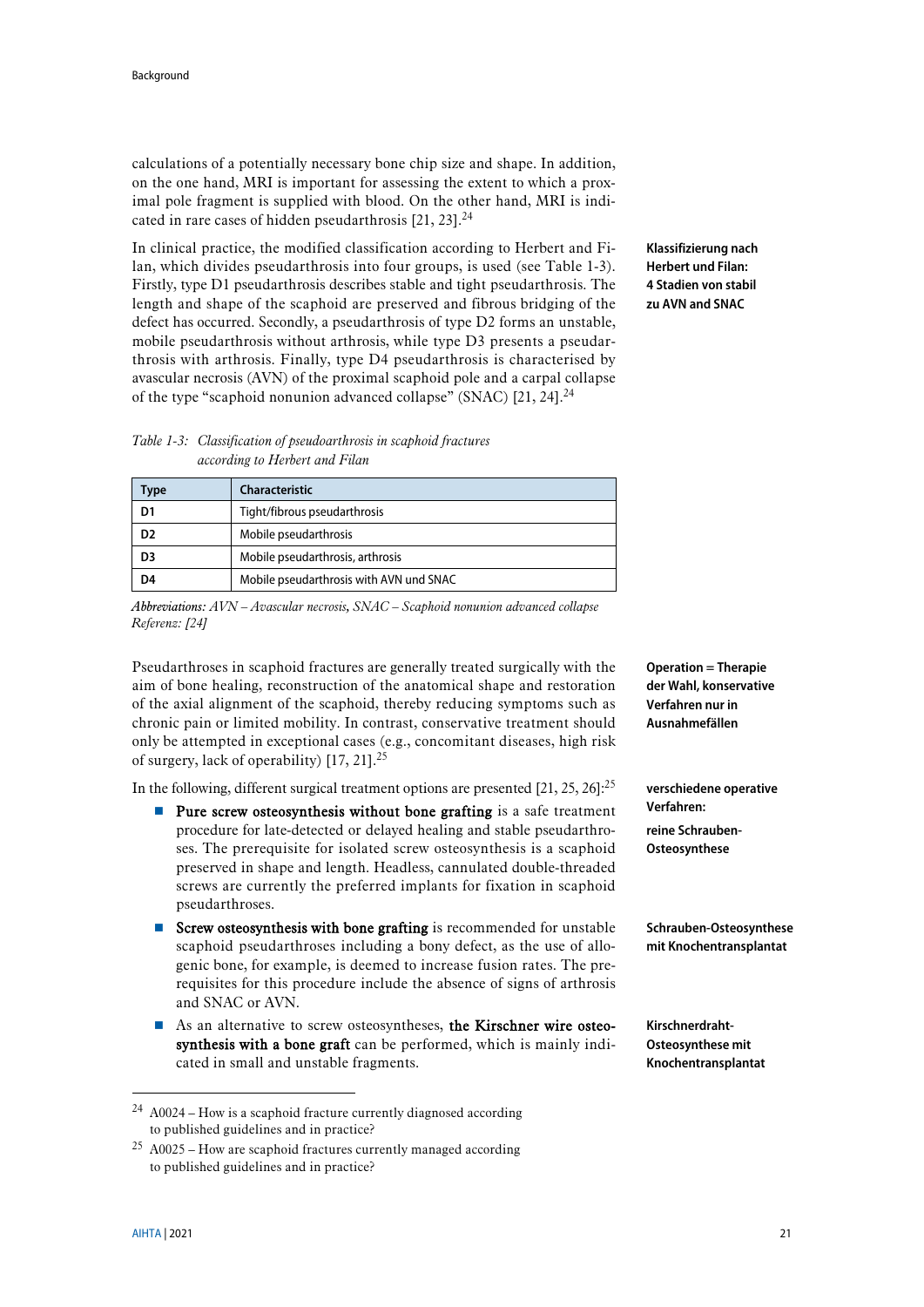**Osteosynthesen mit kortikospongiösem Knochenspan**

**zusätzliche gesellschaftliche Kosten durch Komplikationen, wie Pseudarthrosen**

zone, there is the option of a screw or Kirschner wire osteosynthesis with an (often autologous) corticocancellous bone chip. This bone chip offers the possibility of safely bridging even larger defects and stabilising the shape-reconstructed scaphoid and its alignment. Overall, the age of the patient and the duration of pseudarthrosis are not ex-

For unstable pseudarthroses with an already pronounced bony defect

pected to have any influence on the healing result, given that no degenerative changes have occurred at the time of the procedure [\[21\]](#page-41-2). If an osteosynthesis is performed with bone grafting, patients can expect immobilisation of approximately four weeks for pseudarthrosis in the distal and middle thirds, and approximately six weeks for pseudarthrosis in the proximal third [\[23\]](#page-41-4). Because of the healing process over several weeks, pseudarthroses – as a complication of acute scaphoid fractures – is accompanied by additional societal costs (e.g., prolonged productivity losses) [\[20,](#page-41-1) [23\]](#page-41-4). 26

## <span id="page-21-0"></span>1.4 Features of the intervention<sup>27</sup>

<span id="page-21-3"></span>The Shark Screw® transplant is a human cortical bone allograft of post-mortem donors in the form of a cortical screw, which is used for osteosynthesis [\[3,](#page-40-7) [27\]](#page-41-8). <sup>28</sup> The allograft is manufactured by the Austrian tissue bank Surgebright GmbH [\[3\]](#page-40-7) in collaboration with the German Institute for Cell and Tissue Replacement (DIZG GmbH). Since Shark Screw® is human tissue, the approval procedure does not include approval by the European Medicines Agency (EMA) or a "Conformité Européenne" (CE) mark. Instead, a license for manufacturing and distributing human tissue is required  $[3, 28]$  $[3, 28]$ .<sup>29</sup>

<span id="page-21-1"></span>The main indications for which Shark Screw® can be used include osteosyntheses in the foot, knee, elbow and hand, as well as procedures on the pediatric musculoskeletal system. In detail, the bone graft can be used for screw fixation of, for example, small bone fragments in osteochondritis dissecans (OCD) or scaphoid fractures, partial wrist arthrodesis, fixation of fractures of the long tubular bones of the upper extremity or for fixations of grafts for partial condylar replacement. On the foot, the bone screw is particularly used in Chevron osteotomy and metatarsal fractures (information provided by the manufacturer [\[3\]](#page-40-7)).<sup>[29](#page-21-1)</sup>

As with other surgeries, an operation room including all necessary surgical instruments is required for the procedure with Shark Screw®. Thereby, only reusable surgical instruments are used. Furthermore, the implantation of the screw requires a specialist in orthopaedics or trauma surgery. Depending on the patient's preference, the operation can be performed under local or general anaesthesia.<sup>30</sup>

- $27$  This section addresses the EUnetHTA Core Model® domain TEC.
- <sup>28</sup> B0001 What are the technology and the comparators?

**kortikales Knochenallotransplantat von postmortalen Spendern**

**Lizenz für Herstellung und Vertrieb notwendig**

> **Indikationen, z. B.: OCD, Kahnbeinfrakturen, Arthrosen, Mittelfußfrakturen**

**OP-Raum & wiederverwendbare OP-Instrumente, OP unter lokaler oder Vollnarkose**

<span id="page-21-2"></span><sup>26</sup> A0006 – What are the consequences of HV for the society?

 $29$  A0020 – For which indications has Shark Screw® received marketing authorisation or CE marking?

<sup>30</sup> B0004 – Who administers Shark Screw® and the comparators and in what context and level of care are they provided?; B0008 – What kind of special premises are needed to use Shark Screw® and the comparators?;

B0009 – What supplies are needed to use the Shark Screw® and the comparators?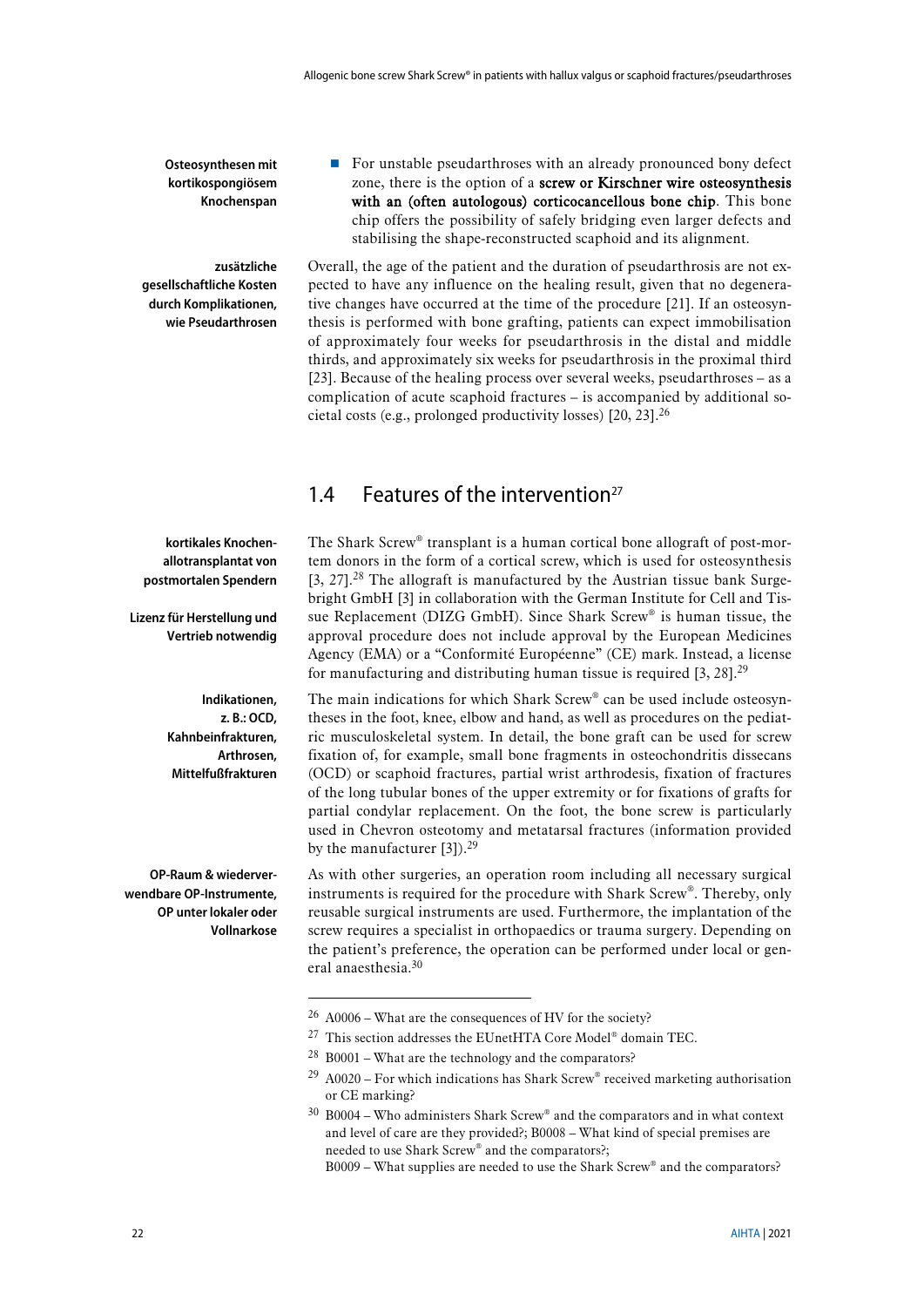For the surgeons who are going to use Shark Screw®, workshops on donor specimens are organised together with the Medical University of Vienna, the Medical Training Academy of Upper Austria and experienced Shark Screw® surgeons to allow them to practice various surgical techniques with the screw (information provided by the manufacturer  $[3]$ ).<sup>[30](#page-21-2)</sup>

Currently, often metal (e.g., titanium or stainless steel) or bioabsorbable implants (e.g., polymers or magnesium) are used for osteosyntheses.[28](#page-21-3)

Metal implants are stiff and have high mechanical strength in comparison to their biodegradable counterparts. In particular, titanium alloys are used due to their good integration with bone tissue [\[29\]](#page-41-10). However, metals, including titanium, often remain within the body as a foreign matter, which can cause pain sensation, soft tissue irritations, allergic reactions or functional inhibition. Consequently, the removal of the screw may be necessary, involving an additional surgery [\[29-33\]](#page-41-10). For example, for patients with HV, the frequency of metal removals ranged from 8.9 per cent for Chevron osteotomy to 32.3 per cent for Lapidus arthrodesis within the first 21 months after surgery  $[11]$ .<sup>[28](#page-21-3)</sup>

Bioabsorbable osteosynthesis devices can be used alternatively to metal devices. However, bioabsorbable materials and their degeneration products may interfere with bone healing and hence trigger an inflammatory response during degradation [\[29,](#page-41-10) [34\]](#page-41-11). In addition, long-term stability also remains an unsolved challenge with these materials  $[29, 33]$  $[29, 33]$ .<sup>[28](#page-21-3)</sup>

Given the disadvantages of metal as well as bioabsorbable bone screws, another possible alternative is cortical bone screws, which had already been invented in 1918 [\[33\]](#page-41-12). Today, the only commercially available allogeneic bone screw, Shark Screw®, presents such an alternative in orthopaedics and trauma surgery. In contrast to its metal or biodegradable counterparts, Shark Screw<sup>®</sup> is expected to exhibit osteoconductive properties promoting the ingrowth of blood vessels and bone cells and leading to full conversion into autologous bone [\[3,](#page-40-7) [35\]](#page-41-13). Therefore, Shark Screw® is deemed to combine stabilisation, bone bridge and bone replacement in one screw and may reduce the bone healing time (example presented in Box 1). Furthermore, there may be a low risk of infections or other complications as well as re-surgeries since Shark Screw® consists of human biological material (information provided by the manufacturer [\[3\]](#page-40-7)). [Table 1-4](#page-24-0) presents an overview of the characteristics of Shark Screw<sup>®</sup> and its counterparts.<sup>31</sup>

### **Box 1: Screw osteosynthesis with bone graft versus pure screw osteosynthesis with Shark Screw® in patients with pseudarthrosis in a scaphoid fracture**

In patients with pseudarthosis in a scaphoid fracture, the patient's own bone is often harvested from the iliac crest or the radius. Subsequently, the autologous graft is fixed

in the scaphoid with a metal screw and/or metal plate (see Chapte[r 1.3.2\)](#page-19-2). This procedure is accompanied by immobilisation for approximately twelve weeks. When using Shark Screw® (allogenic bone graft), bone plasty is not necessary, as Shark Screw® is expected to combine stabilisation, bone bridge as well as bone replacement. Accordingly, the immobilisation period is expected to reduce to two to four weeks (information provided by the manufacturer [\[3\]\)](#page-40-7).

**spezielle Shark Screw®-Workshops**

**aktuell meist Metall- oder bioabsorbierbare Knochenschrauben in Verwendung:**

**Metallschrauben stabil, aber schlechter verträglich**

**bioabsorbierbare Schrauben weniger stabil als Metallschrauben**

**weitere Alternative: allogene Knochenschraube mit erwarteten ostokonduktiven Eigenschaften (Shark Screw®)** → **reduzierte Heilungszeit & Komplikationsraten?**

 $31$  B0002 – What is the claimed benefit of Shark Screw® in relation to the comparators?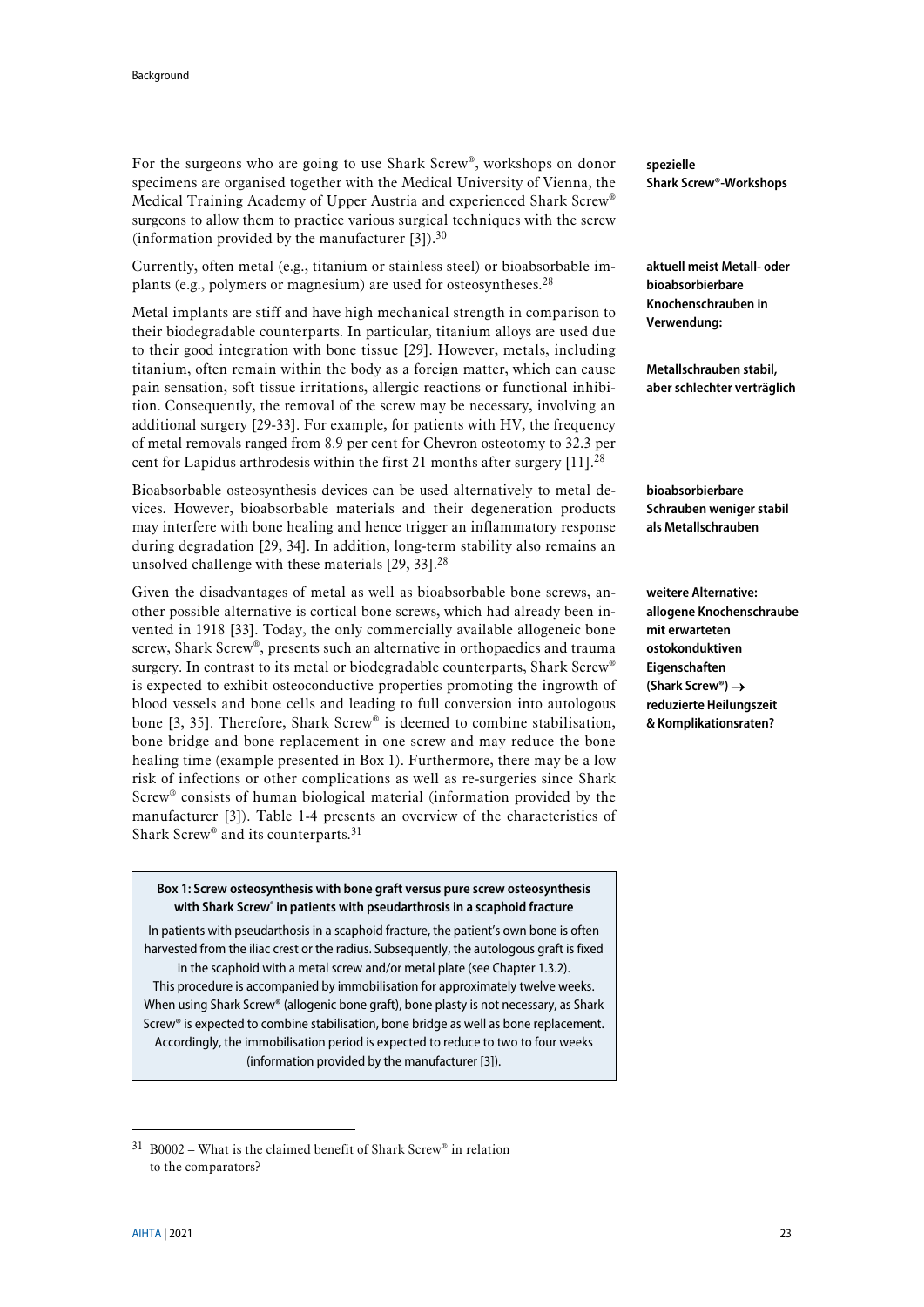<span id="page-23-0"></span>

| Shark Screw <sup>®</sup> im<br>österreichischen<br>Leistungskatalog gelistet                   | Regarding the reimbursement of Shark Screw® in Austria, it is already in-<br>cluded in the hospital benefit catalogue and therefore reimbursed with a cer-<br>tain lump sum. Currently, the procedure with Shark Screw® is coded with<br>PA040. This code includes the use of a bone from a bone bank or bone sub-<br>stitute material for defect filling $[3, 36]$ . <sup>32</sup>                                                |
|------------------------------------------------------------------------------------------------|------------------------------------------------------------------------------------------------------------------------------------------------------------------------------------------------------------------------------------------------------------------------------------------------------------------------------------------------------------------------------------------------------------------------------------|
| Österreich 2020:<br>ca. 750 Shark Screw <sup>®</sup><br>Schrauben an<br>Krankenhäuser verkauft | In 2020, around 750 Shark Screw <sup>®</sup> units were sold to Austrian hospitals. With<br>regard to the indications covered in this report, approximately 150 out of the<br>750 Shark Screw® transplants (20%) were distributed for HV surgeries and<br>approximately 60 Shark Screw® transplants (8%) were distributed for surger-<br>ies of the scaphoid bone (information provided by the manufacturer $[3]$ ). <sup>32</sup> |

 $32$  B0003 – What is the phase of development and implementation of Shark Screw®?; A0021 – What is the reimbursement status of Shark Screw®?;

A0011 – How much are Shark Screws® utilised?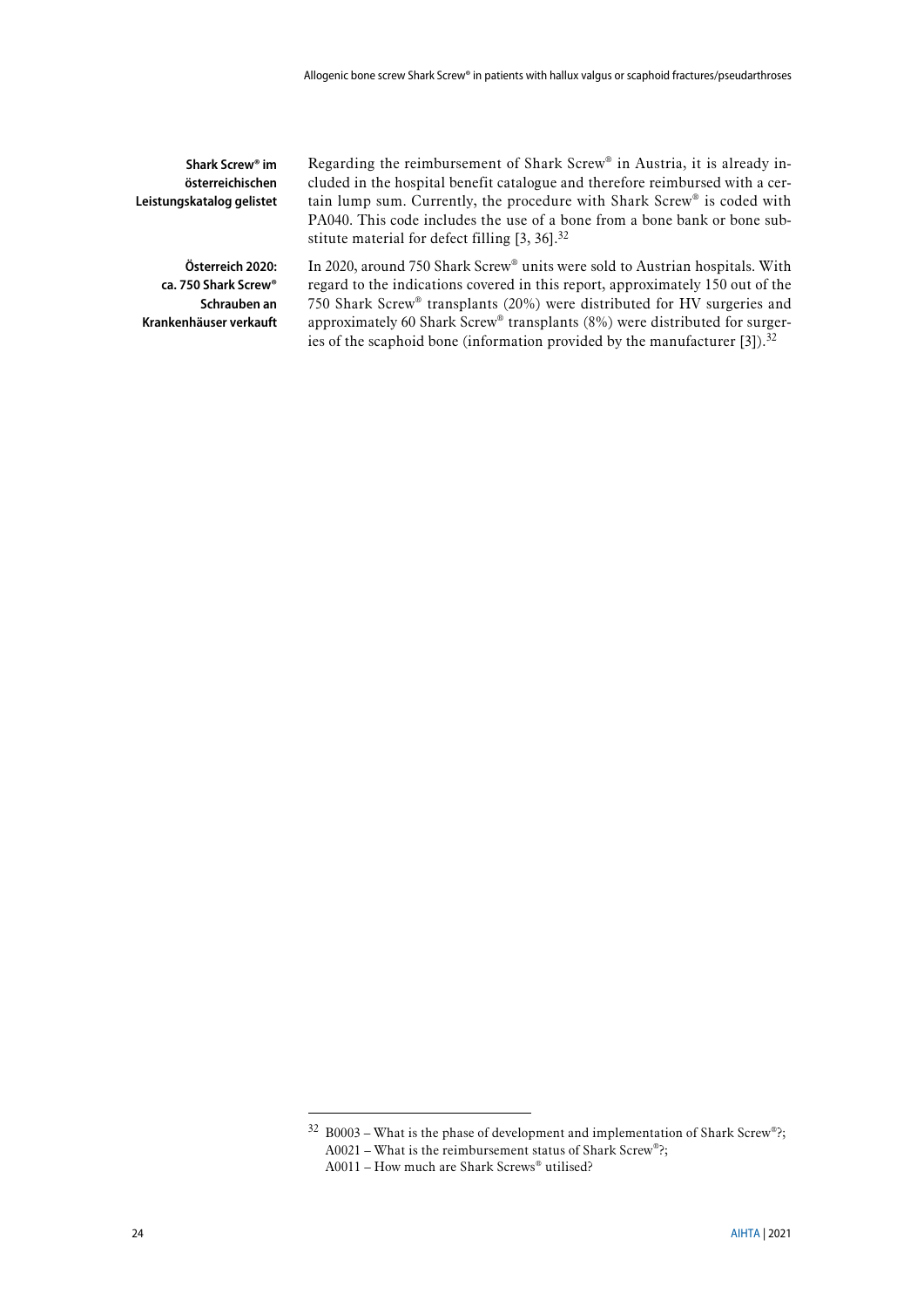### *Table 1-4: Features of the intervention and comparators*

|                                                    | <b>Intervention</b>                                                                                                                                                                                                                                                                                      | <b>Comparartors</b>                                                                                                                                                                                                                                                                                                                                                                                                                                                                                                                                                                        |                                                                                                                                                                                                                                  |                                                                                                                                                                         |                                                                                                 |                                                                                                                                                                                                                                                                                            |
|----------------------------------------------------|----------------------------------------------------------------------------------------------------------------------------------------------------------------------------------------------------------------------------------------------------------------------------------------------------------|--------------------------------------------------------------------------------------------------------------------------------------------------------------------------------------------------------------------------------------------------------------------------------------------------------------------------------------------------------------------------------------------------------------------------------------------------------------------------------------------------------------------------------------------------------------------------------------------|----------------------------------------------------------------------------------------------------------------------------------------------------------------------------------------------------------------------------------|-------------------------------------------------------------------------------------------------------------------------------------------------------------------------|-------------------------------------------------------------------------------------------------|--------------------------------------------------------------------------------------------------------------------------------------------------------------------------------------------------------------------------------------------------------------------------------------------|
| <b>Material</b>                                    | <b>Allogeneic bone</b>                                                                                                                                                                                                                                                                                   | Titanium & titanium alloys*                                                                                                                                                                                                                                                                                                                                                                                                                                                                                                                                                                | Stainless steel*                                                                                                                                                                                                                 | Magnesium &<br>magnesium alloys                                                                                                                                         | <b>Bioceramics</b><br>(from calcium<br>phosphate)                                               | Plastics (polymers: polylactide<br>or polylactide-polyglycolic<br>acid copolymers)*                                                                                                                                                                                                        |
| Proprietary<br>name<br>(manufacturer,<br>location) | Shark Screw <sup>®</sup> (Surgebright<br>GmbH, Austria)                                                                                                                                                                                                                                                  | ■ TiMAX <sup>®</sup> Surface Treatment<br>(Biomet Orthopedics, USA)<br>■ RapidFire® Titanium Technology<br>(Biomet Microfixation, USA)<br>HCS 2.4/3.0. (DePuy Synthes a<br>Johnson & Johnson company, USA)<br>■ Acutrak Headless Compression Screw<br>System & Acutrak 2 Headless Com-<br>pression Screw System (Acumed, USA)<br>■ Compression screw<br>(Integra LifeSciences, USA)<br>■ SpeedTip <sup>®</sup> Cannulated Compression<br>Screws (Medartis AG, Switzerland)<br>ExtremiFix cannulated screw system<br>(Osteomed, USA)<br>Headless 1.7, 2.3, 3.0, 3.5 Screws<br>(TriMed, USA) | ■ HCS 2.4/3.0. (DePuy<br>Synthes a Johnson &<br>Johnson company, USA)<br>AutoFIX (Small Bone<br>Innovations a Stryker<br>Corporation company,<br>USA)                                                                            | MAGNEZIX <sup>®</sup> CS or CBS<br>(Syntellix AG, Germany)                                                                                                              | $N!^{**}$                                                                                       | ■ iFix <sup>®</sup> Interference Screw<br>(Cayenne Medical, a Zimmer<br>Biomet Company, USA)<br>■ TwistCut™ EndoSorb™<br>(Merete Medical, Inc. One,<br>USA)<br>■ Biotrak Headless Resorbable<br><b>Compression System</b><br>(Acumed, USA)<br>$\blacksquare$ BioScrew®<br>(ConMed, France) |
| <b>Characteristics:</b>                            |                                                                                                                                                                                                                                                                                                          |                                                                                                                                                                                                                                                                                                                                                                                                                                                                                                                                                                                            |                                                                                                                                                                                                                                  |                                                                                                                                                                         |                                                                                                 |                                                                                                                                                                                                                                                                                            |
| Expected<br>mechanism                              | • Oestoconductive properties<br>leading to full conversion into<br>autologous bone $\rightarrow$ screw<br>combines stabilisation, bone<br>bridge and bone replacement<br>Made of human biological<br>material, thus recognised as<br>endogenous $\rightarrow$ low risk of<br>infections or complications | Stable, corrosion-resistant, allergically<br>harmless, but risk of postoperative<br>infection                                                                                                                                                                                                                                                                                                                                                                                                                                                                                              | Low tissue adherence<br>$\rightarrow$ formation of a<br>connective tissue<br>capsule possible<br>$\blacksquare$ Cheaper than titanium<br>screws, but not<br>completely free of<br>corrosion $\rightarrow$ metallosis<br>possible | Resorbable screw<br>without allergenic effect<br>Extended resorption<br>time by the admixture of<br>other substances such as<br>aluminium, zinc or rare<br>earth metals | ■ Completely<br>absorbable by the<br>body<br>■ Well tolerated and<br>allergological<br>harmless | Resorbable by the organism<br>$\rightarrow$ duration depends on size:<br>complete dissolution after<br>1-5 years<br>■ Soft tissue irritation rare<br>but possible                                                                                                                          |
| Removal<br>of material                             | No removal/no second surgery<br>necessary                                                                                                                                                                                                                                                                | Removal of screw/second surgery<br>can be necessary                                                                                                                                                                                                                                                                                                                                                                                                                                                                                                                                        | Removal of the screw/<br>second surgery necessary                                                                                                                                                                                | No removal/no second<br>surgery necessary                                                                                                                               | No removal/no second<br>surgery necessary                                                       | No removal/no second surgery<br>necessary                                                                                                                                                                                                                                                  |

<span id="page-24-0"></span>*Abbreviations: NI – No information, USA – United States of America*

*Own representation based on [\[3,](#page-40-18) [28,](#page-41-15) [37\]](#page-42-0)*

*\* Due to a large number of different manufacturers of bone screws, only examples were presented.*

*\*\* No manufacturer producing screws from calcium phosphate could be identified.*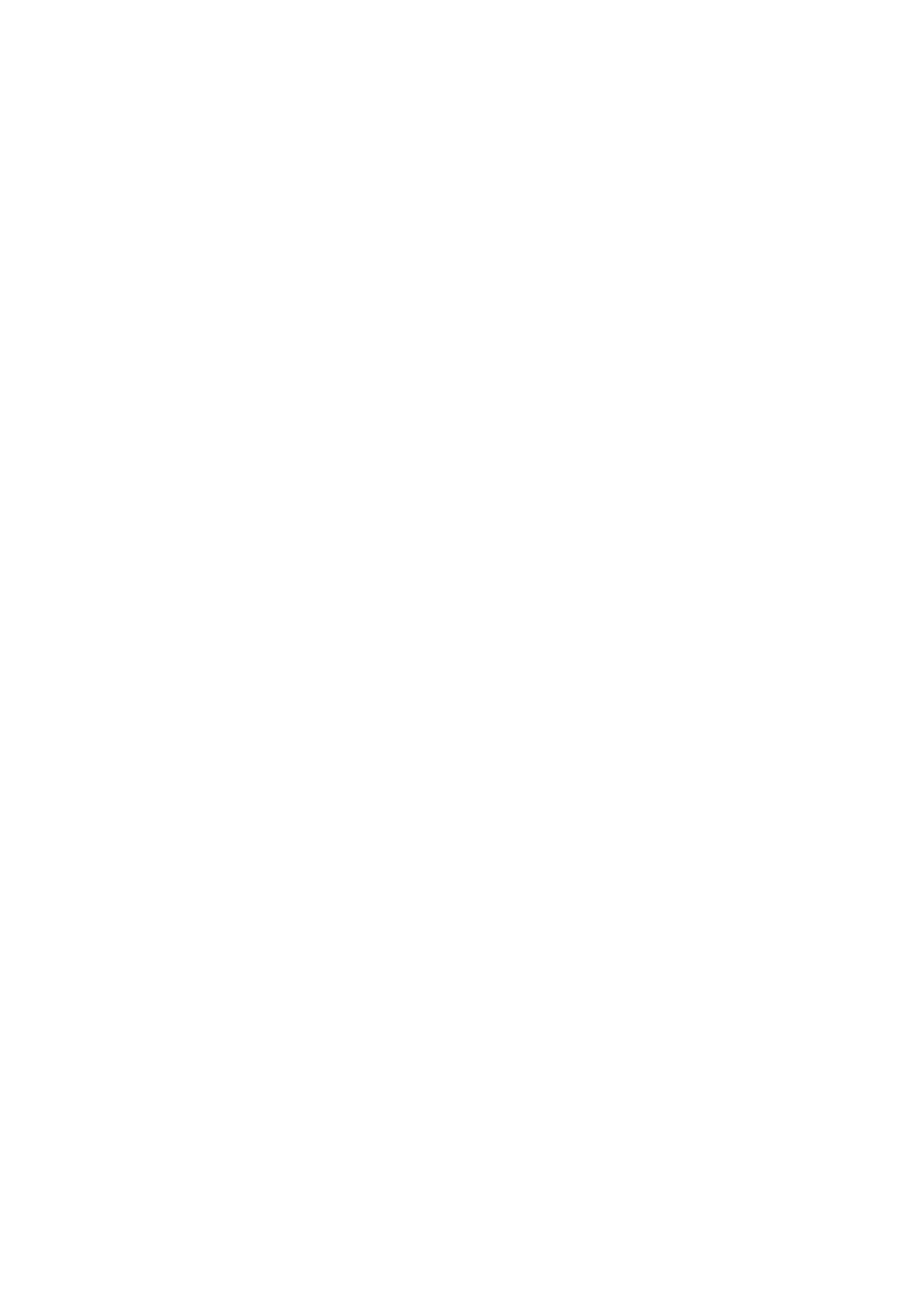# <span id="page-26-0"></span>2 Objectives and scope

## <span id="page-26-1"></span>2.1 PICO question

Is Shark Screw®, a human cortical bone allograft, in comparison to metal or biodegradable bone screws in patients with hallux valgus or fractures/pseudarthroses of the scaphoid bone more effective and equally safe from a health care system perspective concerning economically relevant outcomes, such as the number and duration of hospitalisations, the duration of the actual surgical procedure, the revision rate, the period of convalescence, implant breakage during surgery, as well as major postoperative complications?

## <span id="page-26-2"></span>2.2 Inclusion criteria

Inclusion criteria for relevant studies are summarised in [Table 2-1.](#page-26-3)

**Einschlusskriterien für relevante Studien**

**PIKO-Frage**

<span id="page-26-3"></span>

|  | Table 2-1: Inclusion criteria |  |
|--|-------------------------------|--|
|  |                               |  |

|                 | Patients with                                                                            |
|-----------------|------------------------------------------------------------------------------------------|
| Population      |                                                                                          |
|                 | Hallux valgus (MeSH Term: Bunion)                                                        |
|                 | Fracture of the scaphoid bone                                                            |
|                 | ■ Pseudoarthrosis in a scaphoid fracture                                                 |
| Intervention    | Surgery with allogenic bone screws                                                       |
|                 | <b>Product name:</b> Shark Screw® from Surgebright GmbH, Austria                         |
|                 | MeSH Term: biodegradable, bioabsorbable, allograft, human tissue, osteoconductive        |
| Control         | Surgery with alternative bone screws:                                                    |
|                 | ■ Screws out of titanium and titanium alloy                                              |
|                 | Screws out of stainless high-grade steel                                                 |
|                 | Screws out of magnesium and magnesium alloy                                              |
|                 | Screws out of medical ceramics (calcium phosphate)                                       |
|                 | Screws out of polymers (e.g., polylactides or polylactide-polyglycolic acid copolymers)  |
| <b>Outcomes</b> |                                                                                          |
| Efficacy        | ■ Number of hospitalisations                                                             |
|                 | <b>Duration of hospitalisation</b>                                                       |
|                 | Duration of the intervention/surgery                                                     |
|                 | <b>Revision rate</b>                                                                     |
|                 | Period of convalescence                                                                  |
| Safety          | Implant breakage during surgery                                                          |
|                 | Major postoperative complications (implant failure):                                     |
|                 | Graft rupture                                                                            |
|                 | Symptomatic foreign body reactions or other adverse tissue reaction (e.g., inflammation) |
|                 | Effusion and treated arthrofibrosis and related conditions                               |
|                 | $EctC$ .                                                                                 |
|                 |                                                                                          |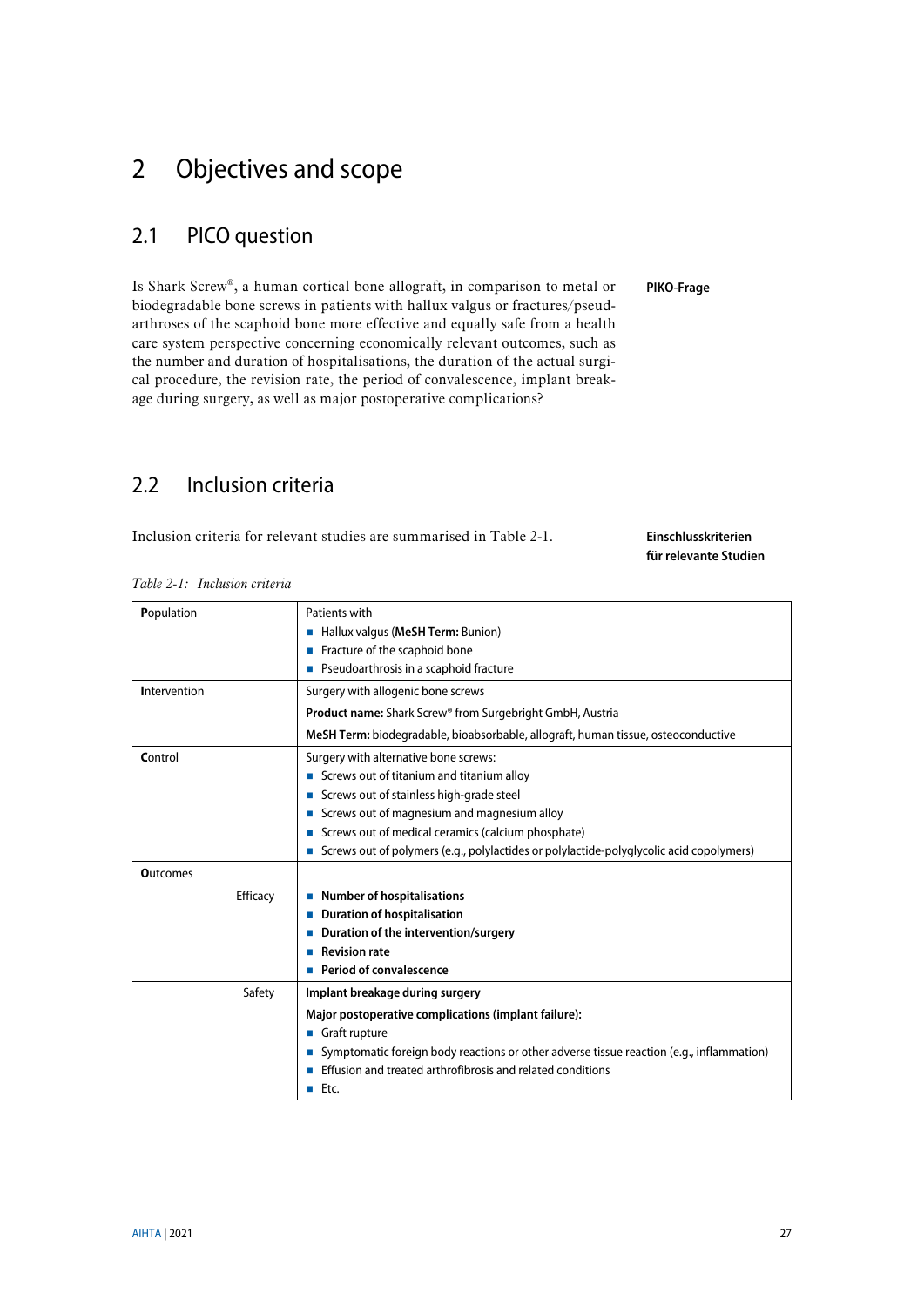| <b>Study design for</b><br>efficacy and safety | <b>Clinical studies:</b><br>Randomised controlled trials<br>Non-randomised controlled trials |
|------------------------------------------------|----------------------------------------------------------------------------------------------|
|                                                | ■ Prospective single-arm studies                                                             |
|                                                | <b>Health economic studies:</b>                                                              |
|                                                | ■ Health economic evaluations (CEA, CUA, CMA)                                                |
|                                                | <b>Budget impact analyses</b>                                                                |
| Language(s)                                    | German, English                                                                              |
| Publication period                             | Until 12/2020                                                                                |

*Abbreviations: CEA – Cost-effectiveness analysis, CMA – Cost-minimisation analysis, CUA – Cost-utility analysis*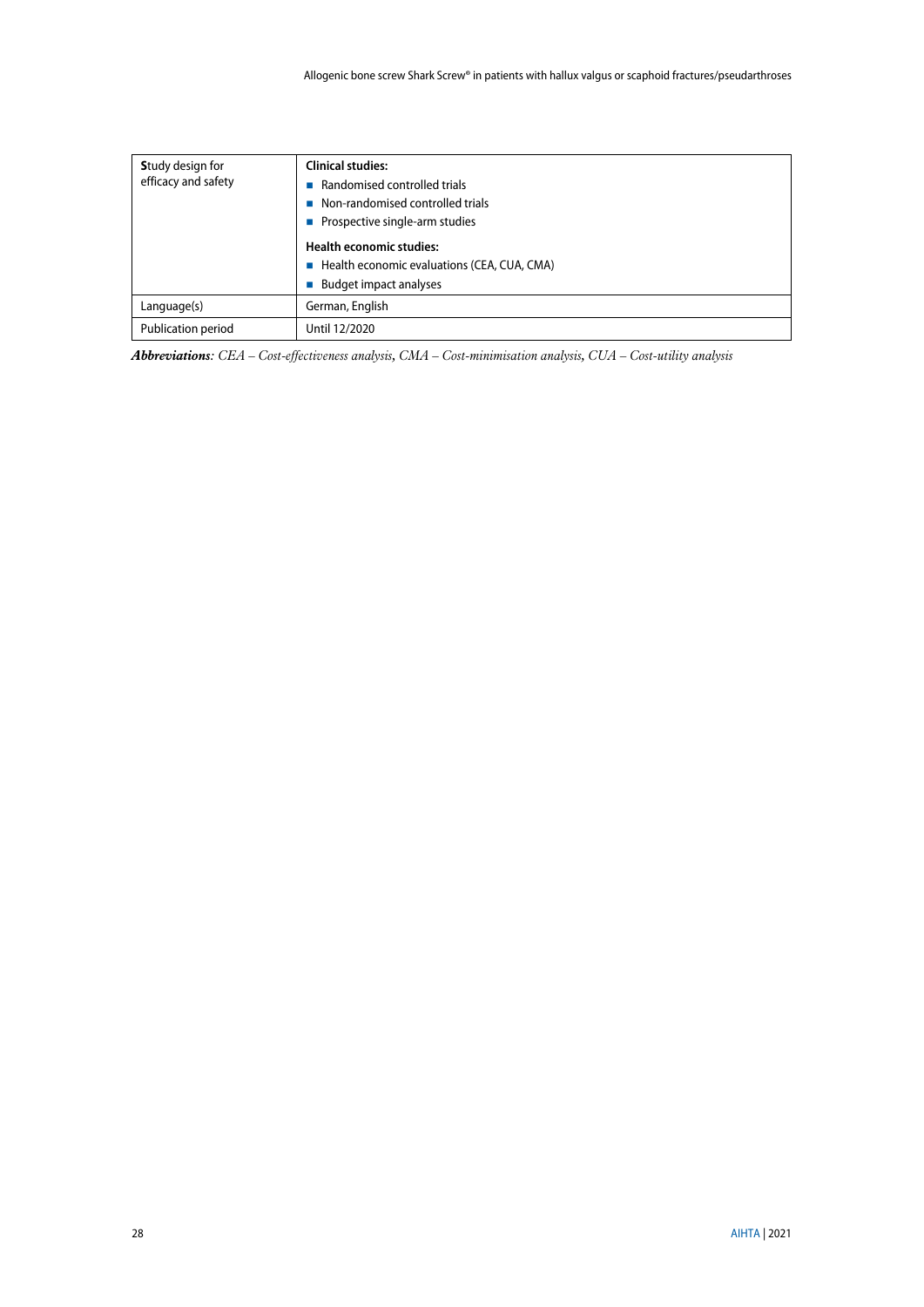# <span id="page-28-0"></span>3 Methods

## <span id="page-28-1"></span>3.1 Research questions

Assessment elements regarding clinical effectiveness (Element ID D) from the EUnetHTA Core Model® for screening technologies Version 4.2 were customised so that they could be used for the purposes of this assessment [\[46\].](#page-42-1) **angepasste Forschungsfragen zur Effektivität**

**Element ID Research question** A0001 For which health conditions, and for what purposes is Shark Screw® used? A0002 What is the disease or health condition in the scope of this assessment? A0007 What is the target population in this assessment? A0023 How many people belong to the target population? A0003 What are the known risk factors for HV or fracture/pseudarthrosis of the scaphoid bone? A0004 What is the natural course of HV or fracture/pseudarthrosis of the scaphoid bone? A0005 What is the burden of disease for the patients with HV or fracture/pseudarthrosis of the scaphoid bone? A0006 What are the consequences of HV or fracture/pseudarthrosis of the scaphoid bone for the society? A0024 How is HV or fracture/pseudarthrosis of the scaphoid bone currently diagnosed according to published guidelines and in practice? A0025 How is HV or fracture/pseudarthrosis of the scaphoid bone currently managed according to published guidelines and in practice?

<span id="page-28-2"></span>

| Table 3-1: Health problem and current use |  |  |  |
|-------------------------------------------|--|--|--|
|-------------------------------------------|--|--|--|

<span id="page-28-3"></span>

| Description of the technology |                                                                                                           |  |  |
|-------------------------------|-----------------------------------------------------------------------------------------------------------|--|--|
| <b>Element ID</b>             | <b>Research question</b>                                                                                  |  |  |
| B0001                         | What are the technology and the comparators?                                                              |  |  |
| A0020                         | For which indications has Shark Screw® received marketing authorisation or CE marking?                    |  |  |
| B0002                         | What is the claimed benefit of Shark Screw® in relation to the comparators?                               |  |  |
| B0004                         | Who administers Shark Screw® and the comparators and in what context and level of care are they provided? |  |  |
| B0008                         | What kind of special premises are needed to use Shark Screw® and the comparators?                         |  |  |
| B0009                         | What supplies are needed to use Shark Screw® and the comparators?                                         |  |  |
| B0003                         | What is the phase of development and implementation of Shark Screw®?                                      |  |  |
| A0021                         | What is the reimbursement status of Shark Screw <sup>®</sup> ?                                            |  |  |
| A0011                         | How much are Shark Screws® utilised?                                                                      |  |  |

<span id="page-28-4"></span>*Table 3-3: Clinical effectiveness (with a focus on economic relevance)*

| <b>Element ID</b> | <b>Research question</b>                                                                                           |
|-------------------|--------------------------------------------------------------------------------------------------------------------|
| D0001             | What is the expected beneficial effect of Shark Screw <sup>®</sup> on the number and duration of hospitalisations? |
| D0003             | What is the effect of Shark Screw® on the duration of the actual surgical procedure?                               |
| D0006             | How does Shark Screw® affect progression (or recurrence) of HV or fracture/pseudarthrosis of the scaphoid bone?    |
| D0005             | How does Shark Screw® affect the rate of re-operations?                                                            |
| D0011             | What is the effect of Shark Screw® on patients' body functions?                                                    |
| D0016             | How does the use of Shark Screw® affect activities of daily living?                                                |
| D0014             | What is the effect of Shark Screw® on the period of convalescence?                                                 |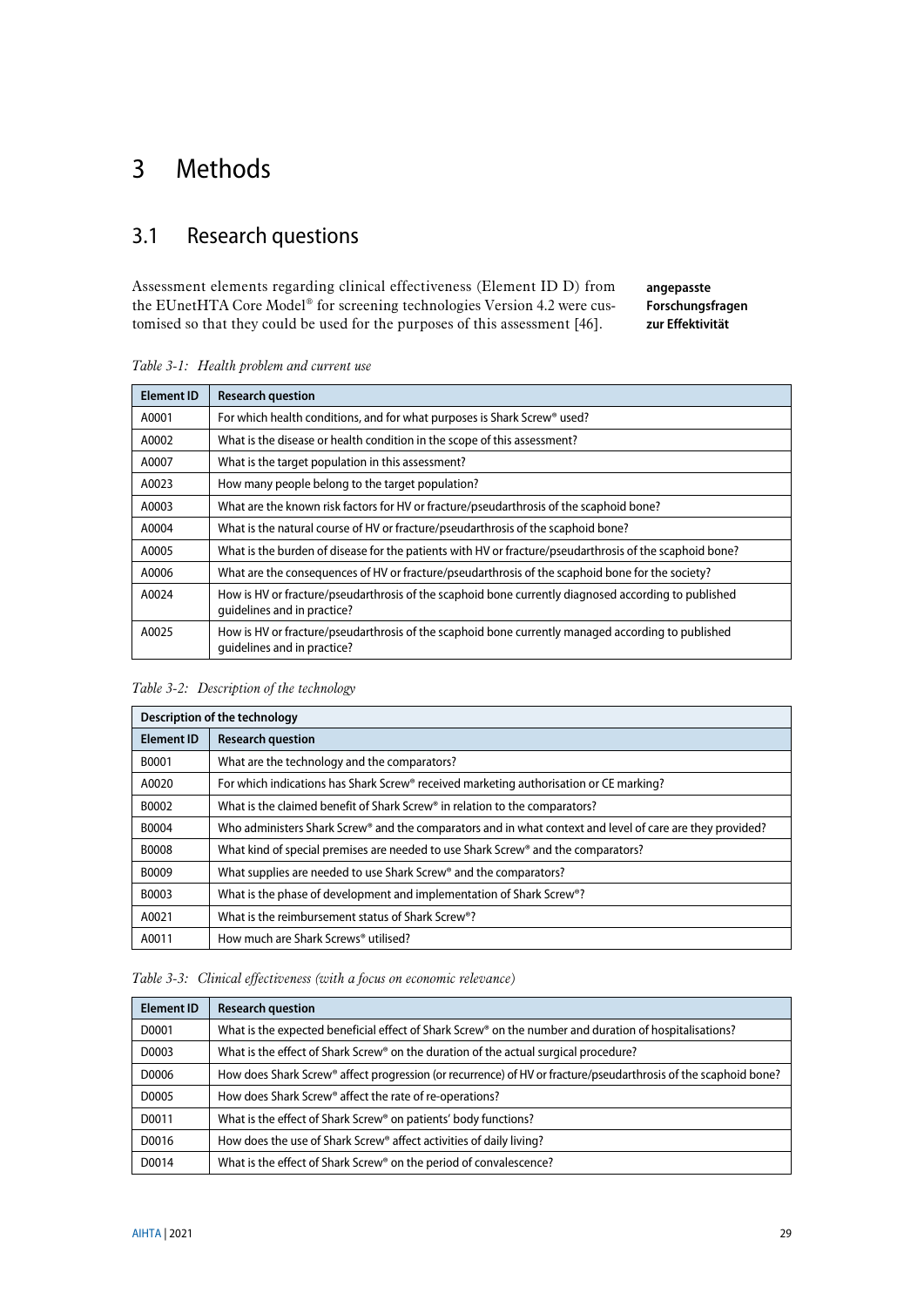<span id="page-29-2"></span>*Table 3-4: Safety*

| <b>Element ID</b> | <b>Research question</b>                                                                                   |
|-------------------|------------------------------------------------------------------------------------------------------------|
| C0008             | How safe is Shark Screw® in comparison to the comparators?                                                 |
| C0002             | Are the harms related to the frequency of applying Shark Screw <sup>®</sup> ?                              |
| C0004             | How does the frequency or severity of harms change over time or in different settings?                     |
| C0005             | What are the susceptible patient groups that are more likely to be harmed through the use of Shark Screw®? |
| C0007             | Are Shark Screw® and comparators associated with user-dependent harms?                                     |

# <span id="page-29-0"></span>3.2 Clinical effectiveness and safety (with a focus on economic relevance)

## <span id="page-29-1"></span>3.2.1 Systematic literature search

| systematische<br>Literatursuche in                                                                  | The systematic literature search was conducted on 18 and 21 December 2020<br>in the following databases:<br>Medline via Ovid<br><b>I</b>                                                                                                                                                                                                                                                                                                     |  |  |
|-----------------------------------------------------------------------------------------------------|----------------------------------------------------------------------------------------------------------------------------------------------------------------------------------------------------------------------------------------------------------------------------------------------------------------------------------------------------------------------------------------------------------------------------------------------|--|--|
| 5 Datenbanken                                                                                       |                                                                                                                                                                                                                                                                                                                                                                                                                                              |  |  |
|                                                                                                     | Embase<br>Ħ                                                                                                                                                                                                                                                                                                                                                                                                                                  |  |  |
|                                                                                                     | The Cochrane Library<br><b>The Second Service</b>                                                                                                                                                                                                                                                                                                                                                                                            |  |  |
|                                                                                                     | Centre for Reviews and Dissemination (CRD: DARE, NHS-EED,<br>HTA)                                                                                                                                                                                                                                                                                                                                                                            |  |  |
|                                                                                                     | International Network of Agencies for Health Technology Assessment<br>П<br>(INAHTA)                                                                                                                                                                                                                                                                                                                                                          |  |  |
| nach Deduplizierung<br>insgesamt 155 Hits                                                           | The systematic search included publications until December 2020, prospec-<br>tive randomised or non-randomised controlled trials (RCTs, NRCTs), pro-<br>spective single-arm studies, as well as health economic evaluations published<br>in English or German. After deduplication, a total of 155 citations were iden-<br>tified. The specific search strategy employed can be found in the Appendix<br>(see Literature search strategies). |  |  |
| 14 zusätzliche Zitate von<br>Hersteller darunter vor<br>allem Hintergrund und<br>vertrauliche Daten | In addition, the manufacturer (Surgebright GmbH) of the product under re-<br>view (Shark Screw®) submitted 17 potentially relevant references in total, of<br>which 14 were not identified in the systematic literature search. These 14 re-<br>ferences mainly involved background information and abstracts as well as<br>confidential data, but no clinical studies as defined by the inclusion criteria<br>(see Table $2-1$ ).           |  |  |
| insgesamt 169 Referenzen<br>identifiziert                                                           | No additional citations could be identified by hand-search, resulting in 169<br>hits overall.                                                                                                                                                                                                                                                                                                                                                |  |  |
| Suche nach<br>laufenden Studien:<br>36 Treffer                                                      | Furthermore, to identify ongoing and unpublished studies, a search in three<br>clinical trials registries (ClinicalTrials.gov; WHO-ICTRP; EU Clinical Trials)<br>was conducted on 11 January 2021, resulting in 36 potentially relevant hits.                                                                                                                                                                                                |  |  |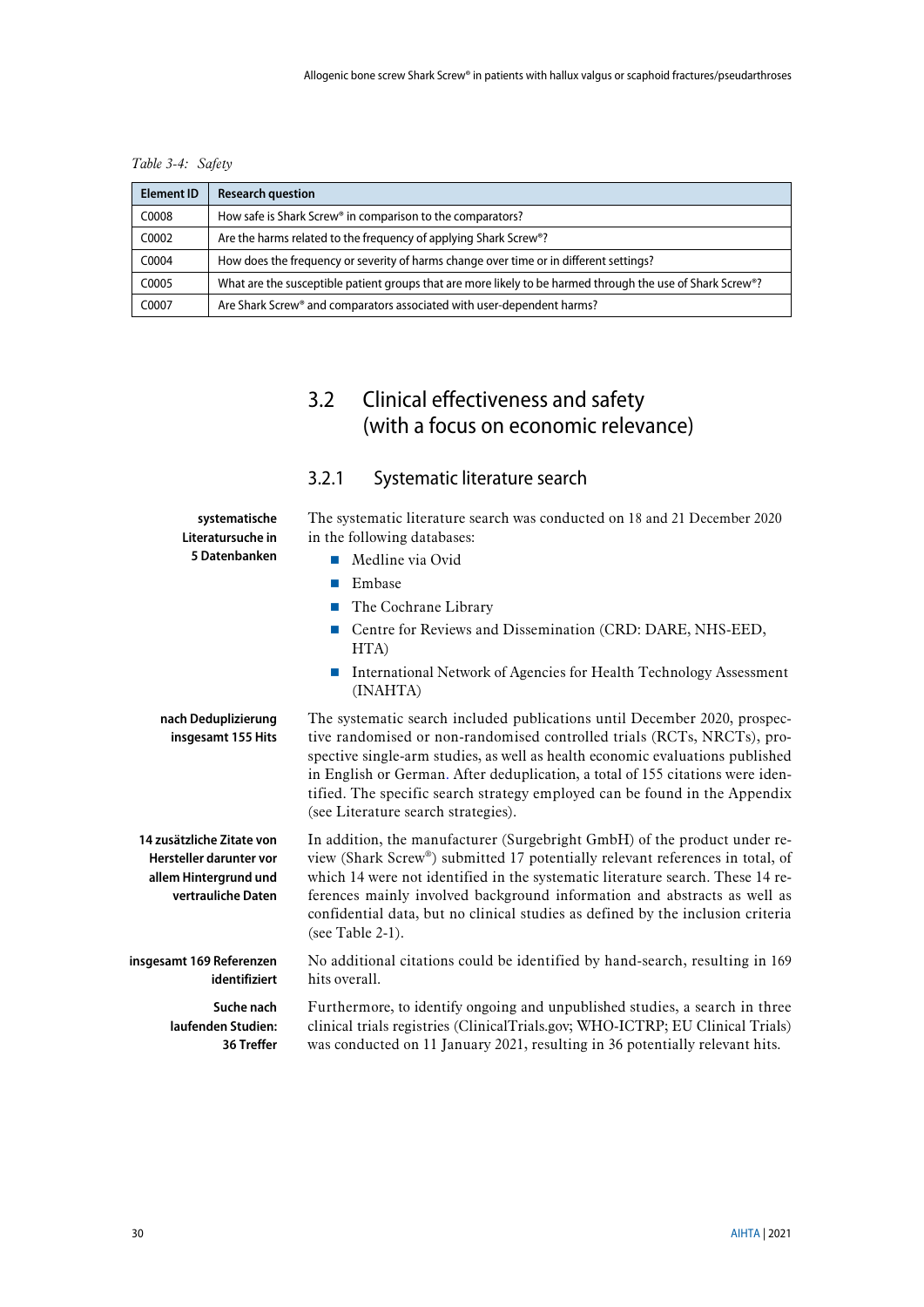## <span id="page-30-0"></span>3.2.2 Flow chart of study selection

Two independent researchers (SW and CS) screened the 169 identified references. In case of disagreement, a third researcher was involved to solve the differences. In the end, based on the predefined inclusion criteria, no published study could be identified for the qualitative synthesis. [Figure 3-1](#page-30-1) displays the selection process.

**Literaturauswahl: keine Studien für qualitative Synthese eingeschlossen**



<span id="page-30-1"></span>*Figure 3-1: Flow chart of study selection (PRISMA Flow Diagram)*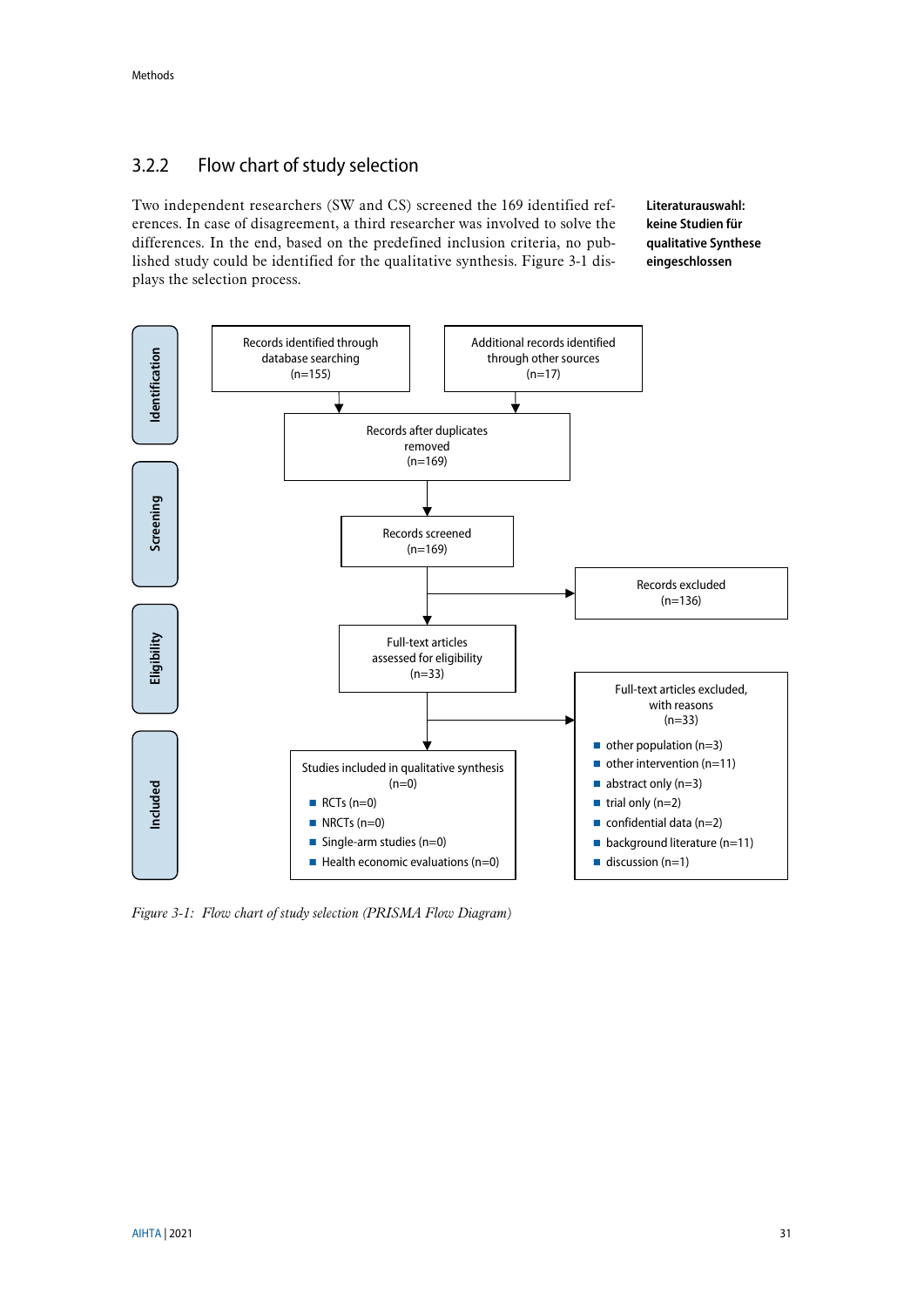### <span id="page-31-0"></span>3.2.3 Analysis

**keine Datenextraktion & kein RoB-Assessment** As no published studies were included for the qualitative analysis, the planned risk of bias (RoB) assessment by using different tools depending on the study design was not applied:

- Cochrane RoB tool for RCTs [\[38\]](#page-42-2)
- Risk Of Bias In Non-randomised Studies of Interventions (ROBINS-I) tool for NRCTs [\[39\]](#page-42-3)
- Institute of Health Economics (IHE) Checklist for case series studies [\[40\]](#page-42-4)

### <span id="page-31-1"></span>3.2.4 Synthesis

**keine Evidenzsynthese mittels GRADE** In addition, the Grading of Recommendations Assessment, Development and Evaluation (GRADE) scheme [\[41\]](#page-42-5) could not be applied and the associated research questions could not be answered.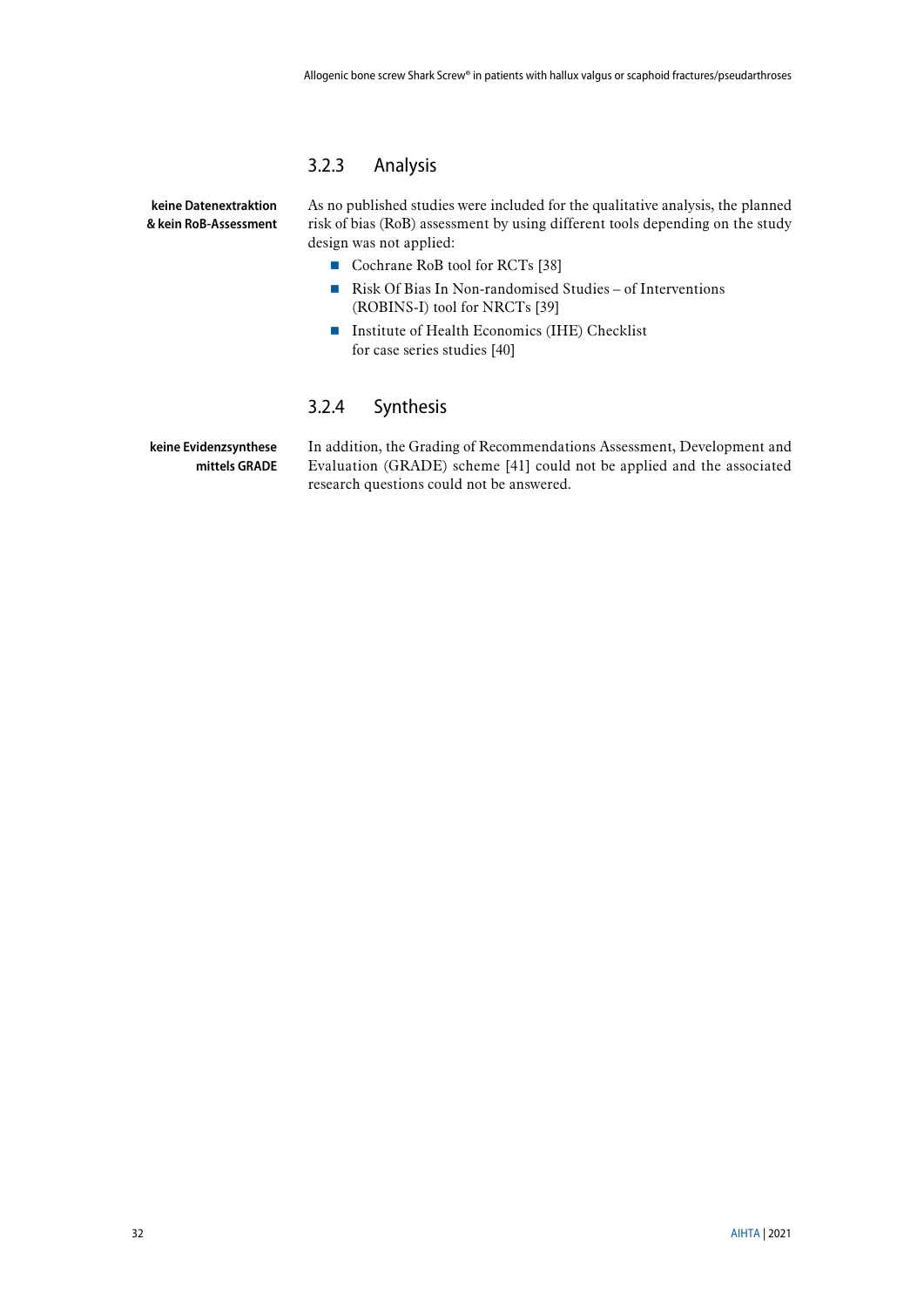# <span id="page-32-0"></span>4 Results: Clinical effectiveness and safety (with a focus on economic relevance)

## <span id="page-32-1"></span>4.1 Outcomes

## <span id="page-32-2"></span>4.1.1 Clinical effectiveness outcomes (with economic relevance)

The following outcomes on the clinical effectiveness of Shark Screw® in patients with HV or a fracture/pseudarthrosis of the scaphoid bone were defined as *crucial* to derive a recommendation:

- Number of hospitalisations: How many hospital stays were needed for the surgical treatment of HV or a fracture/pseudarthrosis of the scaphoid bone with Shark Screw®?
- **Duration of hospitalisation:** How long did the patients on average stay in the hospital after surgery with Shark Screw®?
- **Duration of the intervention:** What was the mean duration of the surgical procedure with Shark Screw®?
- Revision rate: In how many per cent of the patients with HV or a fracture/pseudarthrosis of the scaphoid bone, who underwent surgery with Shark Screw®, was a re-operation needed?
- **Period of convalescence:** What was the mean duration for the patients coming back to their daily life, including work and sports?

## <span id="page-32-3"></span>4.1.2 Safety outcomes

The following safety outcomes were defined as *crucial* to derive a recommendation:

- **Implant breakage during surgery:** In what percentage of patients with HV or a fracture/pseudarthrosis of the scaphoid bone, who underwent surgery with Shark Screw®, did the material break during the procedure?
- Major postoperative complications considered as implant failure:
	- In what percentage of patients with HV or a fracture/pseudarthrosis of the scaphoid bone, who underwent surgery with Shark Screw®, did the graft rupture postoperatively?
	- How many per cent of patients with HV or a fracture/pseudarthrosis of the scaphoid bone, who underwent surgery with Shark Screw®, had postoperative symptomatic foreign body reactions or other adverse tissue reactions, e.g., inflammation?
	- How many per cent of the patients with HV or a fracture/pseudarthrosis of the scaphoid bone, who underwent surgery with Shark Screw®, developed effusion, treated arthrofibrosis or related conditions after the procedure?

**entscheidende Sicherheitsendpunkte: z. B. Bruch des Implantats während/nach der OP, symptomatische Fremdkörperreaktionen**

**entscheidende, ökonomisch relevante Wirksamkeitsendpunkte:** 

**Anzahl & Dauer der Krankenhausaufenthalte, Operationsdauer, Revisionsrate**

**z. B.**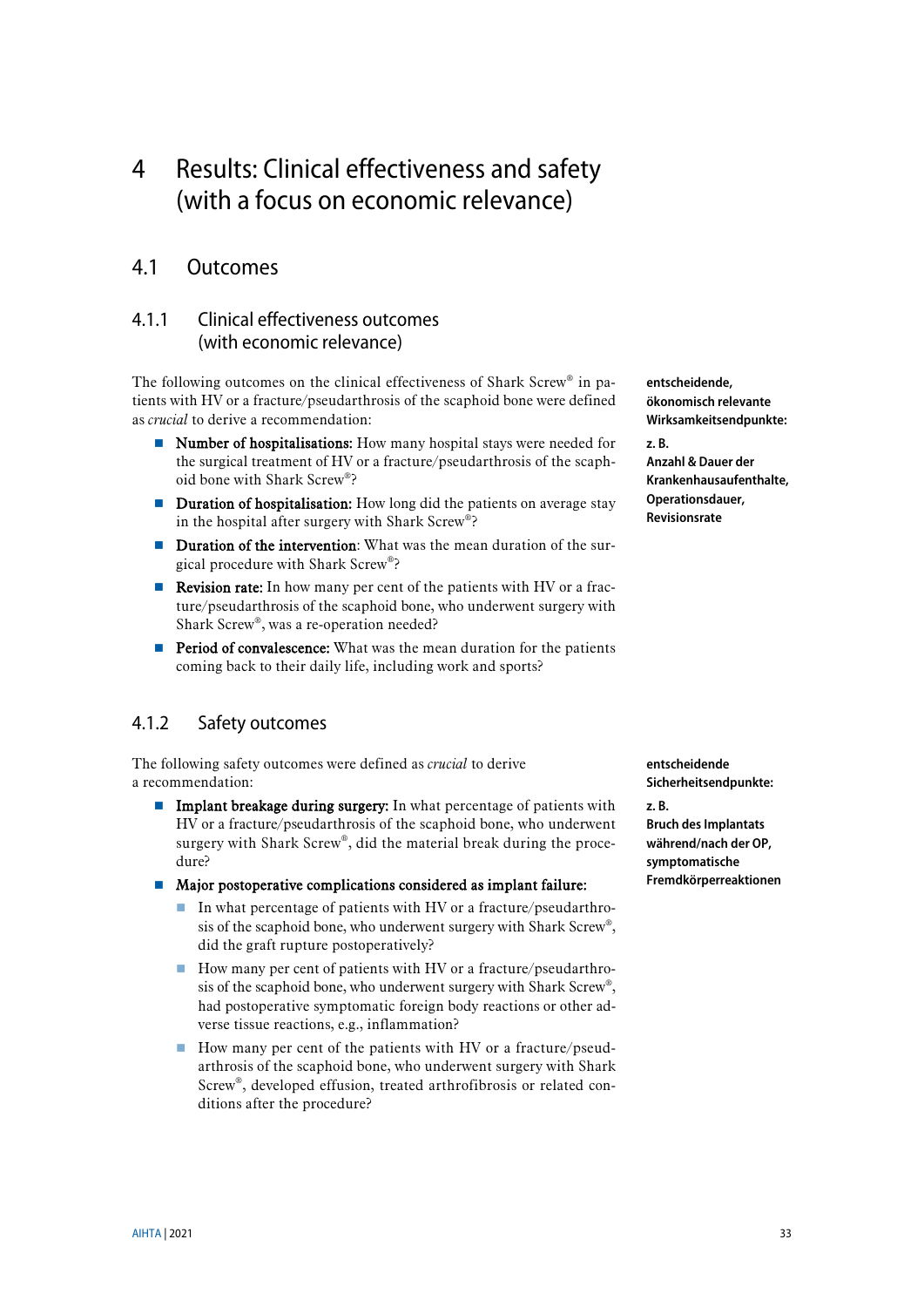## <span id="page-33-0"></span>4.2 Included studies

### <span id="page-33-1"></span>4.2.1 Included studies for clinical effectiveness

Based on the predefined inclusion criteria (see [Table 2-1\)](#page-26-3), no RCTs, NRCTs, prospective single-arm studies or health economic evaluations could be included for the qualitative synthesis of the clinical effectiveness of Shark Screw® in patients with HV or fractures/pseudarthroses of the scaphoid bone (se[e Table A-1\)](#page-44-2).

### <span id="page-33-2"></span>4.2.2 Additional included studies for safety

**keine publizierte Evidenz zur Sicherheit von Shark Screw®**

**keine publizierte Evidenz zur Wirksamkeit von Shark Screw®**

> Furthermore, also no RCTs, NRCTs, prospective single-arm studies or health economic evaluations could be identified for the qualitative synthesis of the safety of Shark Screw® in patients with HV or fractures/pseudarthroses of the scaphoid bone (see [Table A-1\)](#page-44-2).

## <span id="page-33-3"></span>4.3 Results

### <span id="page-33-4"></span>4.3.1 Clinical effectiveness

**keine publizierte Evidenz zur Wirksamkeit von Shark Screw®**

No published evidence was available to assess the clinical effectiveness of Shark Screw® in patients with HV or fractures/pseudarthroses of the scaphoid bone. Therefore, the related research questions could not be answered.<sup>33</sup>

### <span id="page-33-5"></span>4.3.2 Patient safety

<u>.</u>

Moreover, no published evidence was available to answer the research questions regarding the safety of Shark Screw® in patients with HV or fractures/ pseudarthroses of the scaphoid bone.<sup>34</sup>

- D0011 What is the effect of Shark Screw® on patients' body functions?;
- D0016 How does the use of Shark Screw® affect activities of daily living?;
- D0014 What is the effect of Shark Screw® on the period of convalescence?

C0005 – What are the susceptible patient groups that are more likely to be harmed through the use of Shark Screw®?;

**keine publizierte Evidenz** 

**zur Sicherheit von Shark Screw®**

 $33$  D0001 – What is the expected beneficial effect of Shark Screw® on the number and duration of hospitalisations?;

D0003 – What is the effect of Shark Screw® on the duration of the surgical procedure?; D0006 – How does Shark Screw® affect progression (or recurrence) of HV or fracture/pseudarthrosis of the scaphoid bone?; D0005 – How does Shark Screw® affect the rate of re-operations?;

 $34$  C0008 – How safe is Shark Screw® in comparison to the comparators?;  $C0002 -$  Are the harms related to the frequency of Shark Screw®?; C0004 – How does the frequency or severity of harms change over time or in different settings?;

C0007 – Are Shark Screw® and comparators associated with user-dependent harms?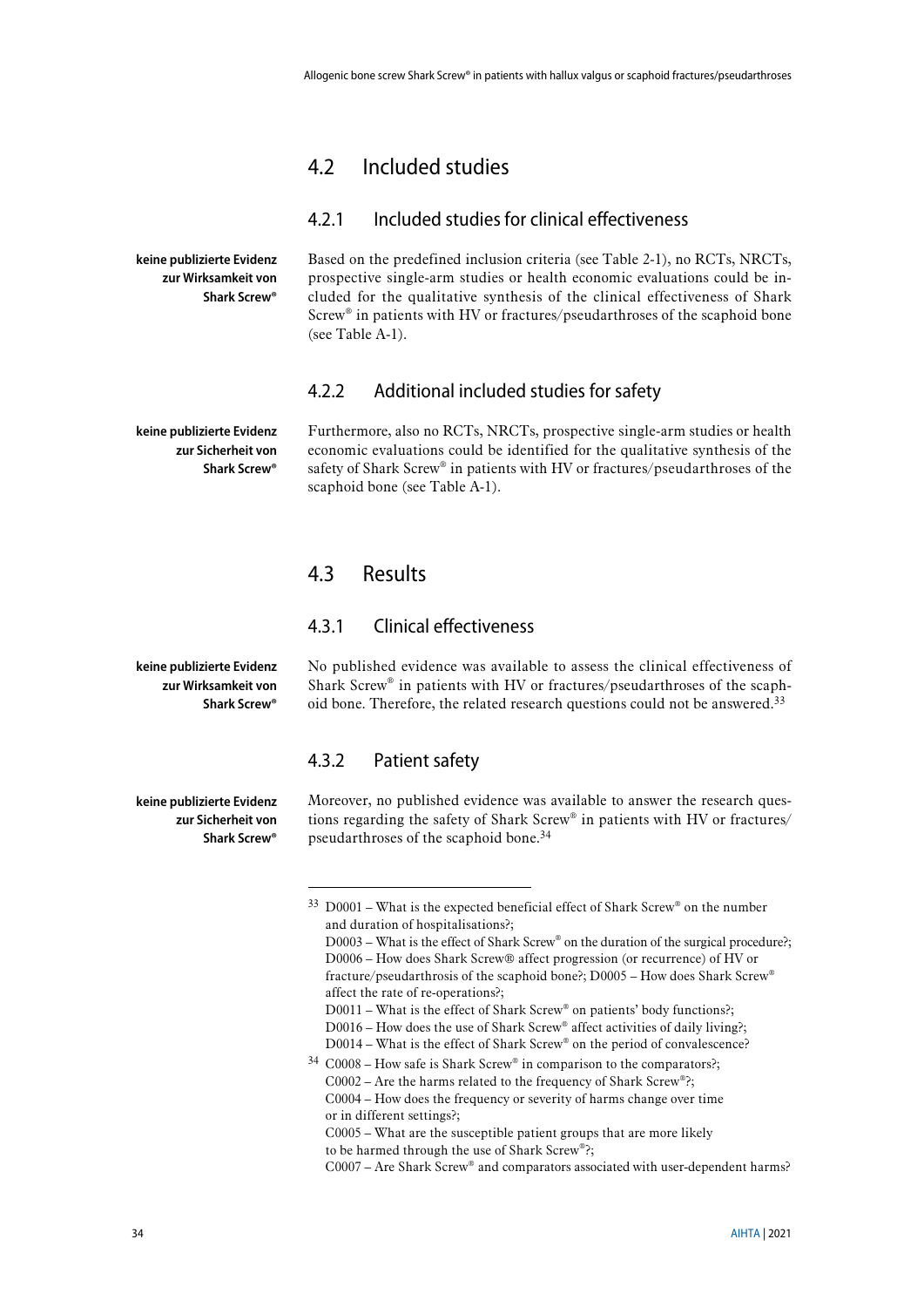# <span id="page-34-0"></span>5 Discussion

Today, various bone screws, including metal and bioabsorbable screws, are available on the market. Thus, one of the main challenges in bone fixation is the identification of the ideal osteosynthetic material. Several factors influence the selection of a particular material, including the biomechanical properties, the biocompatibility (e.g., non-toxicity to the host tissue, osteoconductive properties), the clinical practicability (e.g., size and shape of the screw) and economically relevant aspects (e.g., the number and duration of hospitalisations, the duration of the surgical procedure, revision rates, the period of convalescence, implant breakage during surgery, as well as major postoperative complications) [\[29,](#page-41-10) [33\]](#page-41-12). Hence, each screw type has its advantages and disadvantages that need to be scrutinised. For example, metal screws including titanium and stainless-steel screws are stiff and have higher mechanical strength in comparison to their biodegradable counterparts. However, metallic material can lead to postoperative complications, such as inflammatory or other foreign body reactions, that result in material removal [\[29-33\]](#page-41-10). For that reason, biodegradable screws including polymers, medical ceramics or magnesium screws have been developed. These kinds of screws are expected to assist as scaffolds or to support the bone healing process due to their progressive degradation over time. Thus, the removal of biodegradable screws is not necessary in most cases. However, the main disadvantage of these materials is their decreased mechanical strength compared to their metallic counterparts [\[29,](#page-41-10) [33,](#page-41-12) [34\]](#page-41-11).

Given the disadvantages of metallic or biodegradable bone screws, allogeneic bone screws such as the currently commercially available Shark Screw® transplant may present a further alternative in orthopaedics and trauma surgery. In contrast to its metal or biodegradable counterparts, Shark Screw<sup>®</sup> is expected to exhibit osteoconductive properties possibly leading to full conversion into autologous bone [\[3,](#page-40-7) [35\]](#page-41-13). Therefore, Shark Screw® is deemed to combine stabilisation, bone bridge and bone replacement in one screw and consequently may reduce bone healing time. Furthermore, there may be a low risk of infections or other complications and subsequently of re-surgeries since Shark Screw® consists of human biological material. Given the possible advantages of Shark Screw®, it might also have economic advantages (e.g., lower re-surgery rates, shorter sick leaves) compared to other bone screws [\[3\]](#page-40-7).

However, the use of allogeneic bone material is also accompanied by several issues, including ethical aspects such as the risk of disease transmissions [\[29\]](#page-41-10). Moreover, there is no standardised and transparent approval process through the EMA and no CE marking for human tissue. Rather, responsible manufacturers need a specific license to produce and market devices out of human tissue. For example, the Austrian manufacturer and tissue bank Surgebright GmbH that works in collaboration with the German Institute for Cell and Tissue Replacement (DIZG GmbH) is licensed for the production and distribution of Shark Screw® allografts [\[3,](#page-40-7) [28\]](#page-41-9).

Against this background, the present systematic review aimed to investigate whether the allogeneic bone screw, Shark Screw®, is more effective and equally safe in comparison to other bone screws in patients with hallux valgus or scaphoid fractures/pseudarthroses. Thereby, the focus lied on economically relevant outcomes from a health care system point of view, including the number and duration of hospitalisations, the duration of the actual surgical procedure, the revision rates, the period of convalescence, the implant breakage during surgery, as well as other major postoperative complications.

**unterschiedliche Knochenschrauben verfügbar:**

**Metallschrauben: hohe mechanische Belastbarkeit, jedoch höheres Risiko für Fremdkörperreaktionen**

**biologisch abbaubare Schrauben: meist verträglicher, aber geringere mechanische Belastbarkeit**

**Alternative: allogene Knochenschraube,** 

**Shark Screw®: kürzere Heilungszeit & geringeres Risiko für Komplikationen bzw. Re-operationen?**

→ **ökonomische Vorteile?**

**kein transparenter Zulassungsprozess für Produkte aus humanbiologischem Material**

**Projektziel: Analyse der Effektivität & Sicherheit von Shark Screw® mit Fokus auf ökonomisch relevanten Endpunkten**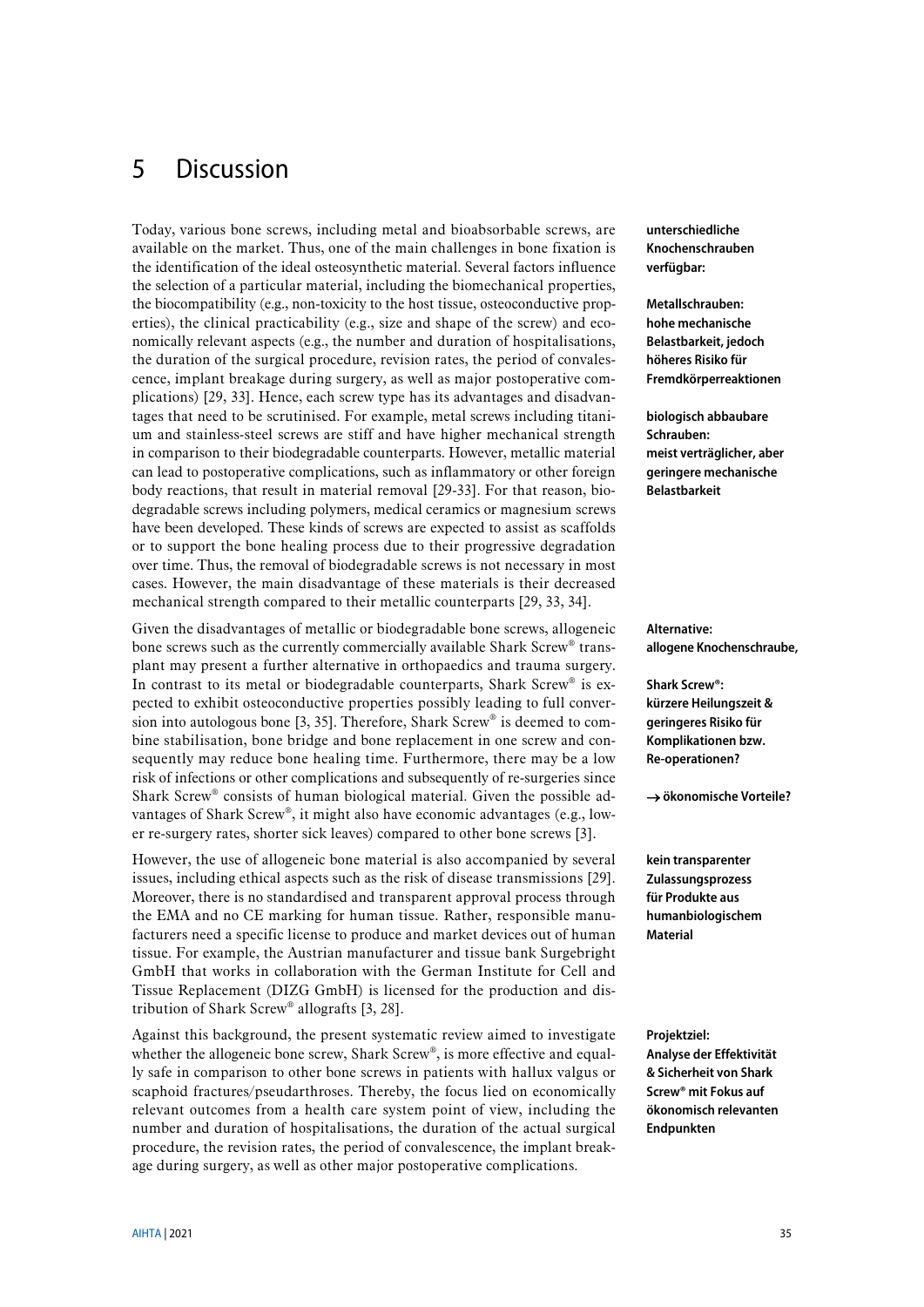#### Summary of evidence

Based on the predefined inclusion criteria (see [Table 2-1\)](#page-26-3), no evidence including RCTs, NRCTs, prospective single-arm studies or economic evaluations on Shark Screw® in patients with HV or scaphoid fractures/pseudarthroses could be identified in the systematic literature search or additional hand-search and by the manufacturer. **keine publizierte Evidenz zu Shark Screw® identifiziert**

Only one cost-effectiveness analysis comparing Shark Screw® to other metal devices could be identified in the systematic literature search [\[42\]](#page-42-6). This economic study was based on assumptions, but not on empirical data regarding the effectiveness and safety of Shark Screw®. The main results of the costeffectiveness analysis suggest that the Shark Screw® transplants dominate metal screws by indicating fewer complications and re-operations at lower costs. However, due to the lacking full text, the analysis could not be included for qualitative synthesis in the present report. **1 Kosteneffektivitätsstudie zu Shark Screw® identifiziert, jedoch kein Volltext verfügbar**

Furthermore, the clinical trial search resulted in two ongoing prospective single-arm studies sponsored by the manufacturer Surgebright GmbH, Austria [\[3\]](#page-40-7): **2 laufende einarmige Studien:**

**NCT03884907 (n=50): Patient\*innen mit HV, Status: Rekrutierung, ökonomisch relevante Endpunkte erhoben** One ongoing prospective single-arm study (NCT03884907) assesses human bone graft correction with Shark Screw® according to the Austin procedure in approximately 50 HV patients for a one-year follow-up period. Recruiting of patients is still ongoing. Next to clinically relevant outcomes, such as HV angle, IM angle, postoperative pain and incidence of postoperative pseudoarthrosis, the study also assesses economically relevant outcomes like the incidence of surgical revisions and the duration of postoperative job-related incapacity.

The second ongoing prospective single-arm study (NCT04109469) assesses the application of Shark Screw® in 32 patients who undergo hand-or foot surgery due to arthrodesis or osteotomy. Thereby, clinical outcomes, such as the osseous consolidation of the transplant, as well as pre-and postoperative pain, are assessed. Patients are followed-up for one year. According to clinicaltrials.gov, the recruitment of the patients is already completed, but no study results have been published yet. **NCT04109469 (n=32): Shark Screw® bei Hand- oder Fuß-OPs, Rekrutierung abgeschlossen, keine Daten publiziert**

> [Table A-2](#page-45-1) of the Appendix gives detailed information about the currently ongoing studies.

### Further evidence needed

The identified ongoing prospective single-arm studies assessing the Shark Screw® transplant do not fill the current gap of controlled and long-term evidence. Therefore, controlled evidence on the clinical effectiveness and safety of Shark Screw®, including a sufficiently large number of patients and a follow-up exceeding one year, is recommended.

In addition, due to the possible economic impact of the application of Shark Screw®, future studies should also assess economically relevant outcomes from a health care system perspective, including the duration until full recovery and re-surgery rates.

Furthermore, the generation of real-world evidence of patients who receive Shark Screw® in Austrian hospitals is crucial, as Shark Screw® is already part of the Austrian hospital catalogue (code PA040) and therefore reimbursed [\[3,](#page-40-7) [36\]](#page-41-14).

**kontrollierte Langzeitevidenz mit ausreichend vielen Patient\*innen & Berücksichtigung ökonomisch relevanter Endpunkte empfohlen**

**standardisierte Dokumentation der Shark Screw® Patient\*innen wichtig**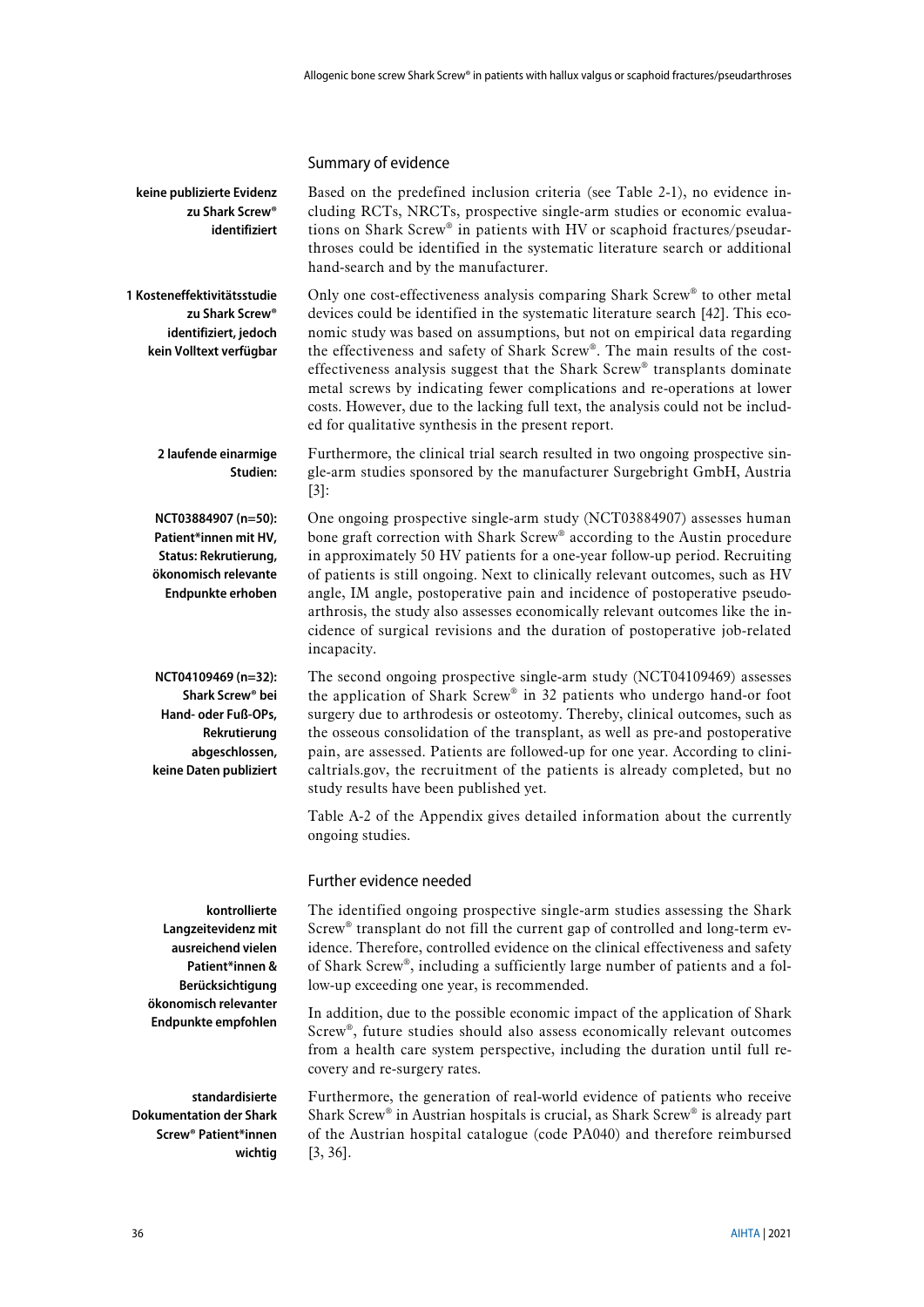### Limitations to this report

Although the present report followed a transparent and systematic methodology, including a systematic literature search according to the PICO scheme, it also has a few weaknesses.

Firstly, even if Shark Screw® is applied for several indications in practice, including the hand, hip, knees and foot, the present report only focused on three indications, namely HV, scaphoid fractures and pseudarthroses in scaphoid fractures [\[3\]](#page-40-7).

Secondly, no additional hand-search for grey and unpublished literature was conducted, because only published controlled, single-arm and health economic studies were considered for inclusion. Therefore, unpublished literature regarding the Shark Screw® transplant might be missing.

Thirdly, the systematic literature search identified a preliminary report on the fixation with the allogeneic bone-implant Allofix® [\[43,](#page-42-7) [44\]](#page-42-8). However, the Allofix® device was not considered for this report, as, on the one hand, the focus of this report solely lay on the allogeneic bone screw Shark Srew®. On the other hand, there was a Food and Drug Administration (FDA) recall of one specific Allofix® device in 2015 and the device was no longer marketed thereafter [\[45\]](#page-42-9).

### Conclusions

At the time of conducting this review, no published evidence was available to assess the clinical effectiveness and safety of the allogeneic bone screw, Shark Screw®, in patients with HV or fractures/pseudarthroses of the scaphoid bone. Therefore, no statement whether Shark Screw® is more effective and equally safe compared to alternative bone screws is currently possible. Moreover, no conclusions from an economic point of view regarding the number and duration of hospitalisations, the duration of the surgical procedure, the revision rates, the period of convalescence, implant breakages during surgery and/or other major postoperative complications can be made.

Nevertheless, the allogeneic bone transplant, Shark Screw®, probably reduces complications, including re-operations and healing rates, due to its human tissue material and possibly osteoconductive properties [\[3\]](#page-40-7). For this reason, further evidence on Shark Screw®, preferably controlled long-term studies with a sufficiently large number of patients, is recommended. In addition, a special focus should lie on healing and re-operation rates, as these outcomes are crucial from a patient's but also from a societal and economic point of view.

**Schwachstellen des Berichts:**

**Fokus auf lediglich 3 Indikationen**

**keine graue Literatur berücksichtigt**

**allogenes Knochenimplantat Allofix® nicht berücksichtigt**

**aktuell keine publizierte Evidenz zu Shark Screw® vorhanden** → **keine Aussage bzgl. Wirksamkeit & Sicherheit möglich**

**in Zukunft kontrollierte Evidenz notwendig, insbesondere zur Heilungs- & Reoperationsrate**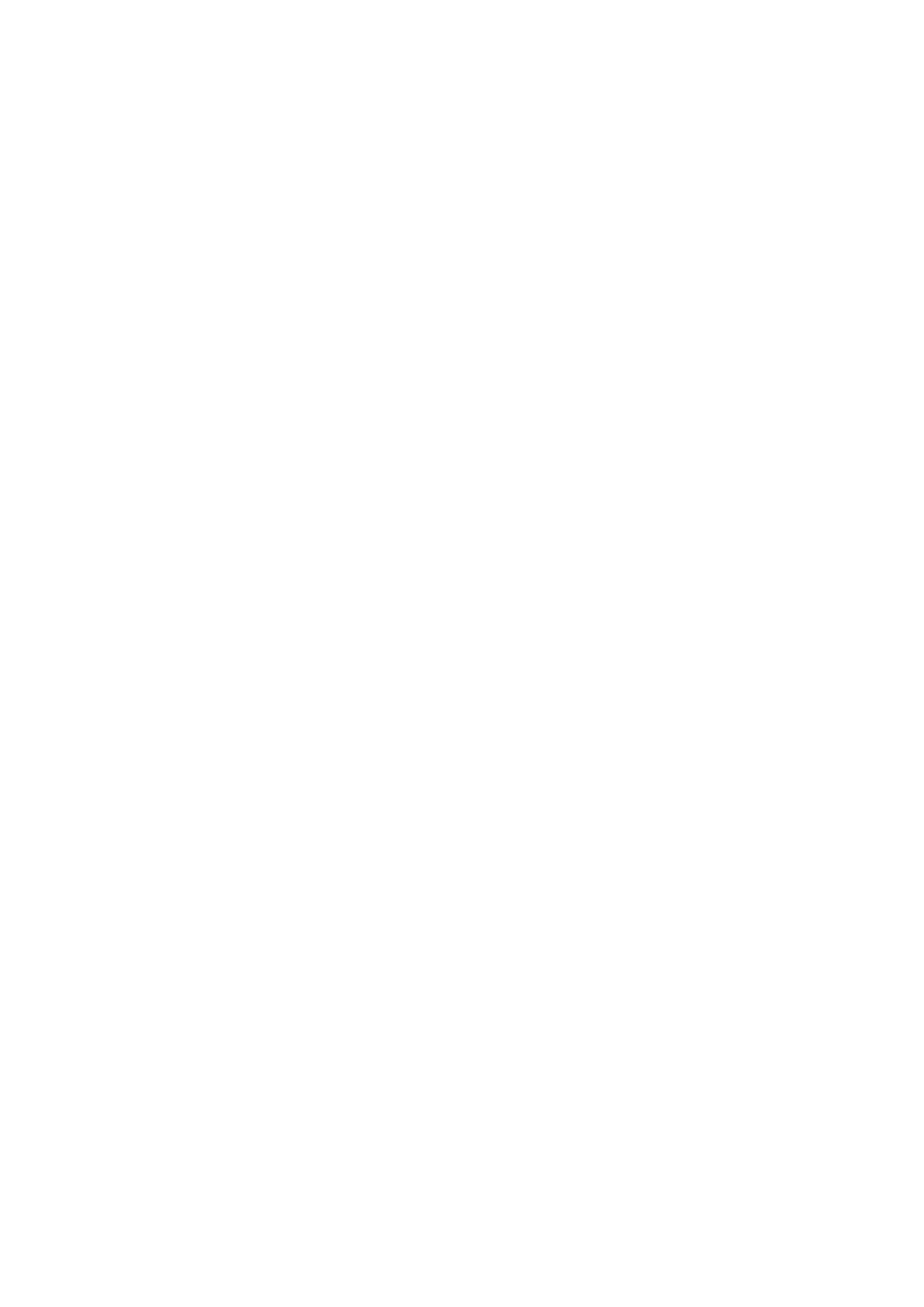# <span id="page-38-0"></span>6 Recommendation

I[n Table 6-1](#page-38-1) the scheme for recommendations is displayed and the according choice is highlighted.

<span id="page-38-1"></span>*Table 6-1: Evidence-based recommendations*

|    | The <b>inclusion</b> in the catalogue of benefits is <b>recommended</b> .    |
|----|------------------------------------------------------------------------------|
|    | The inclusion in the catalogue of benefits is recommended with restrictions. |
| X. | The inclusion in the catalogue of benefits is currently not recommended.     |
|    | The inclusion in the catalogue of benefits is not recommended.               |

**Aufnahme in Leistungskatalog aktuell nicht empfohlen**

### Reasoning:

Currently, there is no published evidence to prove that the assessed technology, allogeneic Shark Screw® transplant, is more effective than or as safe as metal or biodegradable bone screws in patients with HV or fractures/pseudarthroses of the scaphoid bone concerning the number and duration of hospitalisations, the duration of the surgical procedure, the revision rates, the period of convalescence, implant breakage during surgery, as well as major postoperative complications. New study results, preferably controlled longterm studies with a sufficiently large number of patients, will influence the effect estimate considerably.

A re-evaluation is recommended in 2025 at the earliest, as the clinical trial search did not identify any ongoing controlled studies.

**aktuell unzureichende Evidenzlage für eine Aussage bzgl. der Wirksamkeit und Sicherheit von Shark Screw®**

**Re-evaluierung frühestens 2025**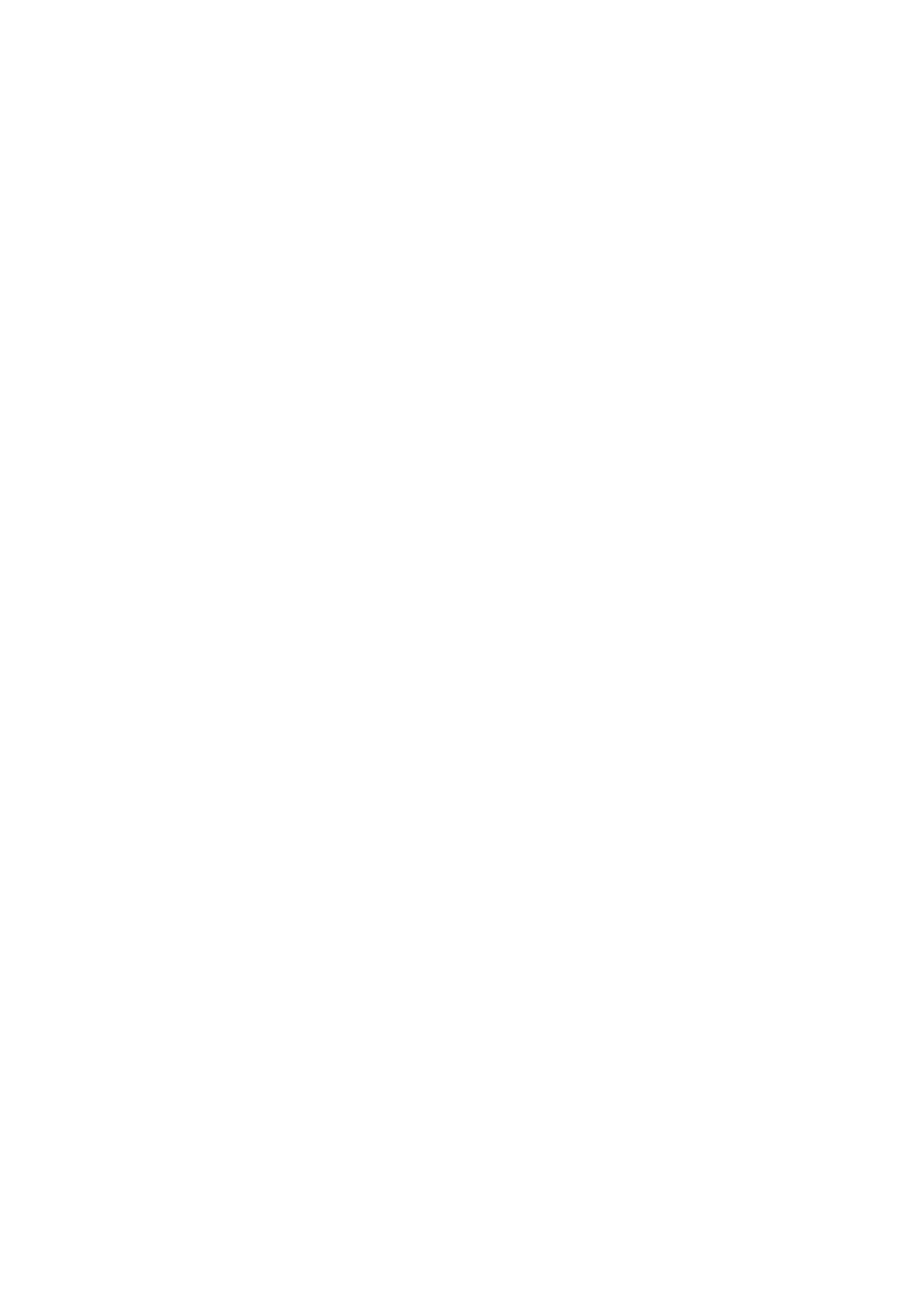# <span id="page-40-18"></span><span id="page-40-0"></span>7 References

- <span id="page-40-12"></span>[1] Khader B. A. and Towler M. R. Common treatments and procedures used for fractures of the distal radius and scaphoid: A review. Materials Science & Engineering C, Materials for Biological Applications 2017. p. 422-433.
- <span id="page-40-9"></span>[2] Kim J. S., Cho H. K., Young K. W., Lee S. Y., Kim J. S. and Lee K. Effectiveness of Headless Bioabsorbable Screws for Fixation of the Scarf Osteotomy. Foot & Ankle International. 2016;37(11):1189-1196.
- <span id="page-40-7"></span>[3] Shark Screw(R): Das Allograft Osteosynthesesystem. surgebright GmbH: 2020. [cited 2020/12/16] Available from: <https://www.surgebright.com/>.
- <span id="page-40-1"></span>[4] Toe deformities. AMBOSS: 2021 [cited 2021/01/28]. Available from: [https://amboss.com/us/knowledge/Toe\\_deformities](https://amboss.com/us/knowledge/Toe_deformities).
- <span id="page-40-2"></span>[5] Ferrari J. Hallux valgus deformity (bunion). UpToDate: 2020 [cited 2021/01/28]. Available from: [https://www.uptodate.com/contents/hallux-valgus-deformity-bunion?search=hallux-valgus-](https://www.uptodate.com/contents/hallux-valgus-deformity-bunion?search=hallux-valgus-&source=search_result&selectedTitle=1~23&usage_type=default&display_rank=1) [&source=search\\_result&selectedTitle=1~23&usage\\_type=default&display\\_rank=1](https://www.uptodate.com/contents/hallux-valgus-deformity-bunion?search=hallux-valgus-&source=search_result&selectedTitle=1~23&usage_type=default&display_rank=1).
- <span id="page-40-3"></span>[6] Hallux Valgus and Bunion. DynaMed: 2021 [cited 2021/01/28]. Available from: <https://www.dynamed.com/condition/hallux-valgus-and-bunion>.
- <span id="page-40-4"></span>[7] Erworbene Deformitäten der Finger und Zehen. ICD-Code [cited 2021/01/28]. Available from: <https://www.icd-code.de/icd/code/M20.1.html>.
- <span id="page-40-5"></span>[8] Nix S., Smith M. and Vicenzino B. Prevalence of hallux valgus in the general population: a systematic review and meta-analysis. Journal of foot and ankle research. 2010;3:21-21. DOI: 10.1186/1757-1146-3-21.
- <span id="page-40-6"></span>[9] Barg A., Harmer J. R., Presson A. P., Zhang C., Lackey M. and Saltzman C. L. Unfavorable Outcomes Following Surgical Treatment of Hallux Valgus Deformity: A Systematic Literature Review. Journal of Bone & Joint Surgery – American Volume. 2018;100(18):1563-1573. DOI: 10.2106/JBJS.17.00975.
- <span id="page-40-8"></span>[10] Wülker N. and Mittag F. Therapie des Hallux valgus. Dtsch Arztebl Int. 2012;109(49):857-868. DOI: 10.3238/arztebl.2012.0857.
- <span id="page-40-10"></span>[11] Ruden J. Operative Korrektur des 1. Strahls am Fuß – Evaluation des verwendeten Implantats und des klinischfunktionellen Outcomes: Philipps-Universität Marburg; 2019.
- <span id="page-40-11"></span>[12] Waizy H. Hallux Valgus. Deutsche Gesellschaft für Orthopädie und Orthopädische Chirurgie (DGOOC): 2014 [cited 2021/01/28]. Available from: <https://www.awmf.org/leitlinien/detail/ll/033-018.html>.
- [13] Richter M. Aktualisierte Leitlinien Fuß und Sprunggelenk. Fuß & Sprunggelenk. 2010;8(4):268-287. DOI: <https://doi.org/10.1016/j.fuspru.2010.08.003>.
- <span id="page-40-13"></span>[14] deWeber K. Scaphoid fractures. UpToDate: 2020 [cited 2021-01-28]. Available from: [https://www.uptodate.com/contents/scaphoid-fractures?search=scaphoid-frac](https://www.uptodate.com/contents/scaphoid-fractures?search=scaphoid-frac-tures&source=search_result&selectedTitle=1~51&usage_type=default&display_rank=1)[tures&source=search\\_result&selectedTitle=1~51&usage\\_type=default&display\\_rank=1](https://www.uptodate.com/contents/scaphoid-fractures?search=scaphoid-frac-tures&source=search_result&selectedTitle=1~51&usage_type=default&display_rank=1).
- <span id="page-40-14"></span>[15] Fraktur im Bereich des Handgelenkes und der Hand. ICD-Code[cited 2021/01/28]. Available from: <https://www.icd-code.de/icd/code/S62.-.html>.
- <span id="page-40-15"></span>[16] Kahnbeinfraktur. AMBOSS: 2020 [cited 2021/01/28]. Available from: <https://www.amboss.com/de/wissen/Kahnbeinfraktur>.
- <span id="page-40-16"></span>[17] Reigstad O., Thorkildsen R., Grimsgaard C., Melhuus K. and Røkkum M. Examination and treatment of scaphoid fractures and pseudarthrosis. Tidsskr Nor Laegeforen. 2015;135:12-13. DOI: 10.4045/tidsskr.14.1256.
- <span id="page-40-17"></span>[18] Krimmer H., Schmitt R. and Herbert T. Kahnbeinfrakturen – Diagnostik, Klassifikation und Therapie. Der Unfallchirurg. 2000;103(10):812-819. DOI: 10.1007/s001130050626.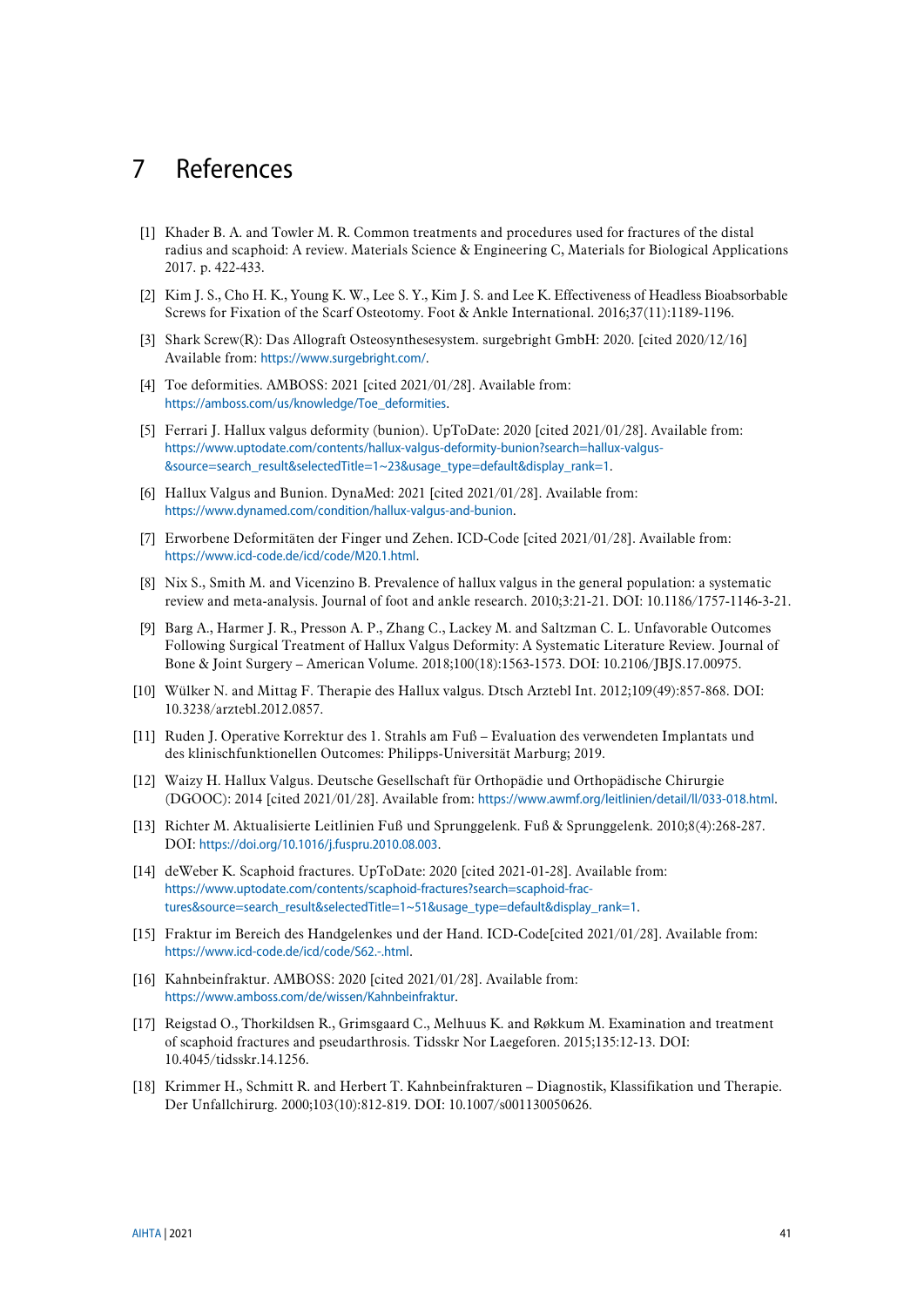- <span id="page-41-0"></span>[19] Arora R., Gschwentner M., Krappinger D., Lutz M., Blauth M. and Gabl M. Fixation of nondisplaced scaphoid fractures: making treatment cost effective – prospective controlled trial. Archives of Orthopaedic and Trauma Surgery2007. p. 39-46.
- <span id="page-41-1"></span>[20] Konneker S., Krockenberger K., Pieh C., von Falck C., Brandewiede B., Vogt P. M., et al. Comparison of SCAphoid fracture osteosynthesis by MAGnesium-based headless Herbert screws with titanium Herbert screws: protocol for the randomized controlled SCAMAG clinical trial. BMC Musculoskeletal Disorders 2019. p. 357.
- <span id="page-41-15"></span><span id="page-41-2"></span>[21] Yarar-Schlickewei S., Frosch K. H. and Schlickewei C. Skaphoidpseudarthrose ohne Durchblutungsstörung. Der Unfallchirurg. 2019;122(3):191-199. DOI: 10.1007/s00113-018-0596-2.
- <span id="page-41-3"></span>[22] Veränderungen der Knochenkontinuität. ICD-10[cited 2021/01/28]. Available from: <https://www.icd-code.de/suche/icd/code/M84.-.html?sp=SM84>.
- <span id="page-41-4"></span>[23] Strassmair M. and Wilhelm K. Entstehung einer Skaphoidpseudarthrose: Diagnostische Unsicherheit und inkonsequente Therapie als Ursachen. Dtsch Arztebl Int. 2001;98(45).
- <span id="page-41-5"></span>[24] Filan S. L. and Herbert T. Herbert screw fixation of scaphoid fractures. J Bone Joint Surg Br. 1996;78(4):519-529.
- <span id="page-41-6"></span>[25] Huang Y.-C., Chen C.-Y., Lin K.-C., Renn J.-H., Tarng Y.-W., Hsu C.-J., et al. Comparing morbidities of bone graft harvesting from the anterior iliac crest and proximal tibia: a retrospective study. Journal of orthopaedic surgery and research. 2018;13(1):115-115. DOI: 10.1186/s13018-018-0820-3.
- <span id="page-41-7"></span>[26] Davis E. N., Chung K. C., Kotsis S. V., Lau F. H. and Vijan S. A cost/utility analysis of open reduction and internal fixation versus cast immobilization for acute nondisplaced mid-waist scaphoid fractures. Plast Reconstr Surg. 2006;117(4):1223-1235. DOI: 10.1097/01.prs.0000201461.71055.83.
- <span id="page-41-8"></span>[27] Pisecky L. Bioresorbierbare Implantate in der Vorfußchirurgie: Materialien, Möglichkeiten und Nachteile. JATROS Orthopädie & Traumatologie Rheumatologie2020. p. 1-74.
- <span id="page-41-9"></span>[28] Schäfer K. Die Knochenschraube – Definition, Materialien, Einsatzgebiete und Risiken. DeviceMed: 2018 [cited 2021/01/28]. Available from: <https://www.devicemed.de/die-knochenschraube-definition-materialien-einsatzgebiete-und-risiken-a-785333/>.
- <span id="page-41-10"></span>[29] Prakasam M., Locs J., Salma-Ancane K., Loca D., Largeteau A. and Berzina-Cimdina L. Biodegradable Materials and Metallic Implants-A Review. Journal of functional biomaterials. 2017;8(4):44. DOI: 10.3390/jfb8040044.
- [30] Busam M. L., Esther R. J. and Obremskey W. T. Hardware removal: indications and expectations. J Am Acad Orthop Surg. 2006;14(2):113-120. DOI: 10.5435/00124635-200602000-00006.
- [31] Sansone V., Pagani D. and Melato M. The effects on bone cells of metal ions released from orthopaedic implants. A review. Clinical cases in mineral and bone metabolism : the official journal of the Italian Society of Osteoporosis, Mineral Metabolism, and Skeletal Diseases. 2013;10(1):34-40. DOI: 10.11138/ccmbm/2013.10.1.034.
- [32] Reith G., Schmitz-Greven V., Hensel K. O., Schneider M. M., Tinschmann T., Bouillon B., et al. Metal implant removal: benefits and drawbacks--a patient survey. BMC surgery. 2015;15:96-96. DOI: 10.1186/s12893-015-0081-6.
- <span id="page-41-12"></span>[33] Jacobsen C. and Obwegeser J. A. Are allogenic or xenogenic screws and plates a reasonable alternative to alloplastic material for osteosynthesis--a histomorphological analysis in a dynamic system. J Biomech. 2010;43(6):3112-3117. DOI: 10.1016/j.jbiomech.2010.08.006. .
- <span id="page-41-11"></span>[34] Sheikh Z., Najeeb S., Khurshid Z., Verma V., Rashid H. and Glogauer M. Biodegradable Materials for Bone Repair and Tissue Engineering Applications. Materials (Basel, Switzerland). 2015;8(9):5744-5794. DOI: 10.3390/ma8095273.
- <span id="page-41-13"></span>[35] Biology of Bone Grafts: Humana Press.; 2005.DOI: <https://doi.org/10.1385/1-59259-863-3:057>.
- <span id="page-41-14"></span>[36] Embacher G. Medizinische Dokumentation – Codierhinweise bis inklusive 34. LKF-Rundschreiben. Bundesministerium für Soziales, Gesundheit, Pflege und Konsumentenschutz (BMSGPK)2020. p. 177.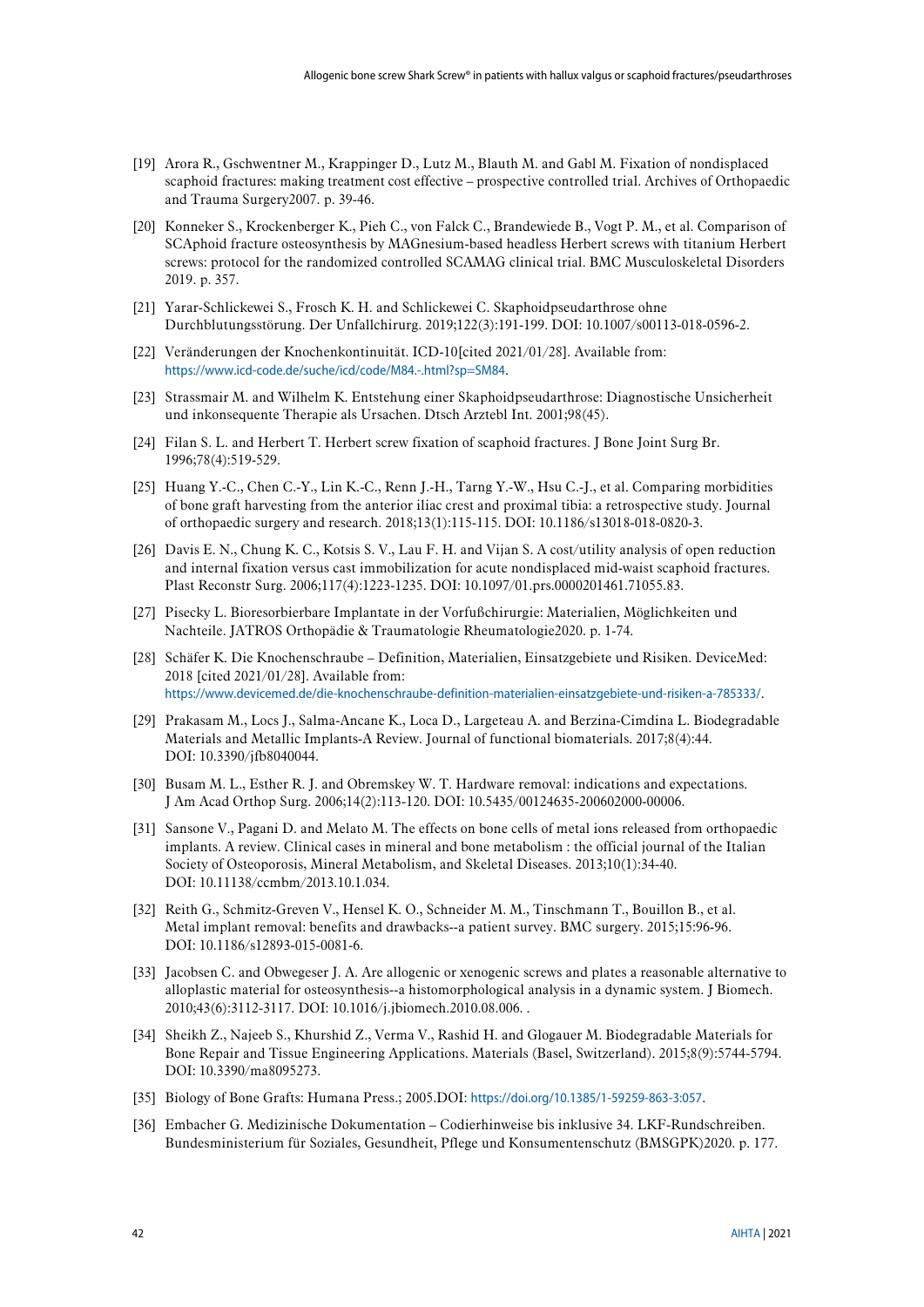- <span id="page-42-0"></span>[37] Douglass N. and Yao J. Nuts and bolts: Dimensions of commonly utilized screws in upper extremity surgery. Journal of Hand Surgery2015. p. 368-382.
- <span id="page-42-2"></span>[38] EUnetHTA Joint Action 2 WP. Levels of evidence: Internal validity (of randomized controlled trials). 2013 [cited 2021/01/28]. Available from: [https://eunethta.fedimbo.belgium.be/sites/5026.fedimbo.belgium.be/files/Internal\\_Validity.pdf](https://eunethta.fedimbo.belgium.be/sites/5026.fedimbo.belgium.be/files/Internal_Validity.pdf).
- <span id="page-42-3"></span>[39] EUnetHTA Joint Action 2. Internal validity of non-randomised studies (NRS) on interventions. 2015 [cited 2021/01/28]. Available from: [https://eunethta.eu/wp-content/uploads/2018/01/Internal-validity-of-non](https://eunethta.eu/wp-content/uploads/2018/01/Internal-validity-of-non-randomised-studies-NRS-on-interventions_Guideline_Final-Jul-2015.pdf)[randomised-studies-NRS-on-interventions\\_Guideline\\_Final-Jul-2015.pdf](https://eunethta.eu/wp-content/uploads/2018/01/Internal-validity-of-non-randomised-studies-NRS-on-interventions_Guideline_Final-Jul-2015.pdf).
- <span id="page-42-4"></span>[40] Moga C., Guo B., Schopflocher D. and Harstall C. Development of a Quality Appraisal Tool for Case Series Studies Using a Modified Delphi Technique. Edmonton AB: Institute of Health Economics. 2012 [cited 2021/01/28]. Available from: <https://www.ihe.ca/research-programs/rmd/cssqac/cssqac-about>.
- <span id="page-42-5"></span>[41] Guyatt G., Oxman A. D., Akl E. A., Kunz R., Vist G. and Brozek J. GRADE guidelines: 1. Introduction-GRADE evidence profiles and summary of findings tables. Journal of Clinical Epidemiology. 2011;64:383-394.
- <span id="page-42-6"></span>[42] Walter E., Schalle K. and Voit M. Cost-effectiveness of a bone transplant fixation "shark screw" transplant compared to metal devices in oesteosynthesis in Austria. Value in Health. 2016;19(7):A539.
- <span id="page-42-7"></span>[43] Ford T. C., Maurer L. M. and Myrick K. W. Cortical bone pin fixation: a preliminary report on fixation of digital arthrodeses and distal chevron first metatarsal osteotomies. Journal of Foot & Ankle Surgery. 2002;41(1):23-29.
- <span id="page-42-8"></span>[44] Reed T. M. Allofix freeze-dried cortical bone pins as an alternative to synthetic absorbable polymeric pins: a preliminary study in short Z bunionectomies. Journal of Foot & Ankle Surgery. 1999;38(1):14-23; discussion 82.
- <span id="page-42-9"></span>[45] Class 2 Device Recall Musculoskeletal Transplant Foundation Allofix Insertion Kit. FDA: 2015 [cited 2021/01/03]. Available from: <https://www.accessdata.fda.gov/scripts/cdrh/cfdocs/cfres/res.cfm?id=138188>.
- <span id="page-42-1"></span>[46] European Network for Health Technology Assessment (EUnetHTA Work Package WP5). HTA Core Model for the production of Rapid Relative Effectiveness Assessments (version 4.2). 2015 [cited 27.11.2020]. Available from: [https://eunethta.eu/wp-content/uploads/2018/06/HTACoreModel\\_ForRapidREAs4.2-3.pdf](https://eunethta.eu/wp-content/uploads/2018/06/HTACoreModel_ForRapidREAs4.2-3.pdf).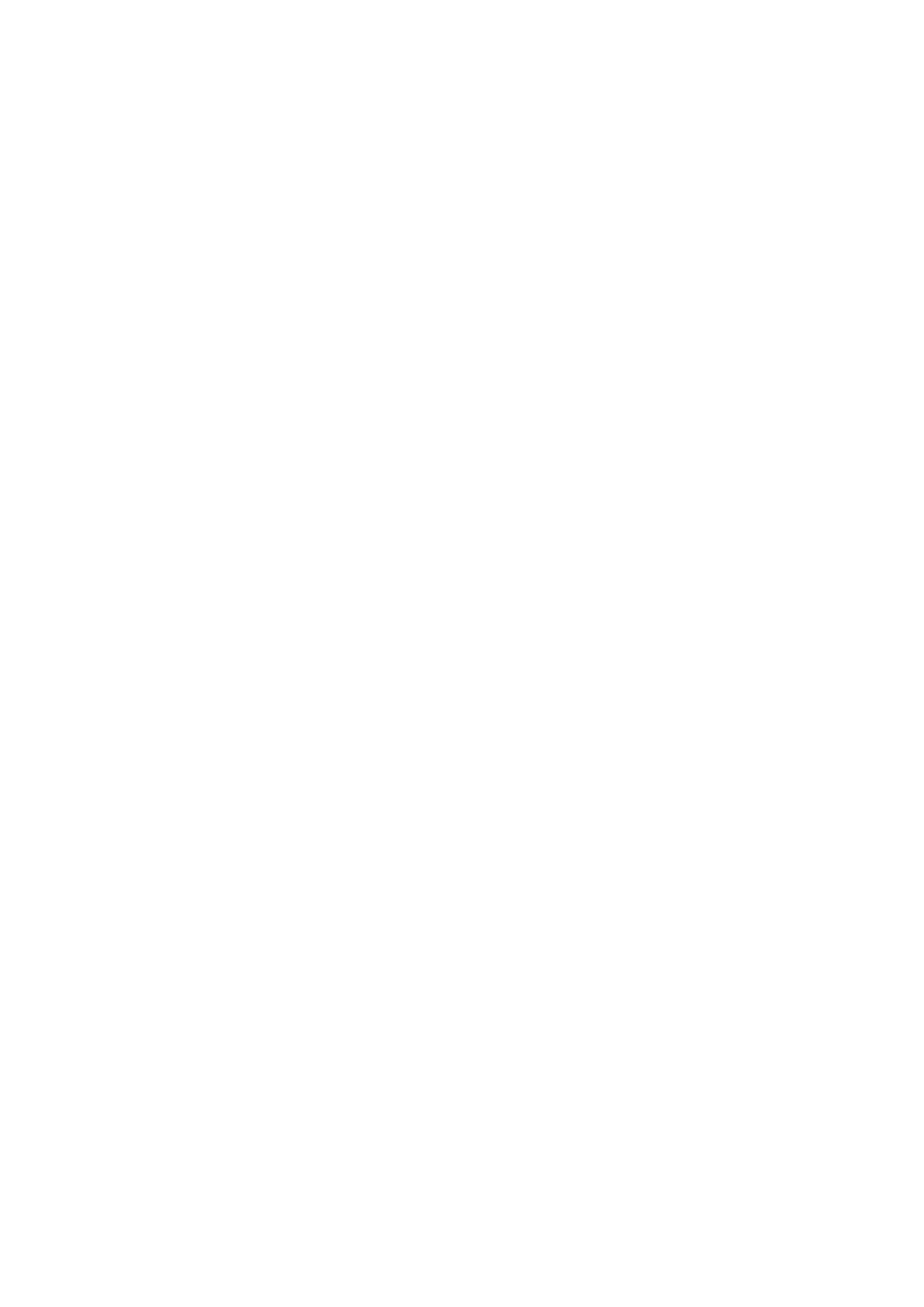# <span id="page-44-0"></span>Appendix

## <span id="page-44-1"></span>Evidence tables of individual studies including clinical effectiveness and safety

| Author, year                                                        | <b>NA</b> |  |  |
|---------------------------------------------------------------------|-----------|--|--|
| Country                                                             |           |  |  |
| Sponsor                                                             |           |  |  |
| <b>Intervention/Product</b>                                         |           |  |  |
| Comparator                                                          |           |  |  |
| Study design                                                        |           |  |  |
| Number of pts                                                       |           |  |  |
| <b>Inclusion criteria</b>                                           | ÷         |  |  |
| Age of patients (yrs)                                               |           |  |  |
| Follow-up (months)                                                  |           |  |  |
| Loss to follow-up, n (%)                                            |           |  |  |
| <b>Outcomes</b>                                                     |           |  |  |
| Clinical efficacy (with economic relevance)                         |           |  |  |
| <b>Number of hospitalisations</b>                                   |           |  |  |
| <b>Duration of hospitalisation</b>                                  |           |  |  |
| Duration of the intervention/surgery                                |           |  |  |
| <b>Revision rate</b>                                                |           |  |  |
| <b>Period of convalescence</b>                                      |           |  |  |
| Safety                                                              |           |  |  |
| Implant breakage during surgery                                     |           |  |  |
| Major postoperative complications (implant failure):                |           |  |  |
| Graft rupture                                                       |           |  |  |
| Symptomatic foreign body reactions or other adverse tissue reaction |           |  |  |
| Effusion and treated arthrofibrosis and related conditions          |           |  |  |

<span id="page-44-2"></span>*Table A-1: Shark Screw® Extraction table*

*Abbreviations: NA – Not available*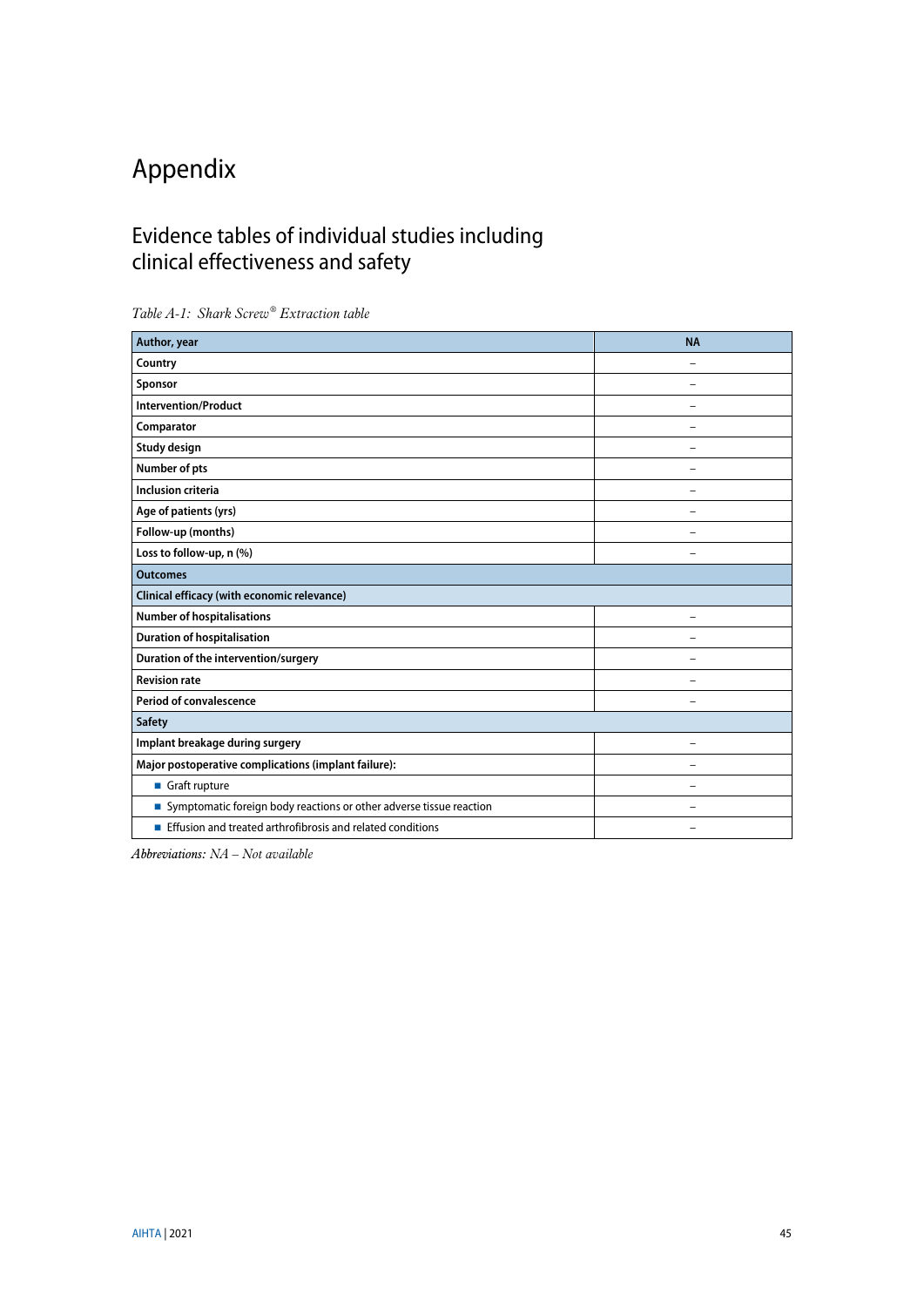# List of ongoing randomised controlled trials

*Table A-2: List of ongoing randomised controlled trials of Shark Screw®*

<span id="page-45-1"></span><span id="page-45-0"></span>

| Identifier/<br>Trial name | Patient<br>population                                                                       | <b>Intervention</b>                                                                | Comparison | Primary<br><b>Outcome</b> |                                                                                                                                                                                                                                                                                                                                                                                      | Primary<br>completion date                                                    | Sponsor          |
|---------------------------|---------------------------------------------------------------------------------------------|------------------------------------------------------------------------------------|------------|---------------------------|--------------------------------------------------------------------------------------------------------------------------------------------------------------------------------------------------------------------------------------------------------------------------------------------------------------------------------------------------------------------------------------|-------------------------------------------------------------------------------|------------------|
| NCT03884907               | Patients with hallux valgus<br>(estimated enrollment: n=50)                                 | Human bone graft (Shark Screw®)<br>correction according to the<br>Austin procedure | <b>NA</b>  |                           | Follow-up: 1 year:<br>$\blacksquare$ Incidence of surgical revisions<br>$\blacksquare$ Incidence of loosening of the screw<br>Incidence of cracking of the screw<br>$\blacksquare$ Hallux valgus angle<br>$\blacksquare$ Intermetatarsal angle<br>Incidence of postoperative pseudoarthrosis<br>Evaluation of postoperative pain<br>Duration of postoperative job-related incapacity | 21 August 2019<br>Recruitment status: Recruiting                              | Surgebright GmbH |
| NCT04109469               | Patients who underwent<br>hand- or foot surgery due to<br>arthrodesis or osteotomy $(n=32)$ | Application of human bone graft<br>(Shark Screw®)                                  | <b>NA</b>  |                           | Follow-up: 1 year<br>■ Osseous consolidation of the transplant<br>Evaluation pre-and postoperative pain                                                                                                                                                                                                                                                                              | 7 February 2019<br>Recruitment status: Completed,<br>but no results published | Surgebright GmbH |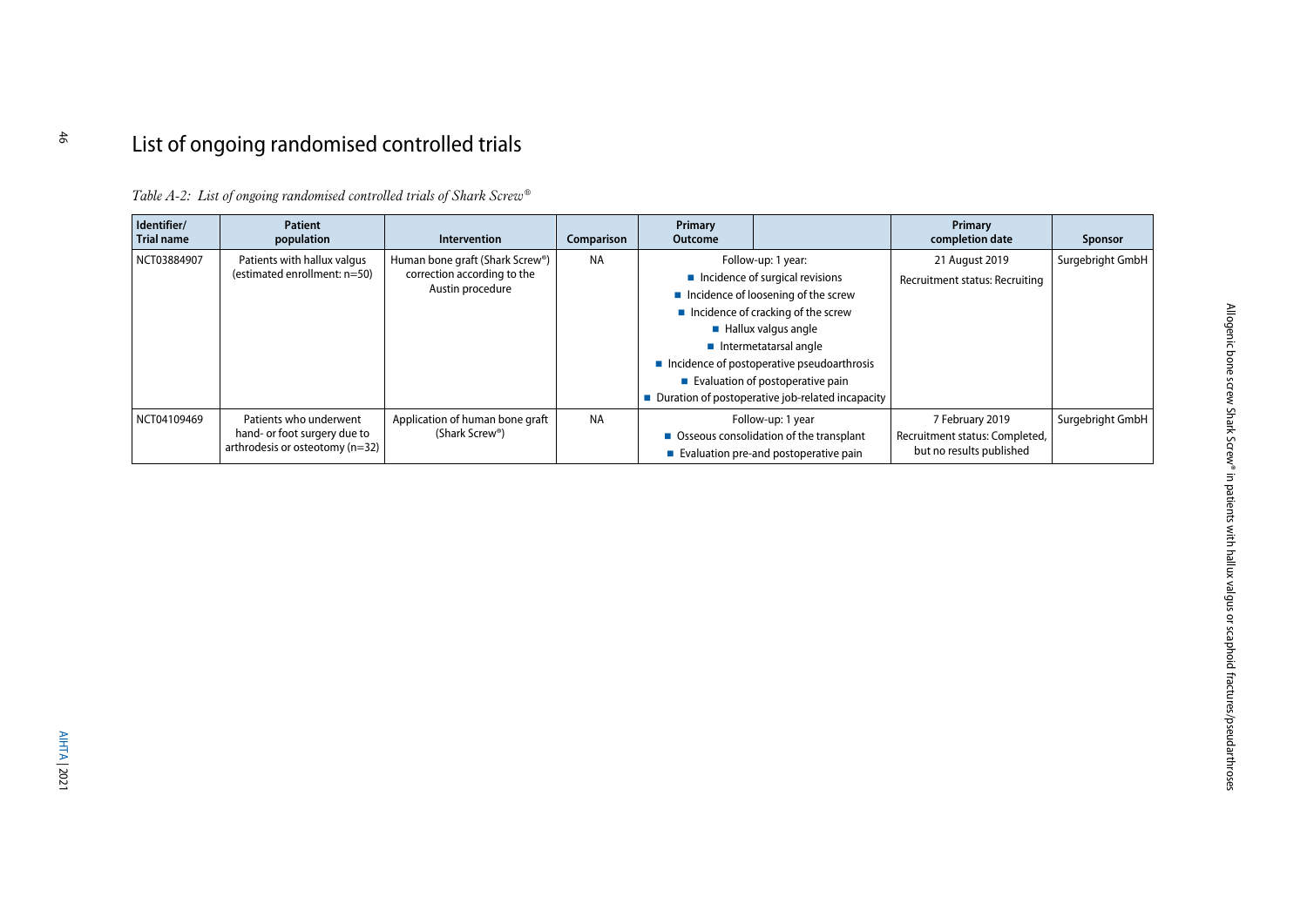# <span id="page-46-0"></span>Literature search strategies

# <span id="page-46-1"></span>Search strategy for Cochrane

|                         | Search Name: Allogenic bone screws                                                                                                                                                |  |
|-------------------------|-----------------------------------------------------------------------------------------------------------------------------------------------------------------------------------|--|
| Last saved: 18.12.2020  |                                                                                                                                                                                   |  |
| Comment: MEL 2021 SW/CS |                                                                                                                                                                                   |  |
| ID                      | Search                                                                                                                                                                            |  |
| #1                      | MeSH DESCRIPTOR Hallux Valgus EXPLODE ALL TREES                                                                                                                                   |  |
| #2                      | $(hallux^*)$                                                                                                                                                                      |  |
| #3                      | MeSH DESCRIPTOR Bunion EXPLODE ALL TREES                                                                                                                                          |  |
| #4                      | (bunion*)                                                                                                                                                                         |  |
| #5                      | (navicular*)                                                                                                                                                                      |  |
| #6                      | MeSH DESCRIPTOR Tarsal Bones EXPLODE ALL TREES                                                                                                                                    |  |
| #7                      | MeSH DESCRIPTOR Scaphoid Bone EXPLODE ALL TREES                                                                                                                                   |  |
| #8                      | (scaphoid*)                                                                                                                                                                       |  |
| #9                      | #1 OR #2 OR #3 OR #4 OR #5 OR #6 OR #7 OR #8                                                                                                                                      |  |
| #10                     | MeSH DESCRIPTOR Bone Screws EXPLODE ALL TREES                                                                                                                                     |  |
| #11                     | (bone NEAR (screw* OR pin* OR nail* OR rod*))                                                                                                                                     |  |
| #12                     | (bonescrew*)                                                                                                                                                                      |  |
| #13                     | (bonepin*)                                                                                                                                                                        |  |
| #14                     | (bonenail*)                                                                                                                                                                       |  |
| #15                     | (bonerod*)                                                                                                                                                                        |  |
| #16                     | (spongiosa*)                                                                                                                                                                      |  |
| #17                     | (shark screw*)                                                                                                                                                                    |  |
| #18                     | (sharkscrew*)                                                                                                                                                                     |  |
| #19                     | (surgebright*)                                                                                                                                                                    |  |
| #20                     | ((allog* OR biodegrad* OR bio-degrad* OR bioabsor* OR bio-absor* OR bioadsor* OR bio-adsor* OR biocompatib* OR<br>bio-compatib*) NEAR (screw* OR bone* OR pin* OR nail* OR rod*)) |  |
| #21                     | #10 OR #11 OR #12 OR #13 OR #14 OR #15 OR #16 OR #17 OR #18 OR #19 OR #20                                                                                                         |  |
| #22                     | #9 AND #21                                                                                                                                                                        |  |
| Total: 2 Hits           |                                                                                                                                                                                   |  |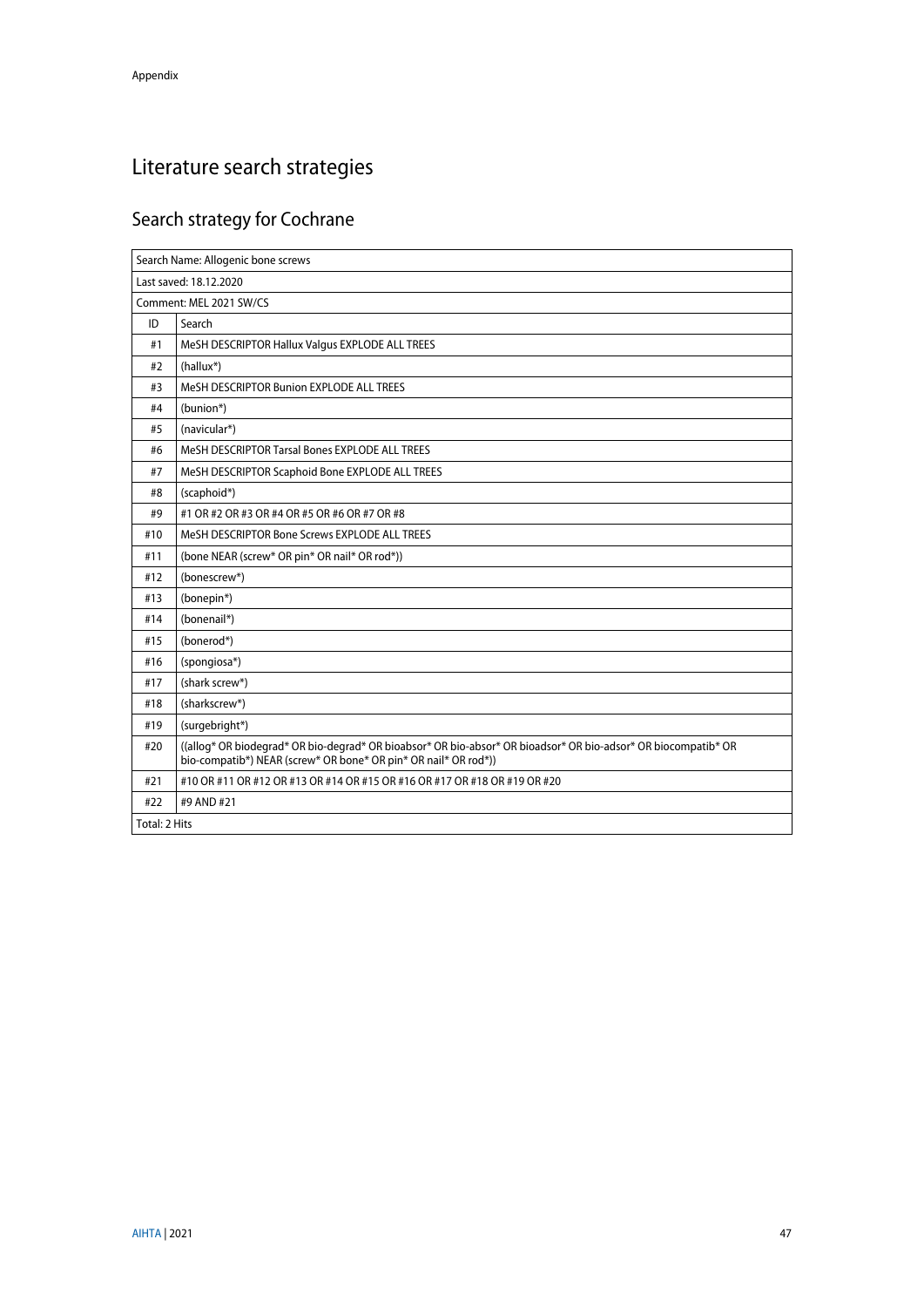# <span id="page-47-0"></span>Search strategy for CDR

|                                   | Search Name: Allogenic bone screws                                                                                                                                                |  |
|-----------------------------------|-----------------------------------------------------------------------------------------------------------------------------------------------------------------------------------|--|
| Comment: MEL2021 SW/CS 18.12.2020 |                                                                                                                                                                                   |  |
| ID                                | Search                                                                                                                                                                            |  |
| $\mathbf{1}$                      | MeSH DESCRIPTOR Hallux Valgus EXPLODE ALL TREES                                                                                                                                   |  |
| $\overline{2}$                    | $(hallux^*)$                                                                                                                                                                      |  |
| 3                                 | MeSH DESCRIPTOR Bunion EXPLODE ALL TREES                                                                                                                                          |  |
| 4                                 | (bunion*)                                                                                                                                                                         |  |
| 5                                 | (navicular*)                                                                                                                                                                      |  |
| 6                                 | MeSH DESCRIPTOR Tarsal Bones EXPLODE ALL TREES                                                                                                                                    |  |
| $\overline{7}$                    | MeSH DESCRIPTOR Scaphoid Bone EXPLODE ALL TREES                                                                                                                                   |  |
| 8                                 | (scaphoid*)                                                                                                                                                                       |  |
| 9                                 | #1 OR #2 OR #3 OR #4 OR #5 OR #6 OR #7 OR #8                                                                                                                                      |  |
| 10                                | MeSH DESCRIPTOR Bone Screws EXPLODE ALL TREES                                                                                                                                     |  |
| 11                                | (bone NEAR (screw* OR pin* OR nail* OR rod*))                                                                                                                                     |  |
| 12                                | (bonescrew*)                                                                                                                                                                      |  |
| 13                                | (bonepin*)                                                                                                                                                                        |  |
| 14                                | (bonenail*)                                                                                                                                                                       |  |
| 15                                | (bonerod*)                                                                                                                                                                        |  |
| 16                                | (spongiosa*)                                                                                                                                                                      |  |
| 17                                | (shark screw*)                                                                                                                                                                    |  |
| 18                                | (sharkscrew*)                                                                                                                                                                     |  |
| 19                                | (surgebright*)                                                                                                                                                                    |  |
| 20                                | ((allog* OR biodegrad* OR bio-degrad* OR bioabsor* OR bio-absor* OR bioadsor* OR bio-adsor* OR biocompatib* OR<br>bio-compatib*) NEAR (screw* OR bone* OR pin* OR nail* OR rod*)) |  |
| 21                                | #10 OR #11 OR #12 OR #13 OR #14 OR #15 OR #16 OR #17 OR #18 OR #19 OR #20                                                                                                         |  |
| 22                                | #9 AND #21                                                                                                                                                                        |  |
| Total: 2 Hit                      |                                                                                                                                                                                   |  |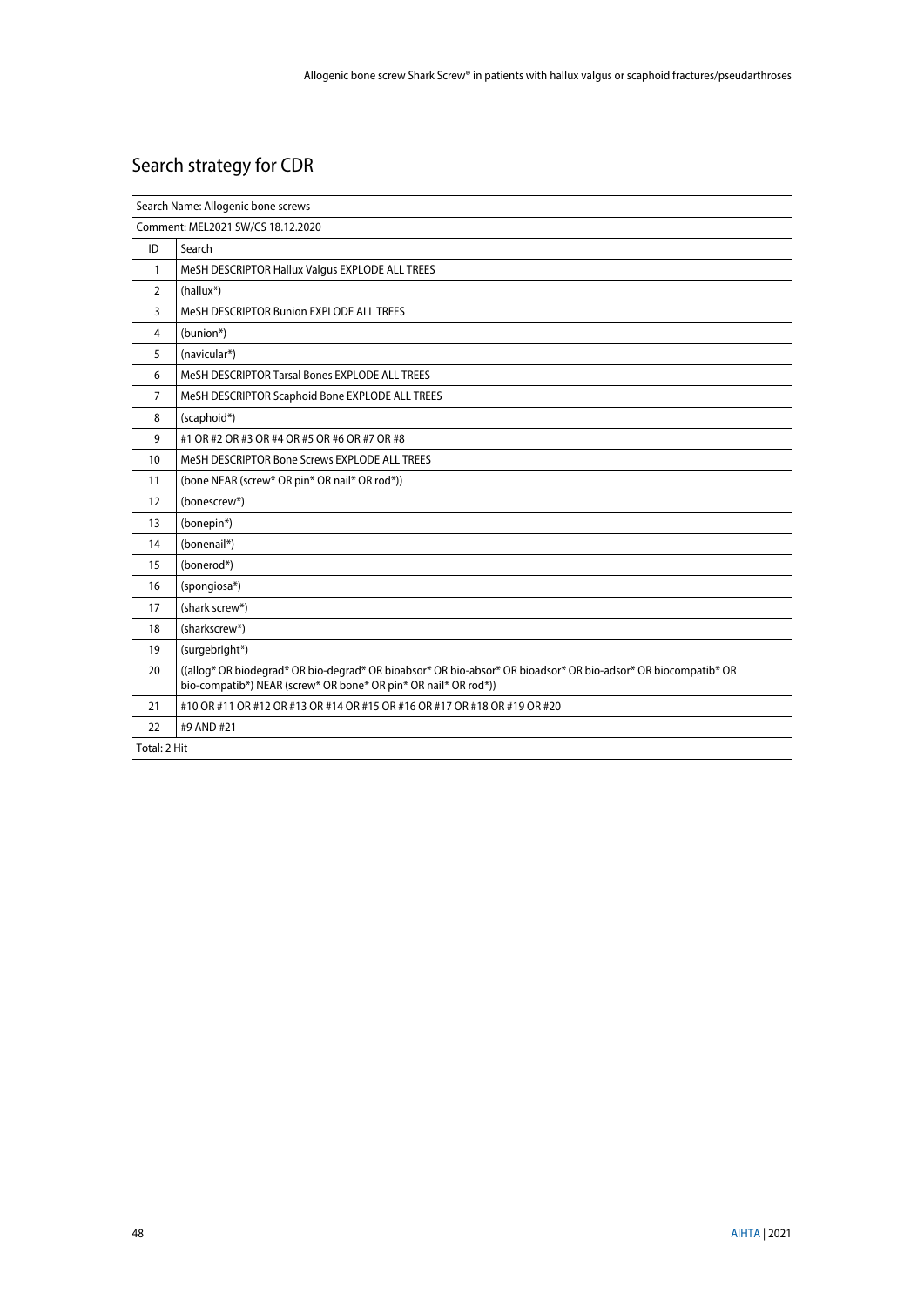# <span id="page-48-0"></span>Search strategy for Embase

|     | Search Name: Allogenic bone screws                                                                                                                                                                                           |              |  |
|-----|------------------------------------------------------------------------------------------------------------------------------------------------------------------------------------------------------------------------------|--------------|--|
|     | Comment: MEL2021 SW/CG 18.12.2020                                                                                                                                                                                            |              |  |
| No. | <b>Query Results</b>                                                                                                                                                                                                         | Results      |  |
| #41 | #40 AND ([english]/lim OR [german]/lim)                                                                                                                                                                                      | 68           |  |
| #40 | #36 OR #37 OR #38 OR #39                                                                                                                                                                                                     | 71           |  |
| #39 | surgebright*:ti,ab,kw,lnk,de,df                                                                                                                                                                                              |              |  |
| #38 | 'sharkscrew*':ti,ab,kw,lnk,de,dn                                                                                                                                                                                             |              |  |
| #37 | 'shark screw*':ti,ab,kw,lnk,de,dn                                                                                                                                                                                            | $\mathbf{1}$ |  |
| #36 | #10 AND #35                                                                                                                                                                                                                  | 70           |  |
| #35 | #33 OR #34                                                                                                                                                                                                                   | 3,037        |  |
| #34 | ((allog* OR biodegrad* OR 'bio degrad*' OR bioabsor* OR 'bio absor*' OR bioadsor* OR 'bio adsor*' OR biocompatib*<br>OR 'bio compatib*') NEAR/5 (screw* OR bone* OR pin* OR nail* OR rod*) NEAR/3 fixation*):ti,ab,kw,lnk,de | 476          |  |
| #33 | #19 AND #32                                                                                                                                                                                                                  | 2,813        |  |
| #32 | #20 OR #21 OR #22 OR #23 OR #24 OR #25 OR #26 OR #27 OR #28 OR #29 OR #30 OR #31                                                                                                                                             | 343,249      |  |
| #31 | allograft*:ti,ab,kw,lnk,de                                                                                                                                                                                                   | 115,660      |  |
| #30 | allogen*:ti,ab,kw,lnk,de                                                                                                                                                                                                     | 124,006      |  |
| #29 | 'allograft'/exp                                                                                                                                                                                                              | 42,486       |  |
| #28 | 'allotransplantation'/exp                                                                                                                                                                                                    | 36,677       |  |
| #27 | 'bio-adsor*':ti.ab.kw.lnk.de                                                                                                                                                                                                 | 160          |  |
| #26 | bioadsor*:ti,ab,kw,lnk,de                                                                                                                                                                                                    | 472          |  |
| #25 | 'bioadsorption'/exp                                                                                                                                                                                                          | 11           |  |
| #24 | 'bio-absor*':ti,ab,kw,lnk,de                                                                                                                                                                                                 | 303          |  |
| #23 | 'bioabsor*':ti,ab,kw,lnk,de                                                                                                                                                                                                  | 4,526        |  |
| #22 | 'bio-degrad*':ti,ab,kw,lnk,de                                                                                                                                                                                                | 534          |  |
| #21 | biodegrad*:ti,ab,kw,lnk,de                                                                                                                                                                                                   | 89,985       |  |
| #20 | 'biodegradable implant'/exp                                                                                                                                                                                                  | 7,013        |  |
| #19 | #11 OR #12 OR #13 OR #14 OR #15 OR #16 OR #17 OR #18                                                                                                                                                                         | 48,028       |  |
| #18 | spongiosa*:ti,ab,kw,lnk,de                                                                                                                                                                                                   | 1,950        |  |
| #17 | bonerod*:ti,ab,kw,lnk,de                                                                                                                                                                                                     | 3            |  |
| #16 | bonenail*:ti,ab,kw,lnk,de                                                                                                                                                                                                    | 15           |  |
| #15 | bonepin*:ti,ab,kw,lnk,de                                                                                                                                                                                                     | 47           |  |
| #14 | bonescrew*:ti,ab,kw,lnk,de                                                                                                                                                                                                   | 207          |  |
| #13 | (bone NEAR/3 (screw* OR pin* OR nail* OR rod*)): ti, ab, kw, lnk, de                                                                                                                                                         | 33,662       |  |
| #12 | pedicle screw fixation device'/exp                                                                                                                                                                                           | 1/0          |  |
| #11 | 'bone screw'/exp                                                                                                                                                                                                             | 37,734       |  |
| #10 | #1 OR #2 OR #3 OR #4 OR #5 OR #6 OR #7 OR #8 OR #9                                                                                                                                                                           | 20,764       |  |
| #9  | scaphoid*:ti,ab,kw,lnk,de                                                                                                                                                                                                    | 6,842        |  |
| #8  | 'scaphoid fracture'/exp                                                                                                                                                                                                      | 2,137        |  |
| #7  | 'scaphoid bone'/exp                                                                                                                                                                                                          | 3,023        |  |
| #6  | navicular*:ti,ab,kw,lnk,de                                                                                                                                                                                                   | 3,193        |  |
| #5  | 'navicular bone fracture'/exp                                                                                                                                                                                                | 19           |  |
| #4  | 'navicular bone'/exp                                                                                                                                                                                                         | 338          |  |
| #3  | bunion*:ti,ab,kw,lnk,de                                                                                                                                                                                                      | 1,312        |  |
| #2  | hallux*:ti,ab,kw,lnk,de                                                                                                                                                                                                      | 10,730       |  |
| #1  | 'hallux valgus'/exp                                                                                                                                                                                                          | 4,935        |  |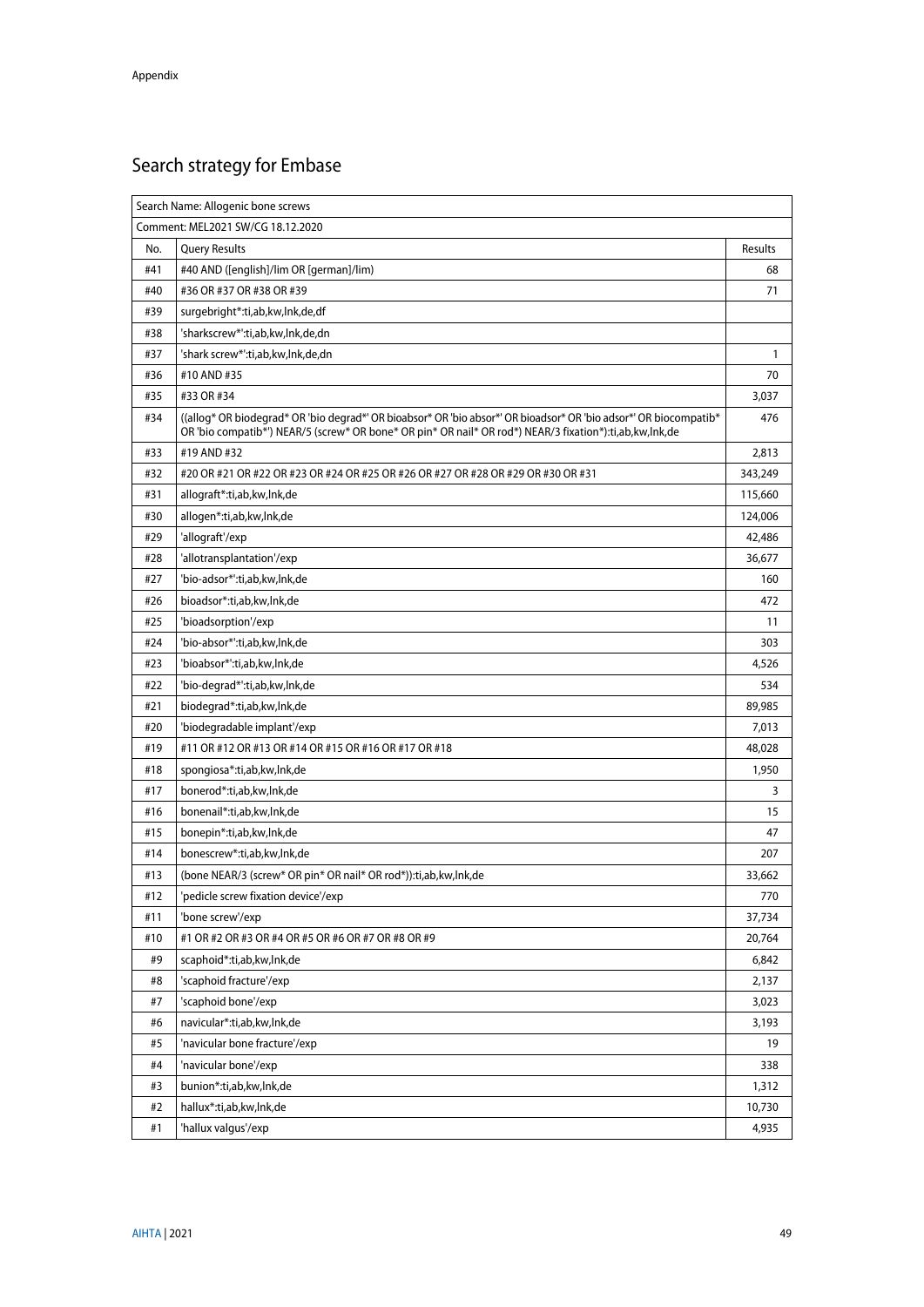# <span id="page-49-0"></span>Search strategy for Medline

|                | Search Name: Allogenic bone screws                                                                                                                                                                     |                |  |
|----------------|--------------------------------------------------------------------------------------------------------------------------------------------------------------------------------------------------------|----------------|--|
|                | Comment: MEL2021 SW/CS 17.12.2020                                                                                                                                                                      |                |  |
| ID             | Search                                                                                                                                                                                                 | <b>Results</b> |  |
| $\mathbf{1}$   | exp Hallux Valgus                                                                                                                                                                                      | 4,019          |  |
| 2              | hallux*.mp.                                                                                                                                                                                            | 9,083          |  |
| 3              | exp Bunion/                                                                                                                                                                                            | 138            |  |
| 4              | bunion*.mp.                                                                                                                                                                                            | 1,191          |  |
| 5              | navicular*.mp.                                                                                                                                                                                         | 3,095          |  |
| 6              | exp Tarsal Bones/                                                                                                                                                                                      | 15,539         |  |
| $\overline{7}$ | exp Scaphoid Bone/                                                                                                                                                                                     | 2,773          |  |
| 8              | scaphoid*.mp.                                                                                                                                                                                          | 6,771          |  |
| 9              | 1 or 2 or 3 or 4 or 5 or 6 or 7 or 8                                                                                                                                                                   | 33,345         |  |
| 10             | exp Bone Screws/                                                                                                                                                                                       | 30,825         |  |
| 11             | (bone adj3 (screw* or pin* or nail* or rod*)).mp.                                                                                                                                                      | 42,578         |  |
| 12             | bonescrew*.mp.                                                                                                                                                                                         | 0              |  |
| 13             | bonepin*.mp.                                                                                                                                                                                           | $\mathbf{1}$   |  |
| 14             | bonenail*.mp.                                                                                                                                                                                          | 0              |  |
| 15             | bonerod*.mp.                                                                                                                                                                                           | 0              |  |
| 16             | spongiosa*.mp.                                                                                                                                                                                         | 1,796          |  |
| 17             | shark screw*.mp.                                                                                                                                                                                       | 0              |  |
| 18             | sharkscrew*.mp.                                                                                                                                                                                        | 0              |  |
| 19             | surgebright*.mp.                                                                                                                                                                                       | 0              |  |
| 20             | 10 or 11 or 12 or 13 or 14 or 15 or 16 or 17 or 18 or 19                                                                                                                                               | 47,232         |  |
| 21             | exp Absorbable Implants/                                                                                                                                                                               | 11,617         |  |
| 22             | exp Biocompatible Materials/                                                                                                                                                                           | 143,462        |  |
| 23             | biodegrad*.mp.                                                                                                                                                                                         | 112,321        |  |
| 24             | bio-degrad*.mp.                                                                                                                                                                                        | 577            |  |
| 25             | bioabsor*.mp.                                                                                                                                                                                          | 3,608          |  |
| 26             | bio-absor*.mp.                                                                                                                                                                                         | 253            |  |
| 27             | bioadsor*.mp.                                                                                                                                                                                          | 412            |  |
| 28             | bio-adsor*.mp.                                                                                                                                                                                         | 223            |  |
| 29             | allogen*.mp.                                                                                                                                                                                           | 87,765         |  |
| 30             | exp Allogeneic Cells/                                                                                                                                                                                  | 78             |  |
| 31             | exp Allografts/                                                                                                                                                                                        | 14,314         |  |
| 32             | allograft*.mp.                                                                                                                                                                                         | 90,889         |  |
| 33             | exp Transplantation, Homologous/                                                                                                                                                                       | 93,770         |  |
| 34             | 21 or 22 or 23 or 24 or 25 or 26 or 27 or 28 or 29 or 30 or 31 or 32 or 33                                                                                                                             | 460,035        |  |
| 35             | 20 and 34                                                                                                                                                                                              | 3,385          |  |
| 36             | ((allog* or biodegrad* or bio-degrad* or bioabsor* or bio-absor* or bioadsor* or bio-adsor* or biocompatib* or<br>bio-compatib*) adj5 ((screw* or bone* or pin* or nail* or rod*) adj3 fixation*)).mp. | 537            |  |
| 37             | 35 or 36                                                                                                                                                                                               | 3,609          |  |
| 38             | 9 and 37                                                                                                                                                                                               | 139            |  |
| 39             | remove duplicates from 38                                                                                                                                                                              | 112            |  |
| 40             | limit 39 to (english or german)                                                                                                                                                                        | 104            |  |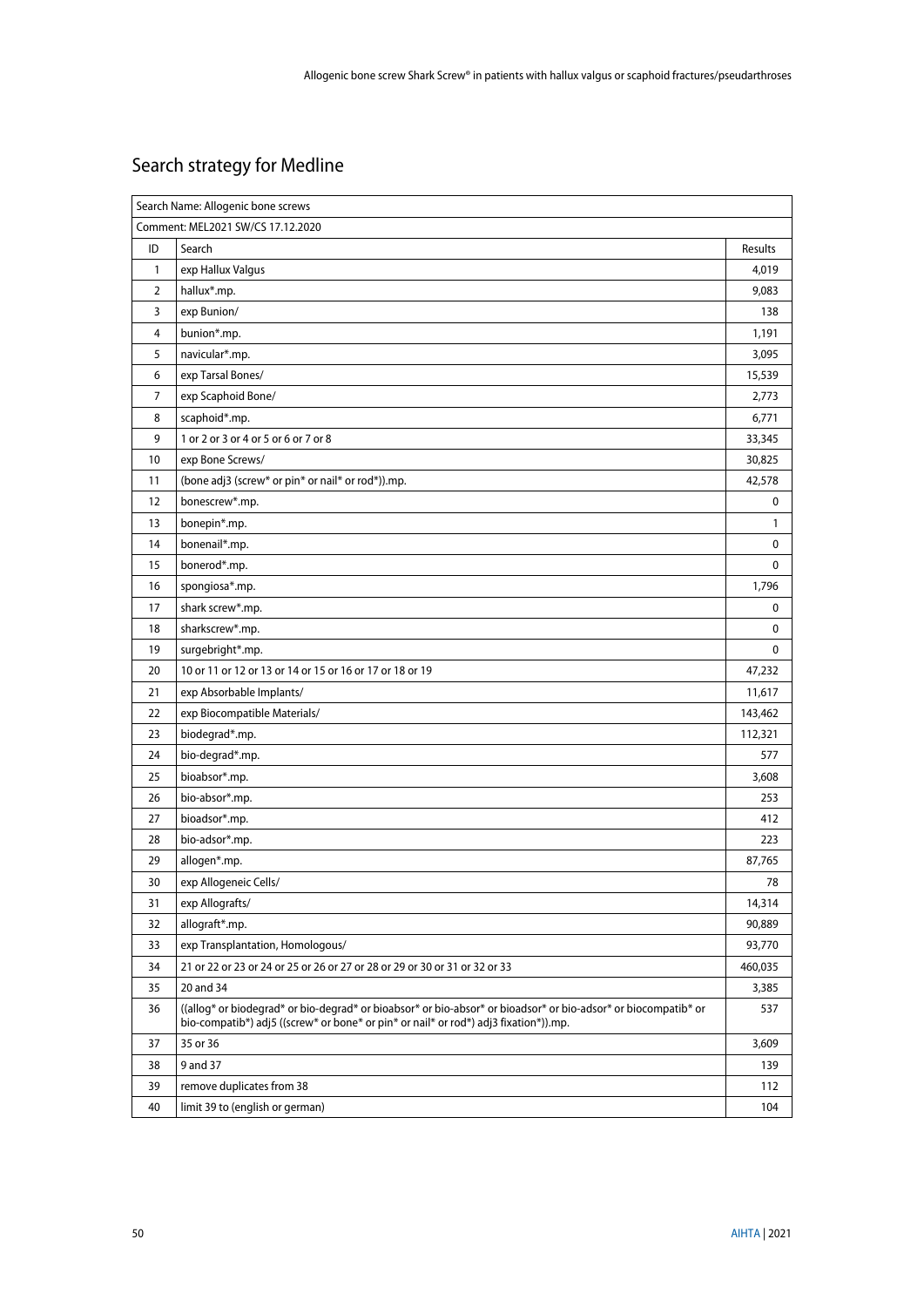# <span id="page-50-0"></span>Search strategy for INAHTA

| Search Name: Allogenic bone screws |                                                                                                                                                                    |  |
|------------------------------------|--------------------------------------------------------------------------------------------------------------------------------------------------------------------|--|
|                                    | Comment: MEL2021 SW/CS 18.12.2020                                                                                                                                  |  |
| ID                                 | Search                                                                                                                                                             |  |
| #8                                 | (scaphoid*) OR ("Scaphoid Bone"[mhe]) OR ("Tarsal Bones"[mhe]) OR (navicular*) OR (bunion*) OR ("Bunion"[mhe]) OR<br>((hallux*)),"9","2020-12-21T11:24:41.000000Z" |  |
| #7                                 | scaphoid*,"1","2020-12-21T11:23:24.000000Z"                                                                                                                        |  |
| #6                                 | "Scaphoid Bone"[mhe],"0","2020-12-21T11:23:01.000000Z"                                                                                                             |  |
| #5                                 | "Tarsal Bones"[mhe],"3","2020-12-21T11:22:32.000000Z"                                                                                                              |  |
| #4                                 | navicular*,"0","2020-12-21T11:22:05.000000Z"                                                                                                                       |  |
| #3                                 | bunion*,"1","2020-12-21T11:21:27.000000Z"                                                                                                                          |  |
| #2                                 | "Bunion"[mhe],"0","2020-12-21T11:21:14.000000Z"                                                                                                                    |  |
| #1                                 | (hallux*),"5","2020-12-21T11:20:52.000000Z"                                                                                                                        |  |
| <b>Hits</b>                        | 7 (#8 limited to English/German)                                                                                                                                   |  |